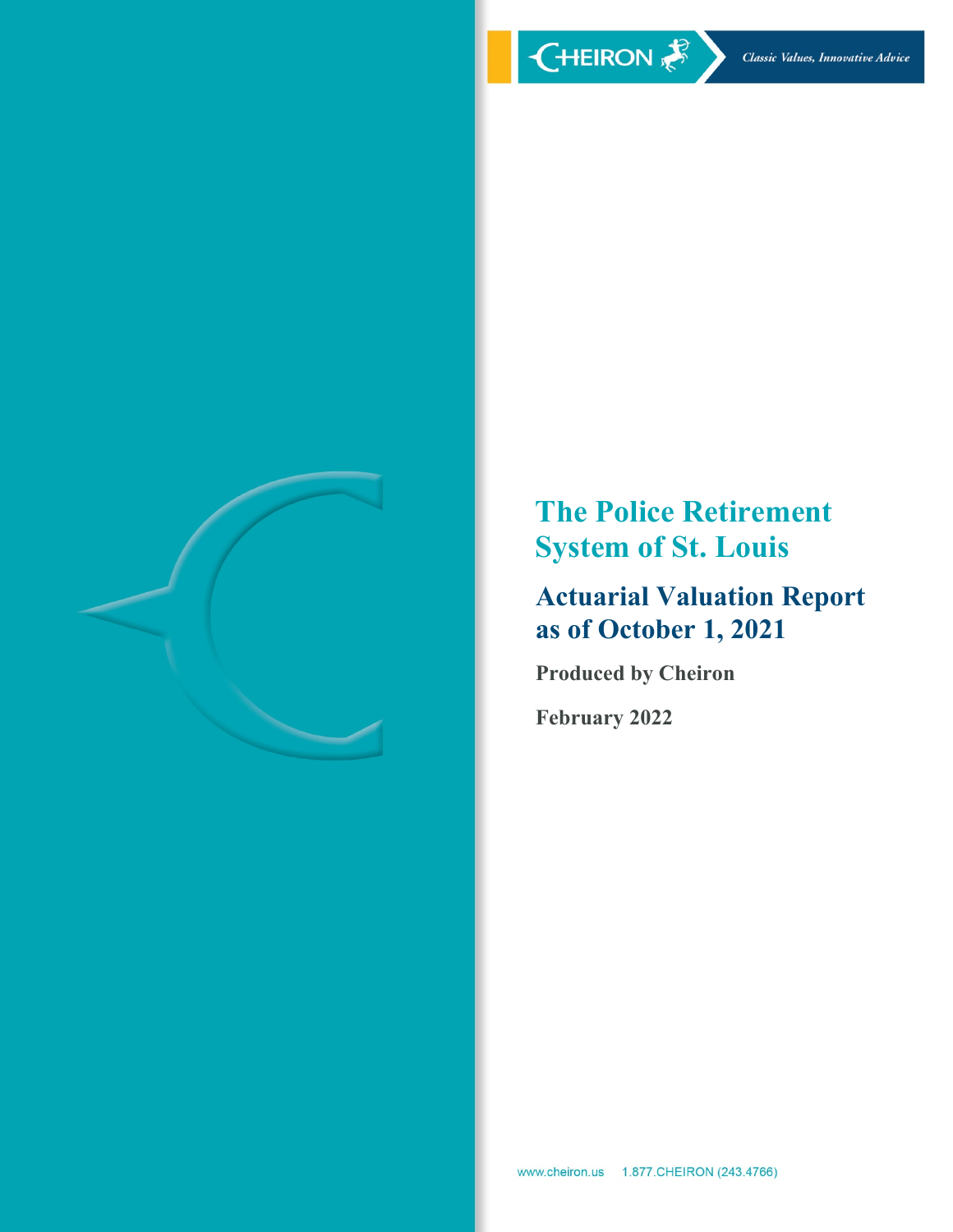| <b>Section</b>    | <u>Page</u> |
|-------------------|-------------|
|                   |             |
| Section I         |             |
| Section II        |             |
| Section III       |             |
| Section IV        |             |
| Section V         |             |
| Section VI        |             |
| <b>Appendices</b> |             |
|                   |             |

# **TABLE OF CONTENTS**

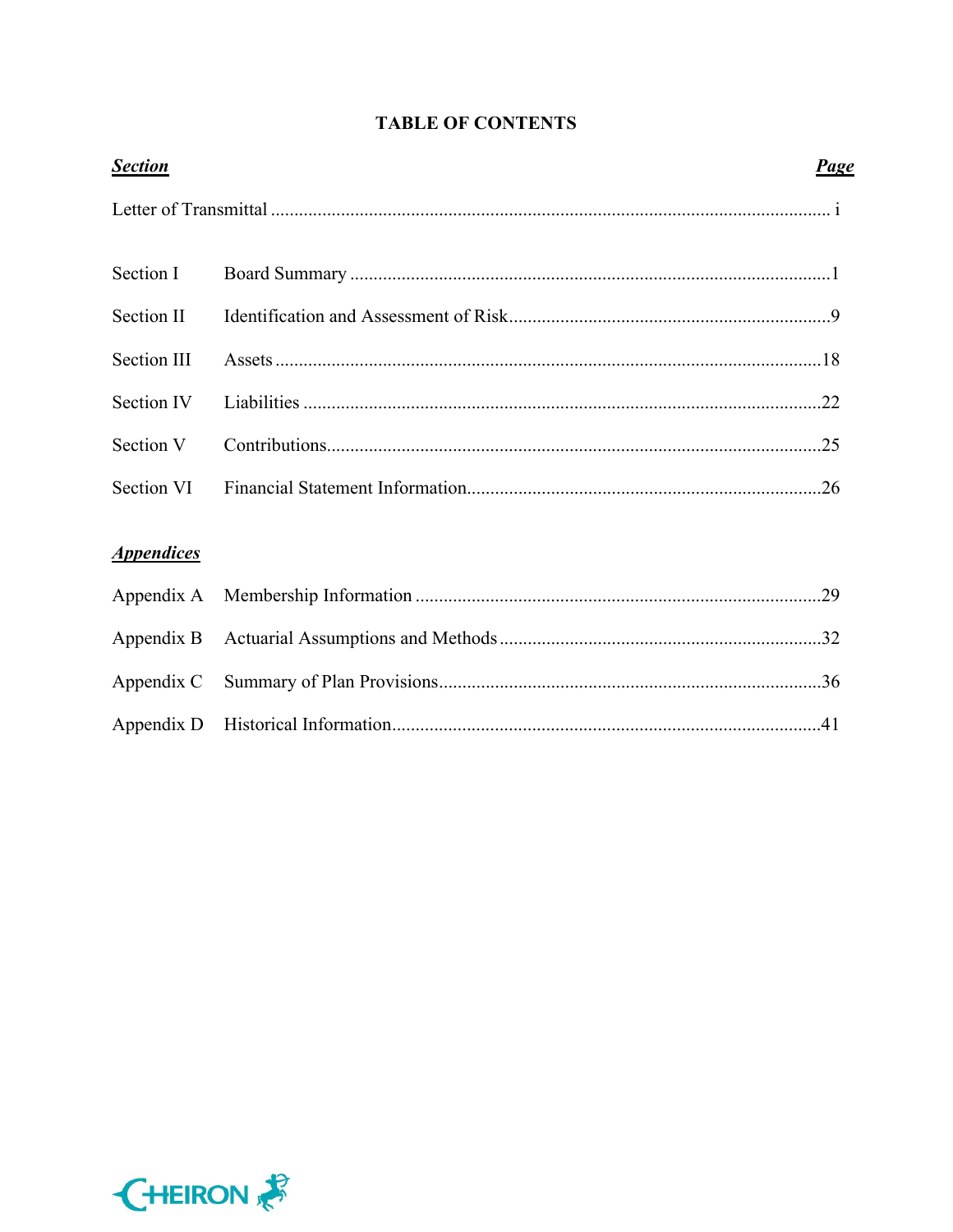# *LETTER OF TRANSMITTAL*

February 4, 2022

Board of Trustees The Police Retirement System of St. Louis 2020 Market Street St. Louis, Missouri 63101

Dear Members of the Board:

At your request, we have conducted an actuarial valuation of The Police Retirement System of St. Louis as of October 1, 2021. The valuation is organized as follows:

- In Section I, **Board Summary,** we describe the purpose of an actuarial valuation and summarize the key results found in this valuation.
- The **Main Body** of the report presents details on the System's:
	- o Section II Identification and Assessment of Risk
	- o Section III Assets
	- o Section IV Liabilities
	- $\circ$  Section V Contributions
	- o Section VI Financial Statement Information
- In the **Appendices,** we conclude our report with detailed information describing the System's membership (Appendix A), actuarial assumptions and methods employed (Appendix B), a summary of pertinent Plan Provisions (Appendix C), and the System's historical information (Appendix D).

Information required by GASB Statements No. 67 and No. 68 for the year ending September 30, 2021 has been provided in a separate report.

The purpose of this report is to present the annual actuarial valuation of The Police Retirement System of St. Louis. This report is for the use of the Board of Trustees and its auditors in preparing financial reports in accordance with applicable law and accounting requirements.

In preparing our report, we relied on information (some oral and some written) supplied by The Police Retirement System of St. Louis staff. This information includes, but is not limited to the Plan Provisions, employee data, and financial information. In accordance with Actuarial Standard of Practice No. 23, we performed an informal examination of the obvious characteristics of the data for reasonableness and consistency and found the data to be appropriate for Actuarial Valuation purposes.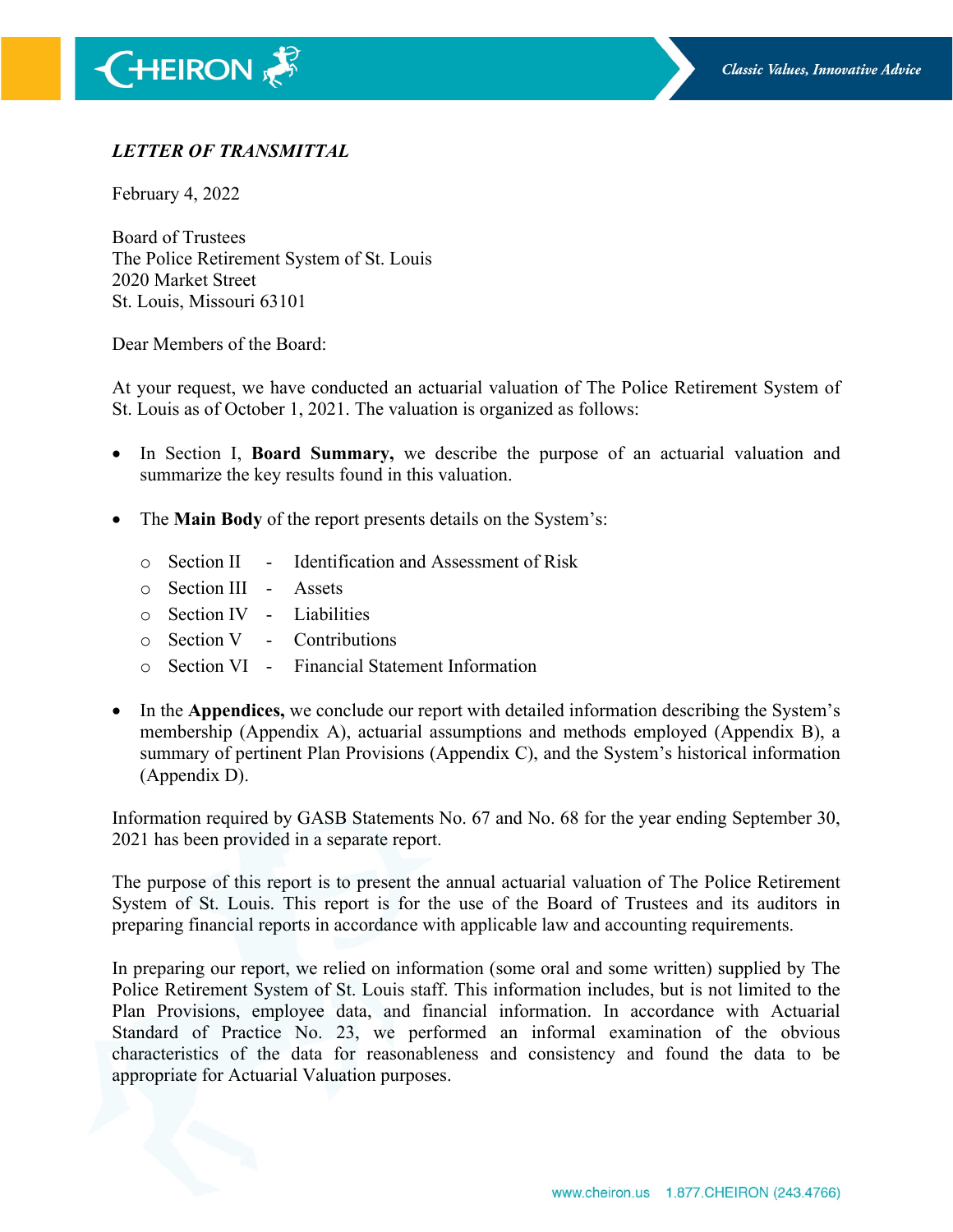Board of Trustees February 4, 2022 Page 2

The results of this report rely on future System experience conforming to the underlying assumptions. To the extent that actual System experience deviates from the underlying assumptions, the results will vary accordingly.

This report and its contents have been prepared in accordance with generally recognized and accepted actuarial principles and practices and our understanding of the Code of Professional Conduct and applicable Actuarial Standards of Practice set out by the Actuarial Standards Board, as well as applicable laws and regulations. Furthermore, as credentialed actuaries, we meet the Qualification Standards of the American Academy of Actuaries to render the opinion contained in this report. This report does not address any contractual or legal issues. We are not attorneys, and our firm does not provide any legal services or advice.

This actuarial report was prepared for The Police Retirement System of St. Louis for the purposes described herein and for the use by the Plan Auditor in completing an audit related to the matters herein. Other users of this valuation report are not intended users as defined in the Actuarial Standards of Practice, and Cheiron assumes no duty or liability to such other users.

Sincerely, Cheiron

Stephen T. McElhaney, FSA, FCA, EA Michael J. Noble, FSA, FCA, EA Principal Consulting Actuary Principal Consulting Actuary

Patrick T. Nelson, FSA, CERA, EA Consulting Actuary

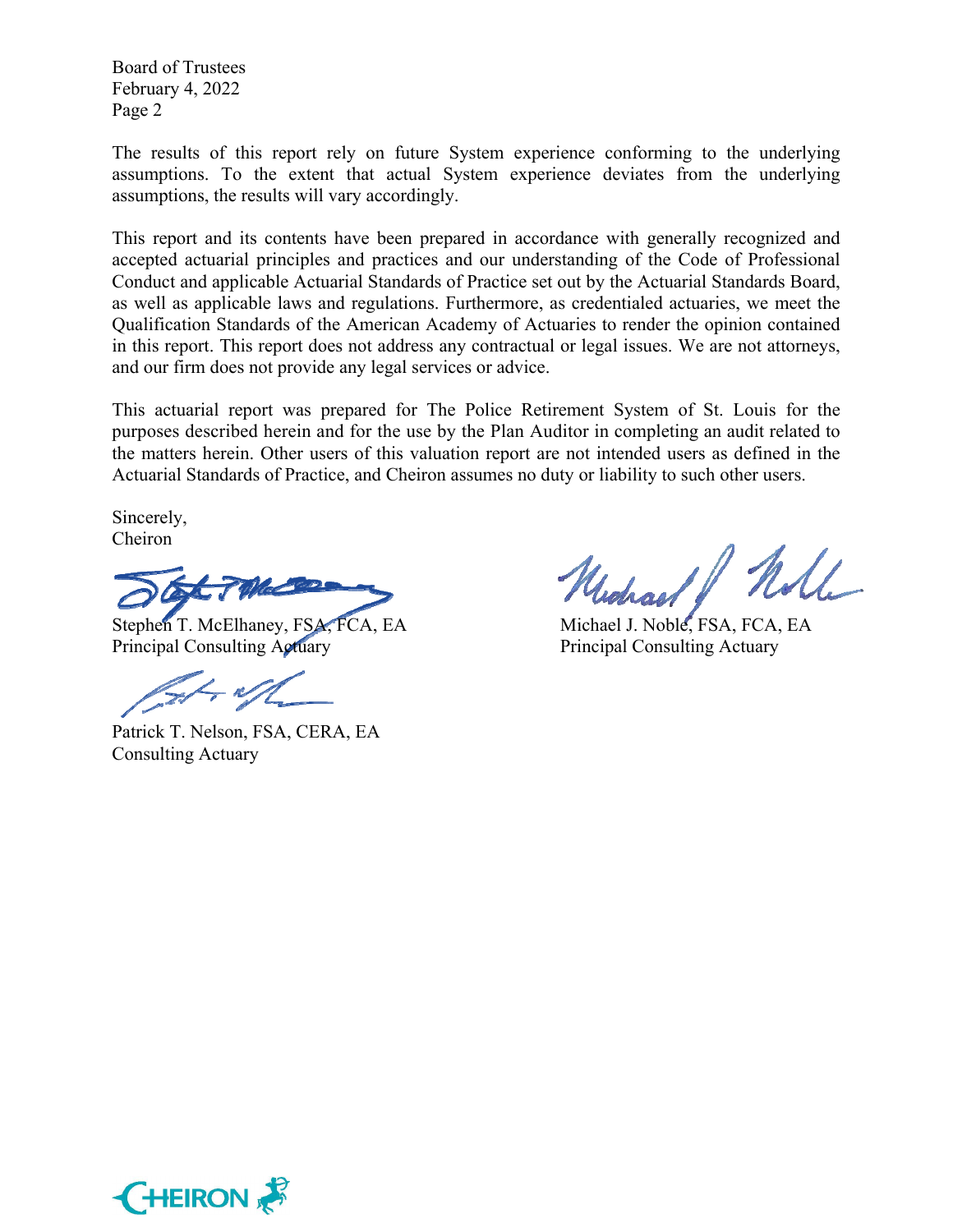# **SECTION I – BOARD SUMMARY**

The primary purpose of the actuarial valuation and this report is to measure, describe, and identify as of the valuation date:

- The financial condition of the System,
- Past and expected trends in the financial progress of the System,
- The employer's contributions for the fiscal year ending 2022, and
- Information required by the financial statements.

In the balance of this Board Summary, we present (A) the key findings of this valuation including a summary of all key financial results, (B) an examination of the historical trends, and (C) the projected financial outlook for the System. There were no changes to the actuarial methods or plan provisions since the October 1, 2020 valuation, however, an experience study was performed and new assumptions were adopted by the Board for the current valuation year on at meetings on June 23, 2021 and September 29, 2021.

Whereas there remains a lot of uncertainty during the COVID-19 pandemic, we continue to monitor developments and the impact it may have on the System. Actual experience, both demographic and economic, will be reflected in subsequent valuations as experience emerges.

# **A. Key Findings of this Valuation**

The key results of the October 1, 2021 actuarial valuation are as follows:

- An experience study was completed and the assumptions were updated to better reflect recent participant experience. These changes resulted in an increase in Entry Age Normal (EAN) liabilities of about \$66.2 million, primarily due to reducing the discount rate from 7.50% to 7.00%.
- The Funding Policy Contribution Requirement increased from \$32,839,034 as of October 1, 2020 to \$37,289,426 as of October 1, 2021. This translates to a rate as a percent of total compensation increase from 38.11% as of October 1, 2020 to 46.99% as of October 1, 2021. The primary reason for the increase in the contribution rate was an increase in actuarial liabilities due to assumption changes from the most recent experience study. The Funding Policy Contribution is based on the Aggregate Funding Method which determines contributions based on the expected future salaries of the current active population.
- The number of active plan members decreased from 1,229 to 1,143 and the valuation compensation decreased from \$81.8 million to \$76.2 million during the year due to large numbers of non-vested terminations and retirements.
- The unfunded EAN actuarial liability for The Police Retirement System of St. Louis increased from \$189 million on October 1, 2020 to \$221 million October 1, 2021. This is the amount of the EAN actuarial liability over the Actuarial Value of Assets.

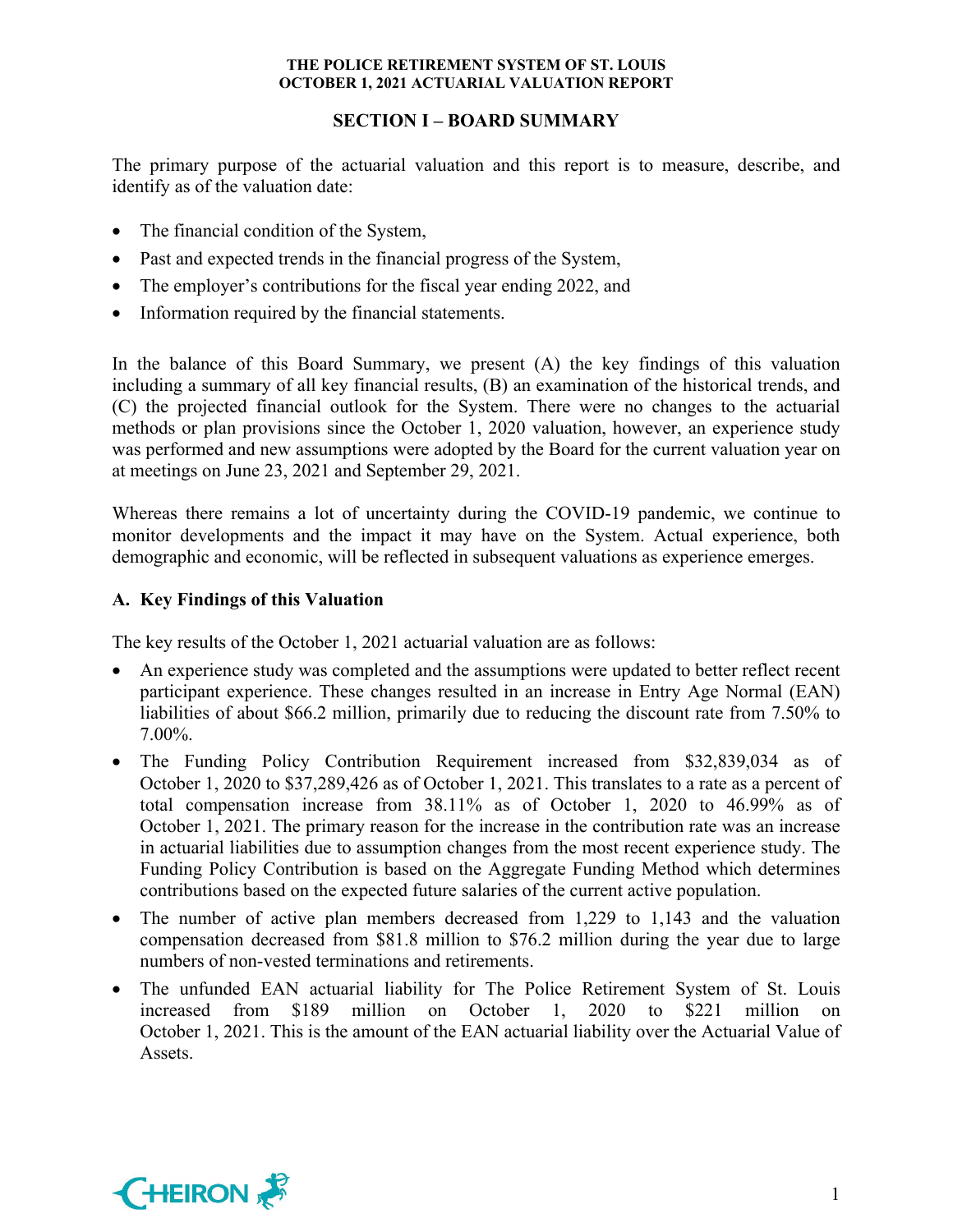### **SECTION I – BOARD SUMMARY**

- The System's funding ratio, the ratio of actuarial asset value to the EAN actuarial liabilities, decreased from 81.4% as of October 1, 2020 to 79.8% as of October 1, 2021. If all actuarial assumptions had remained the same and been realized, and the employer and employee contributions made as expected, the funding ratio would have increased to 81.7%. The reasons for the decrease in funding ratio are:
	- o During the year ended September 30, 2021, the System's assets earned 21.40% on a market value basis, but due to smoothing of prior investment gains and losses, the return on the actuarial asset value was 9.57% (as compared to 7.50% assumed). This resulted in an actuarial gain on investments of \$18.2 million.
	- o On the liability side, the System experienced a gain on liabilities of \$10.0 million due to plan experience. A significant portion of this gain was due to salary increases being less than expected during the year. Average valuation compensation increased by 1.1% from the prior year compared to an assumed overall payroll increase of 3.0%. Actual COLAs as of October 1, 2021 were 3.0% compared to an assumed increase of 2.5%. However, offsetting the actuarial experience gains were the effects of changes in actuarial assumptions.

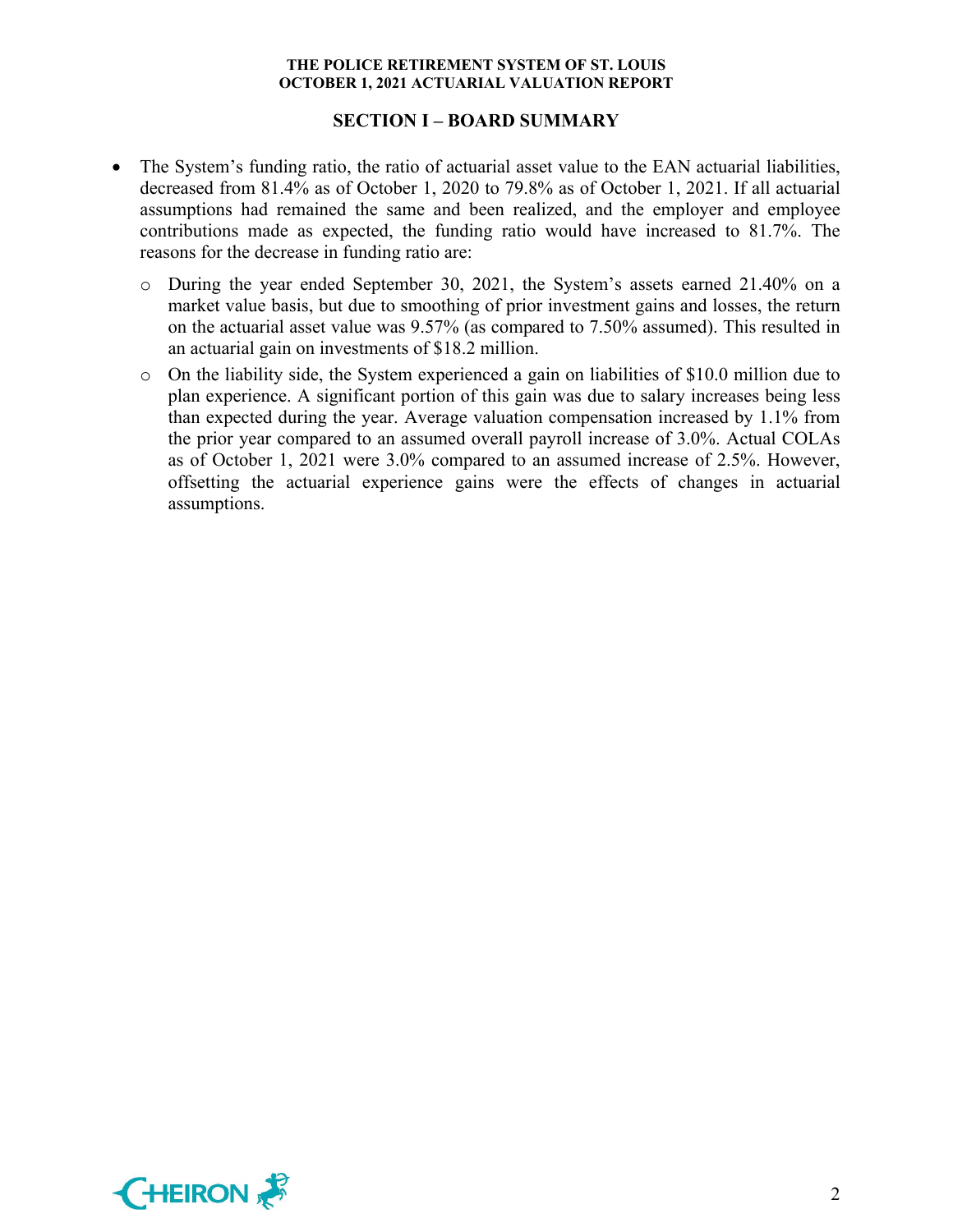### **SECTION I – BOARD SUMMARY**

Table I-1 below summarizes key results of the valuation with respect to the System's membership, assets and liabilities, and contributions. The results are presented and compared for both the current and prior Plan Year.

| <b>Table I-1</b><br><b>The Police Retirement System of St. Louis</b><br><b>Summary of Principal Results</b> |               |               |              |                 |             |  |  |  |  |
|-------------------------------------------------------------------------------------------------------------|---------------|---------------|--------------|-----------------|-------------|--|--|--|--|
| 2020<br>2021<br><b>Valuation as of October 1:</b><br><b>Change</b>                                          |               |               |              |                 |             |  |  |  |  |
| <b>Participant Counts</b>                                                                                   |               |               |              |                 |             |  |  |  |  |
| <b>Active Participants</b>                                                                                  |               | 1,229         |              | 1,143           | $(7.00\%)$  |  |  |  |  |
| <b>DROP</b> Participants (active)                                                                           |               | 57            |              | 44              | $(22.81\%)$ |  |  |  |  |
| Retired and Disabled Participants                                                                           |               | 1,439         |              | 1,433           | $(0.42\%)$  |  |  |  |  |
| Surviving Spouses and Children                                                                              |               | 494           |              | 495             | 0.20%       |  |  |  |  |
| <b>Total</b>                                                                                                |               | 3,219         |              | 3,115           | (3.23%)     |  |  |  |  |
| Total Valuation Compensation <sup>1</sup>                                                                   | \$            | 81,849,783    | $\mathbb{S}$ | 76,247,719      | (6.84%)     |  |  |  |  |
| Average Valuation Compensation <sup>2</sup>                                                                 |               | 63,129        |              | 63,829          | 1.11%       |  |  |  |  |
| Average Age <sup>2</sup>                                                                                    |               | 39.42         |              | 40.15           | 1.85%       |  |  |  |  |
| Average Service <sup>2</sup>                                                                                |               | 11.63         |              | 12.44           | 7.01%       |  |  |  |  |
| <b>Assets and Liabilities</b>                                                                               |               |               |              |                 |             |  |  |  |  |
| <b>EAN Actuarial Liability</b>                                                                              | \$            | 1,016,164,499 |              | \$1,090,963,859 | 7.36%       |  |  |  |  |
| <b>Actuarial Value of Assets</b>                                                                            |               | 826,704,556   |              | 870,155,717     | 5.26%       |  |  |  |  |
| Unfunded Actuarial Liability                                                                                | $\mathbf{\$}$ | 189,459,943   | $\mathbb{S}$ | 220,808,142     | 16.55%      |  |  |  |  |
| <b>Funded Ratio</b>                                                                                         |               | 81.4%         |              | 79.8%           |             |  |  |  |  |
| Market Value of Assets (MVA)                                                                                |               | 798,650,278   |              | 931,812,852     | 16.67%      |  |  |  |  |
| Funded Ratio (MVA basis)                                                                                    |               | 78.6%         |              | 85.4%           |             |  |  |  |  |
| <b>Present Value of Future Benefits</b>                                                                     |               | 1,140,227,347 |              | 1,197,325,522   | 5.01%       |  |  |  |  |
| Present Value of Future Member                                                                              |               | 43,723,900    |              | 37,978,315      | (13.14%)    |  |  |  |  |
| Contributions                                                                                               |               |               |              |                 |             |  |  |  |  |
| <b>Summary of Costs</b>                                                                                     |               |               |              |                 |             |  |  |  |  |
| <b>Total Expected Compensation</b>                                                                          | \$            | 80,147,552    | \$           | 74,159,451      | $(7.47\%)$  |  |  |  |  |
| <b>Aggregate Normal Cost Rate</b>                                                                           |               | 36.33%        |              | 45.09%          |             |  |  |  |  |
| <b>Aggregate Normal Cost</b>                                                                                | \$            | 29,117,606    | \$           | 33,438,496      | 14.84%      |  |  |  |  |
| <b>Expected Administrative Expenses</b>                                                                     |               | 1,483,000     |              | 1,460,000       | $(1.55\%)$  |  |  |  |  |
| <b>Total Contribution Rate</b>                                                                              |               | 38.11%        |              | 46.99%          |             |  |  |  |  |
| Funding Policy Contribution <sup>3</sup>                                                                    | \$            | 32,839,034    | $\mathbb{S}$ | 37,289,426      | 13.55%      |  |  |  |  |

<sup>&</sup>lt;sup>3</sup> Funding Policy Contribution includes interest to the end of year.



<sup>&</sup>lt;sup>1</sup> Total Valuation Compensation is the total annual compensation in effect for all employees (including DROP participants) as of the valuation date.

<sup>&</sup>lt;sup>2</sup> Average Valuation Compensation, Average Age, and Average Service do not include current DROP participants but do include former DROP participants who have returned to active service.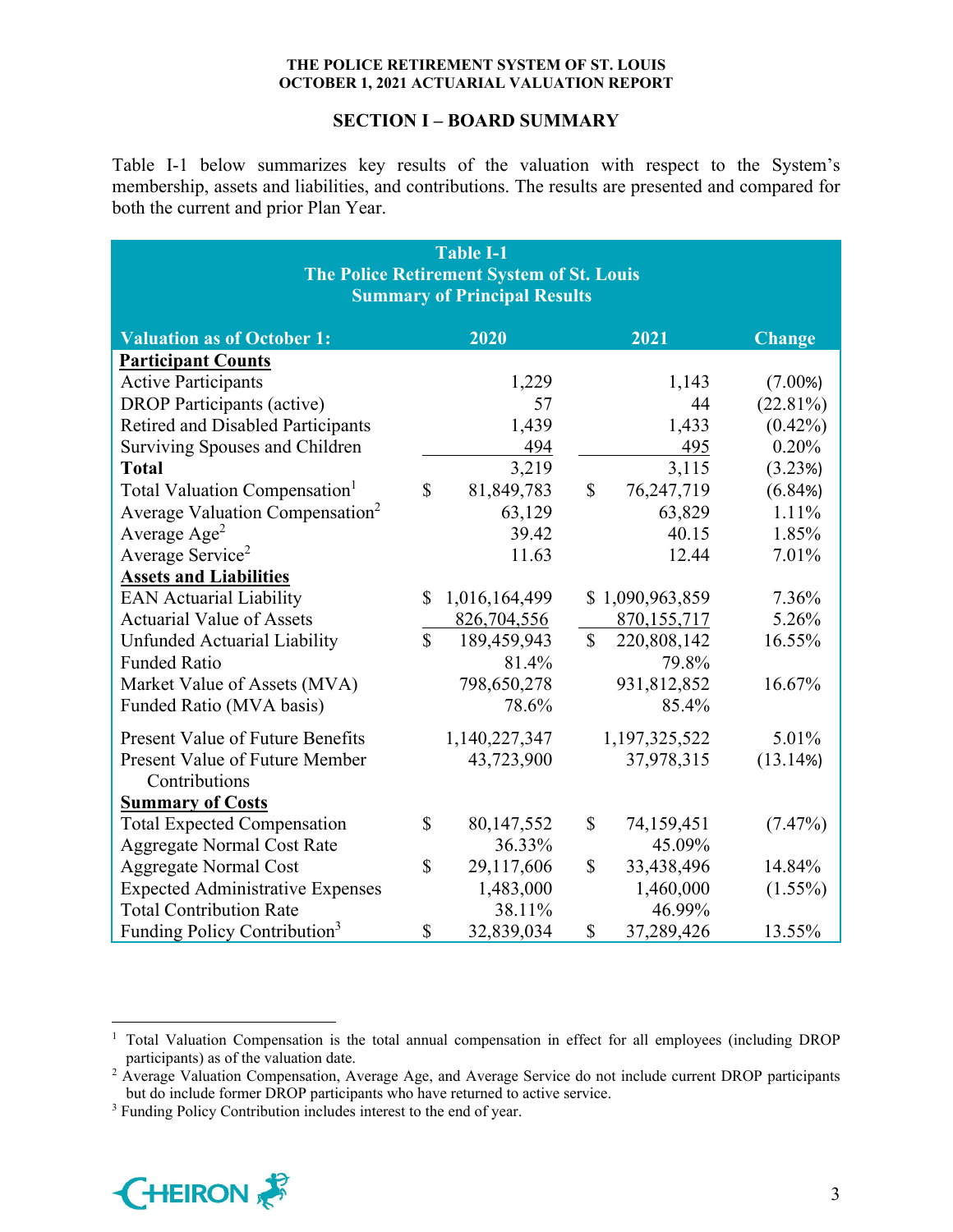# **SECTION I – BOARD SUMMARY**

# **B. Historical Trends**

Despite the fact that for most retirement systems the greatest attention is given to the current valuation results, and in particular the size of the current unfunded actuarial liability and the employer's contribution, it is important to remember that each valuation is merely a snapshot in the long-term progress of a pension fund. It is more important to judge a current year's valuation results relative to historical trends, as well as trends expected into the future.

# **EAN Actuarial Liability <b>Present Value of Future Benefits Actuarial Value of Assets Actuarial Value of Assets 80% \$1,200 78%79%81% 78%80% 97%94%91%88%81%78%79%80%80% \$1,000 \$800 \$Millions SMillions \$600 \$400 \$200 7.75% 7.50% 7.00% \$0** 2016 2017 2009 2010 2011 2012 2013 2014 2015 2020 2021 2018 2019

### **Assets and Liabilities**

The above chart compares the Actuarial Value of Assets to the actuarial liabilities and shows the funded ratio, which is a comparison of the Actuarial Value of Assets and Entry Age Normal (EAN) Actuarial Liability. There was an increase in the Market Value of Assets from \$799 million to \$932 million, returning 21.40%. With the asset smoothing method in place, the Actuarial Value of Assets has tracked a smoother path through the volatility of the Market Value of Assets. As can be seen in the graph, the Actuarial Value of Assets increased from 2020 to 2021, returning 9.57%.

The top of the pink bar represents the Present Value of Future Benefits (PVFB), which is used in the calculation of the funding policy contribution under the Aggregate Cost Method.

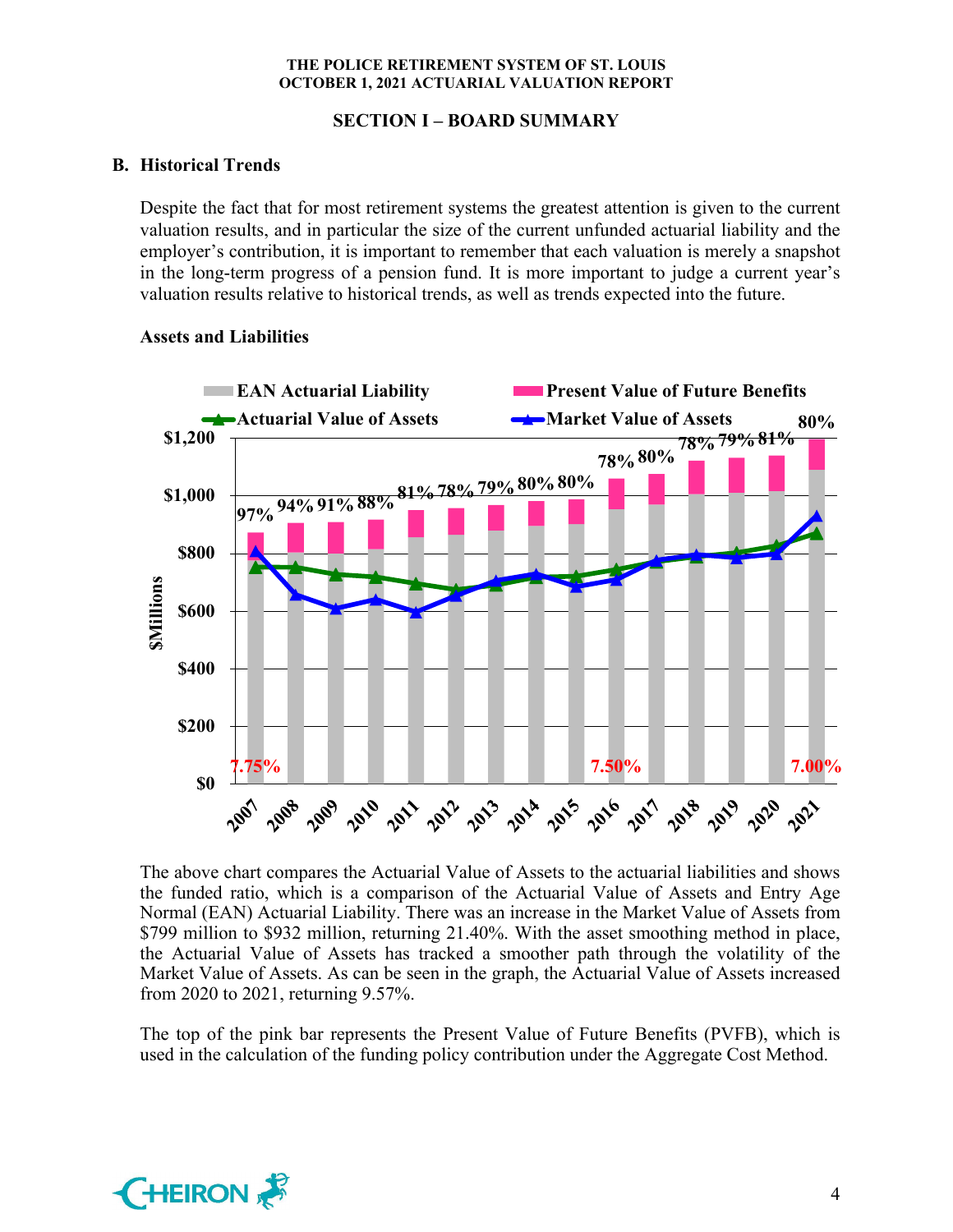#### **SECTION I – BOARD SUMMARY**

#### **Contribution Rates**

The yellow bars in this graph show the dollar amount of employer contributions made to the System (depicted on the left-hand scale) since Fiscal Year Ending 2004. The green line shows the actuarial contribution rate as a percent of payroll (depicted on the right hand scale). The 2007 contribution amount reflects special contributions made by the City in excess of that year's actuarial contribution. The sharp increases in contributions from 2008 to 2013 reflect the large investment losses that occurred in 2008 and 2009. The actuarial employer contribution rate increased from 38.11% of payroll in 2020 to 46.99% of payroll for the fiscal year ending 2021 primarily due to a decrease in the discount rate from 7.50% to 7.0% and lower payroll as of October 1, 2021.



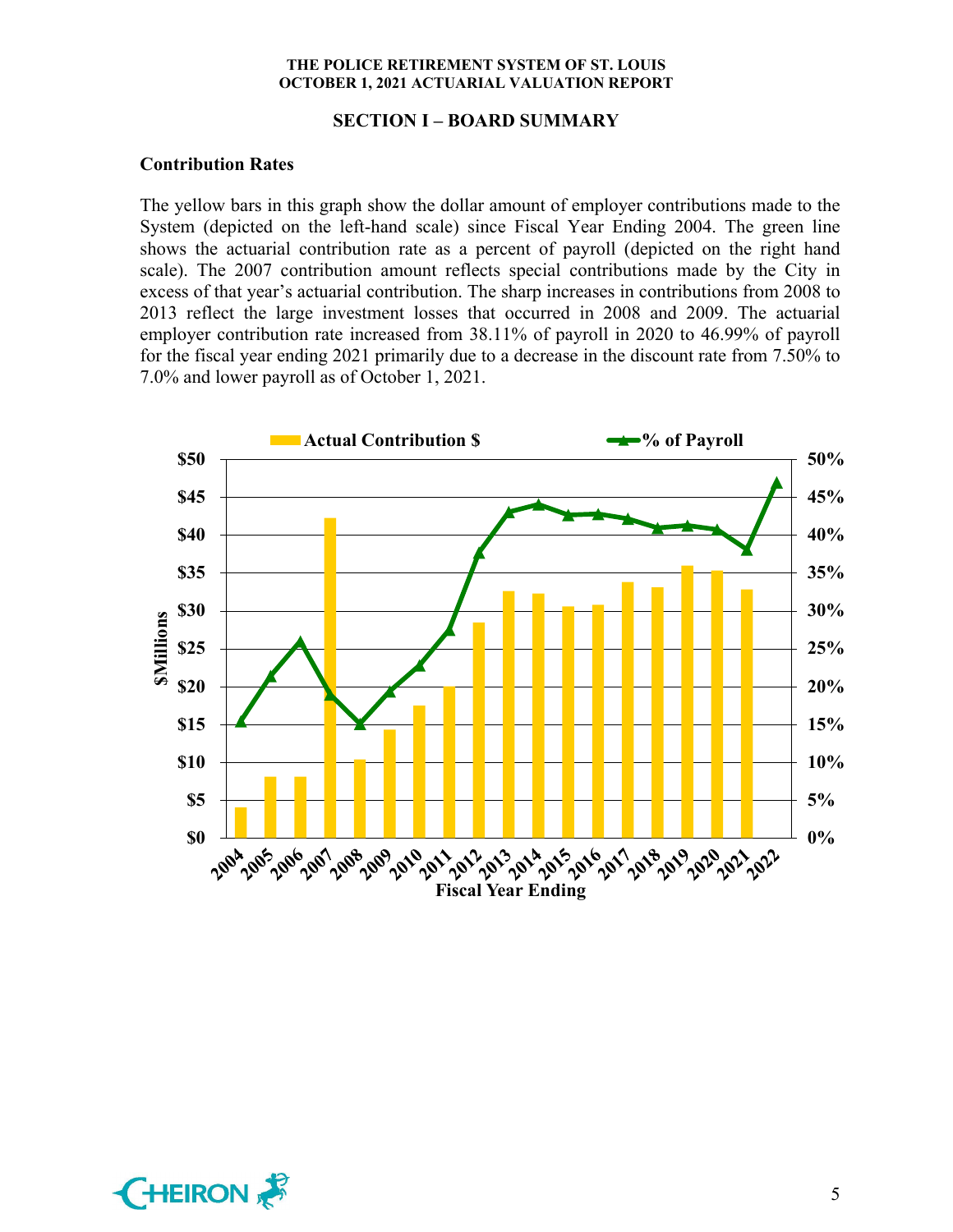#### **SECTION I – BOARD SUMMARY**



# **Participant Trends**

The above chart provides a measure for the maturity of the System by comparing the ratio of inactive members (retirees and beneficiaries) to active members (including current DROP participants). The inactive-to-active ratio has generally increased since 2001 from 1.23 inactive participants per active to 1.62 inactive participants per active member today. This indicates a more mature System and the System will experience more volatility in contribution rates when actuarial gains and losses are recognized. The black line represents the total plan payroll since the 2005 valuation which is measured against the scale on the right.

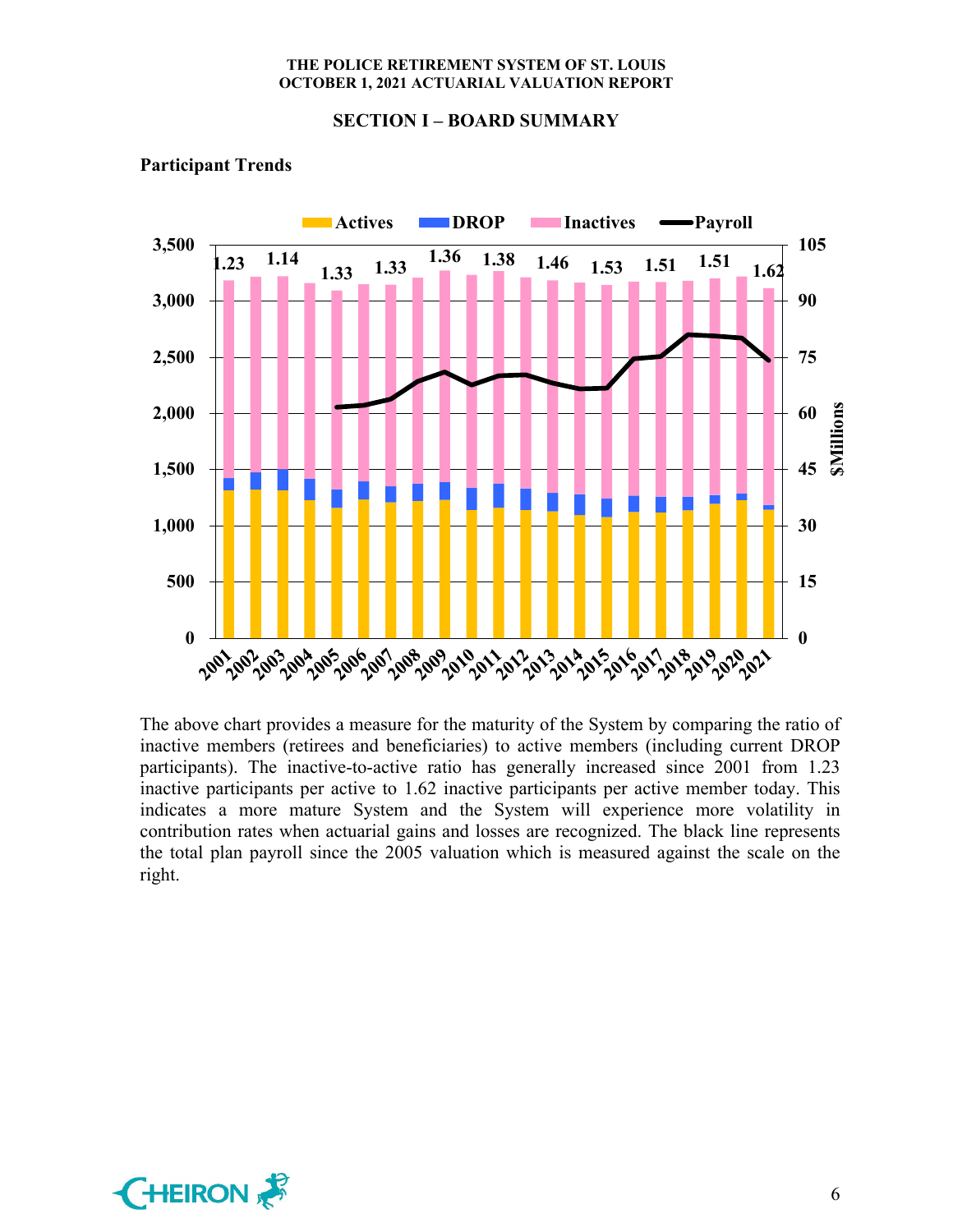# **SECTION I – BOARD SUMMARY**

# **C. Future Expected Financial Trends**

The analysis of projected financial trends is perhaps the most important component of this valuation. In this section, we present the implications of the October 1, 2021 valuation results in terms of (1) the projected employer contributions and (2) projected System's funded status (ratio of assets over liabilities). We assume future investment returns of 7.00% each year. The projections also assume that there will be no future gains or losses on the liability.

# **1. Contribution Rate Projections**

The first set of charts shows the employer's projected actuarially determined contribution rates (gold bars). The years shown in the charts are plan years beginning October 1.

# **Baseline Returns of 7.00%**

The chart below shows that the Funding Policy Contribution Requirement will slowly decline from 47% to of 20% of pay by 2041. These projections assume that the System earns the assumed investment rate of 7.00% on market value. The expected contributions in dollars are relatively stable during this period after smoothing in the current year's large investment gain with a slow increase in funded percentage.



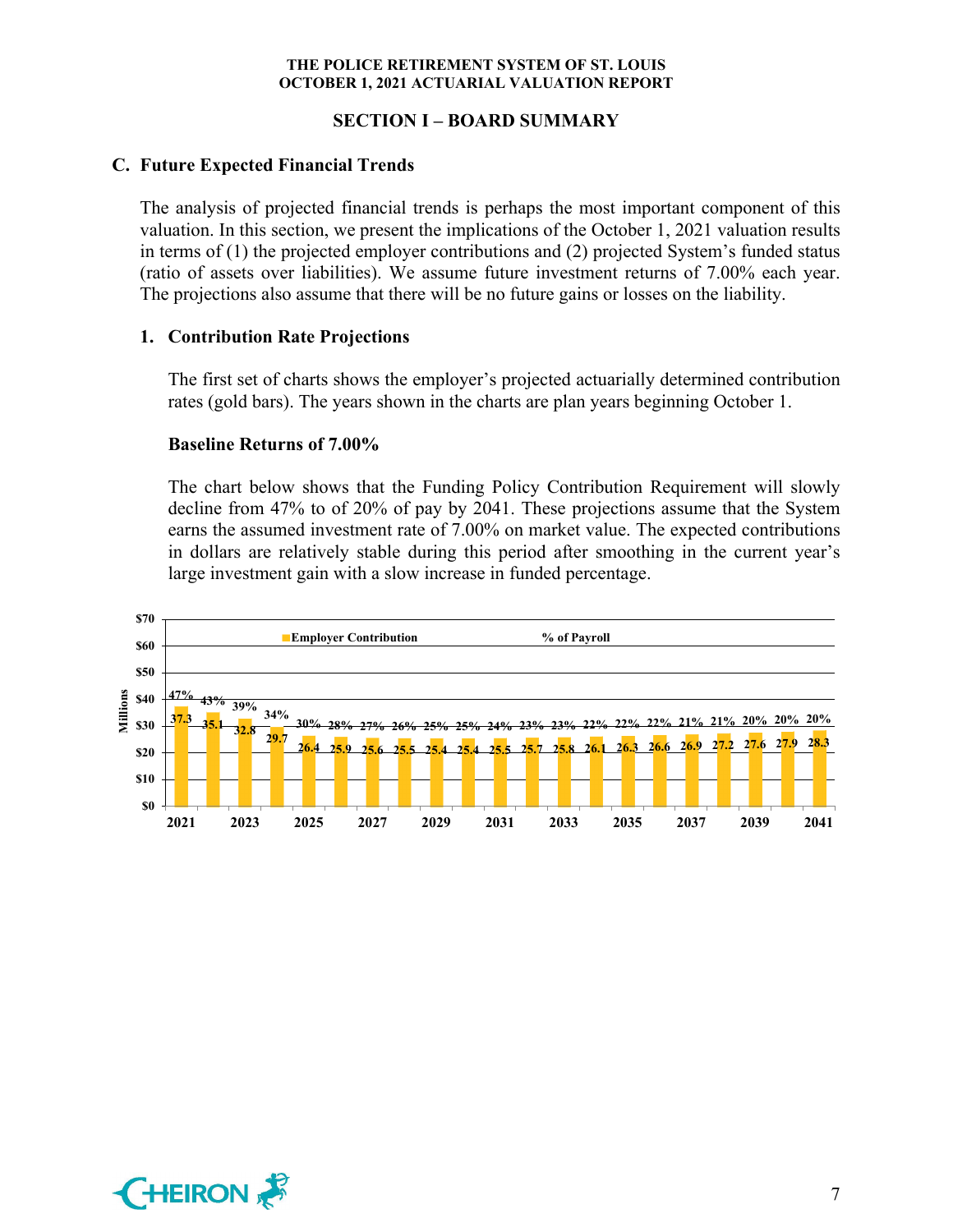### **SECTION I – BOARD SUMMARY**

### **2. Asset and Liability Projections**

This next projection chart compares the Market Value of Assets (green line) and the actuarial or smoothed value of assets (gold line) to the System's Entry Age Normal actuarial liability (gray bars). In addition, at the top of each bar, we show the System's funded ratio (ratio of Actuarial Value of Assets to actuarial liability). The projections assume that the actuarially determined contributions, as shown in the previous chart, are made each year. The years shown in the chart signify the valuation date as of October 1.

#### **Baseline Returns of 7.00%**

Assuming that the System earns the assumed investment rate of 7.00%, the funded ratio will steadily increase from 80% to 93% during the 20-year period.



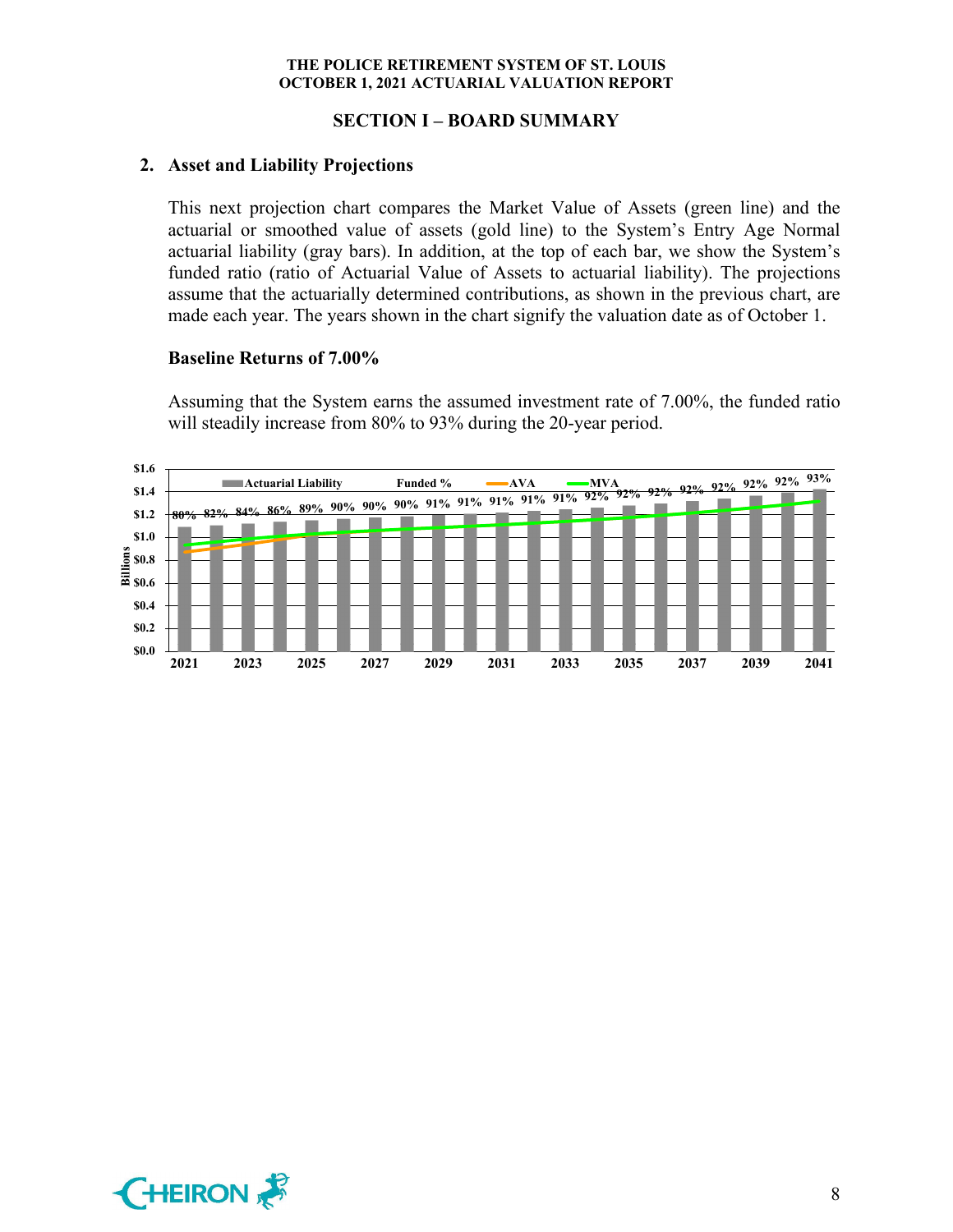# **SECTION II – IDENTIFICATION AND ASSESSMENT OF RISK**

Actuarial valuations are based on a set of assumptions about future economic and demographic experience. These assumptions represent a reasonable estimate of future experience, but actual future experience will undoubtedly be different and may be significantly different. This section of the report is intended to identify the primary risks to the System, provide some background information about those risks, and provide an assessment of those risks. Some of the charts within this section compare measures calculated for The City of St. Louis Police Retirement System to plans within the Public Plans Database. Information regarding this data can be found at https://publicplansdata.org/.

# **Identification of Risks**

The fundamental risk to a pension plan is that the contributions needed to pay the benefits become unaffordable. The contributions needed to support the System may differ significantly from expectations. While there are a number of factors that could lead to contribution amounts deviating from expectations, we believe the primary sources are:

- Investment risk,
- Interest rate risk,
- Longevity and other demographic risks, and
- Assumption change risk.

Other risks that we have not identified may also turn out to be important.

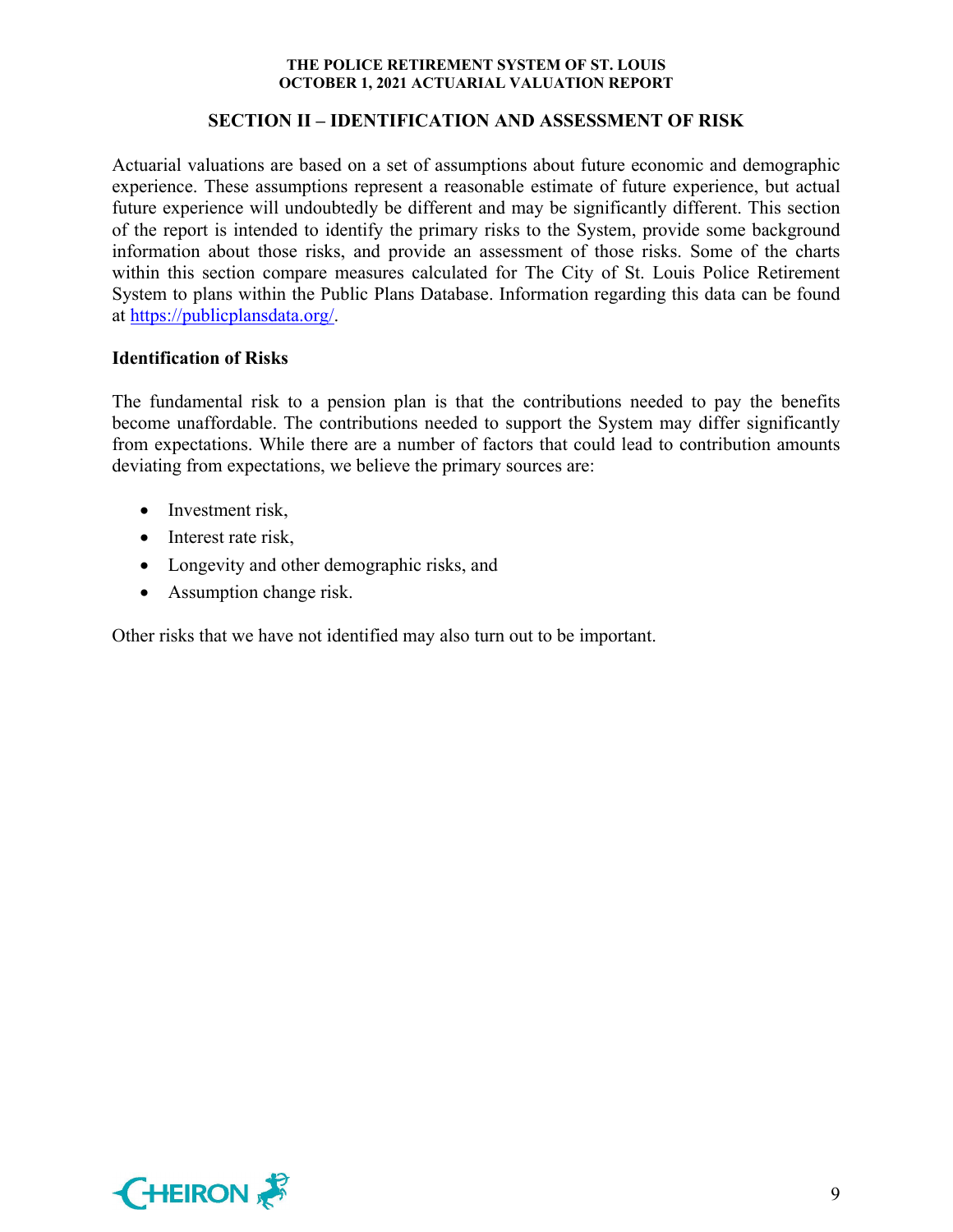# **SECTION II – IDENTIFICATION AND ASSESSMENT OF RISK**

*Investment Risk* is the potential for investment returns to be different than expected. Lower investment returns than anticipated will increase the Unfunded Actuarial Liability necessitating higher contributions in the future unless there are other gains that offset these investment losses. The potential volatility of future investment returns is determined by the System's asset allocation, and the affordability of the investment risk is determined by the amount of assets invested relative to the size of the plan sponsor or other contribution base.

For stress testing purposes, we include two scenarios to illustrate the impact actual investment returns may have on future funded status and contribution amounts compared to the baseline scenario presented at the end of Section I of this report. The two scenarios are (1) optimistic returns of 8.50% each year and (2) pessimistic returns of 5.50% each year

As with the baseline, we present the implications of the October 1, 2021 valuation results in terms of the projected employer contributions, and projected System's funded status (ratio of assets over liabilities).

# **Optimistic Returns of 8.50%**

If the System earns 1.50% greater than the assumed rate in each year of the projection, the actuarially determined contribution rate will steadily decrease to 0% in 18 years. The funded ratio is projected to increase to 100% by 2031 and 110% by the end of the 20-year projection period.



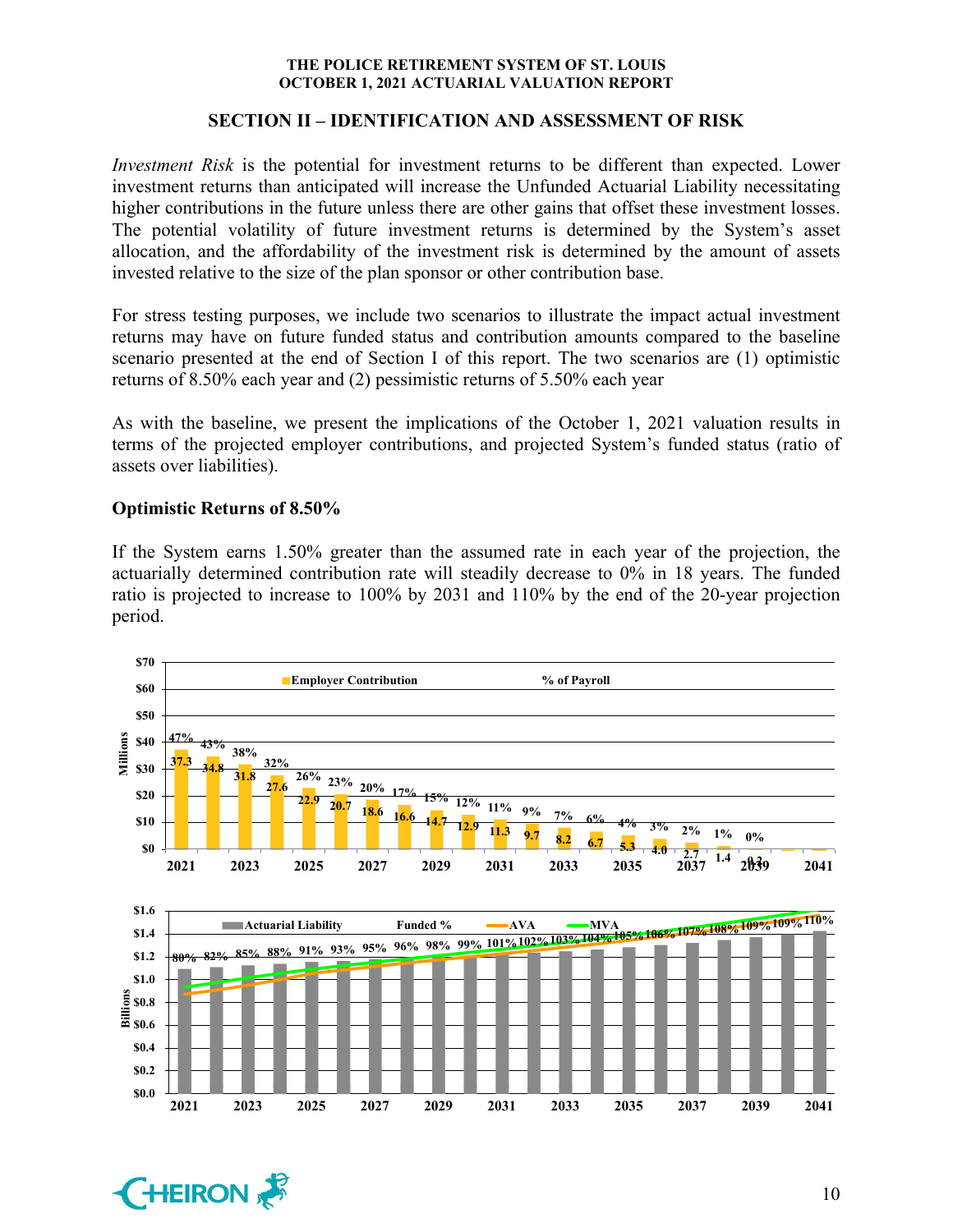### **SECTION II – IDENTIFICATION AND ASSESSMENT OF RISK**

#### **Pessimistic Returns of 5.50%**

If the System earns 1.50% less than the assumed rate in each year of the projection, the actuarially determined contribution rate initially decreases to 33% by 2025 before slowly remaining relatively steady for the remainder of the projection period around 36% of projected payroll. Additionally, the dollar amount of the contribution initially decreases as the most recent investment gains are realized but will continuously increase as payroll is expected to increase over the next 20 years. The funded ratio will decline to 79% by the end of the 20-year projection period as investment losses hinder the asset growth of the System.



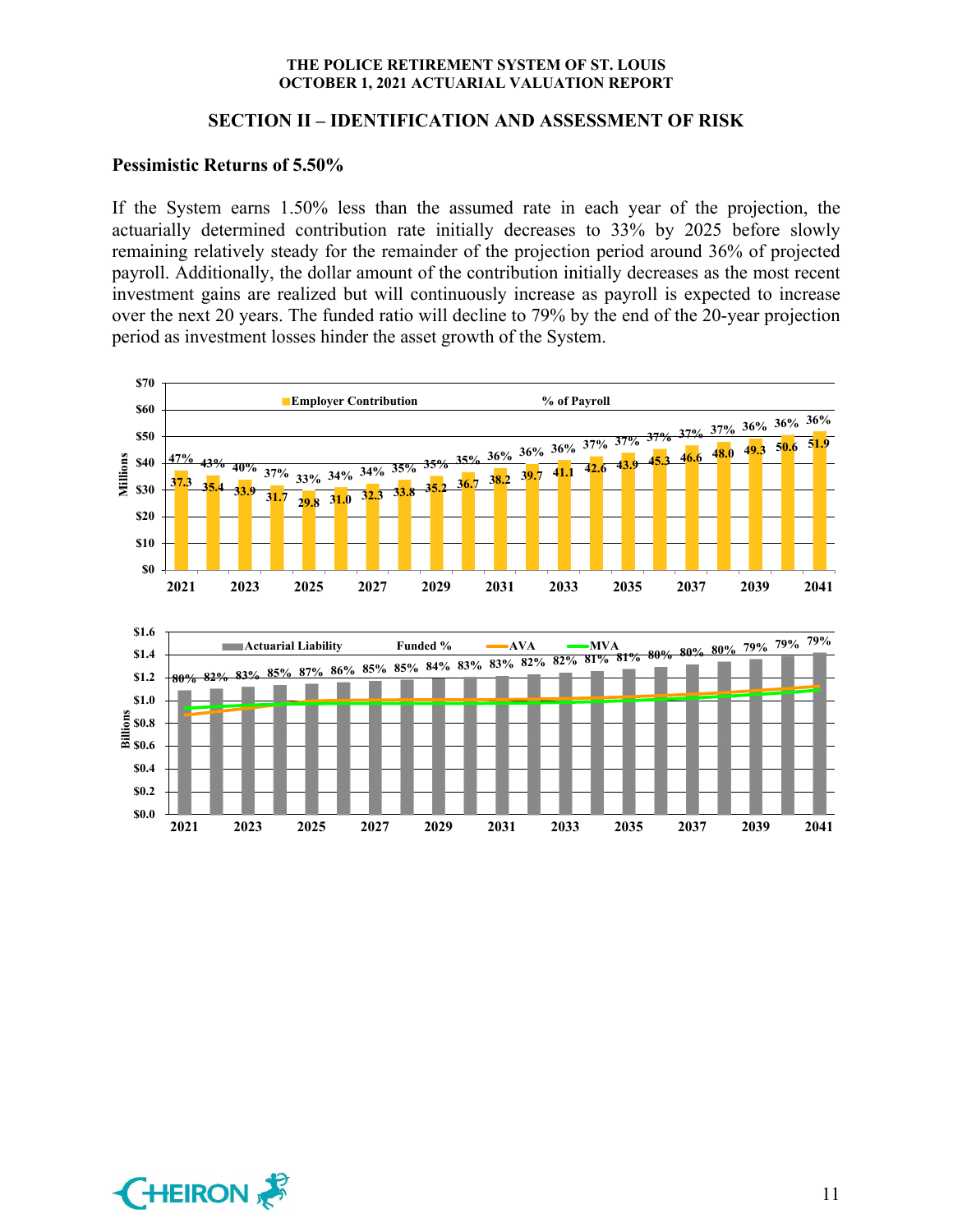### **SECTION II – IDENTIFICATION AND ASSESSMENT OF RISK**

*Interest rate risk* is the potential for interest rates to be different than expected. For public plans, short-term fluctuations in interest rates have little or no effect because the plan's liability is usually measured based on the expected return on assets. Longer-term trends in interest rates, however, can have a powerful effect. The chart below shows the yield on a 10-year Treasury security compared to the System's assumed rate of return. The difference is a simple measure of the amount of investment risk taken. As interest rates have declined, plans faced a choice: maintain the same level of risk and reduce the expected rate of return, maintain the same expected rate of return and take on more investment risk, or some combination of the two strategies.



**Historical Implied Risk Premium**

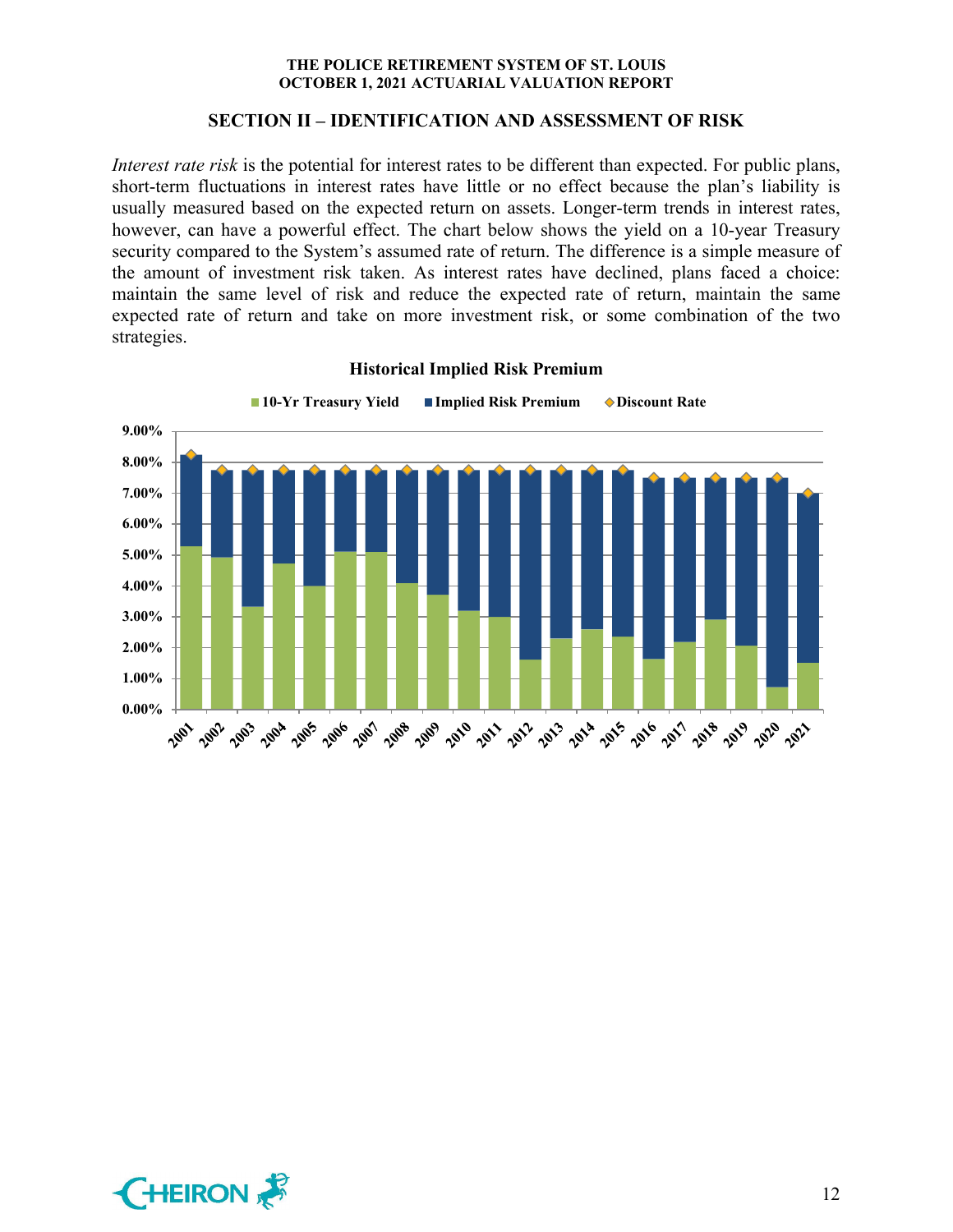# **SECTION II – IDENTIFICATION AND ASSESSMENT OF RISK**

*Longevity and other demographic risks* are the potentials for demographic experience to be different than expected. Generally, longevity and other demographic risks emerge slowly over time and are often dwarfed by other changes, particularly those due to investment returns.

*Assumption change risk* is the potential for the environment to change such that future valuation assumptions are different than the current assumptions. Increases in UAL from assumption changes were related to experience studies in which demographic and economic assumptions were adjusted. Assumption change risk is an extension of the other risks identified, but rather than capturing the risk as it is experienced, it captures the cost of recognizing a change in environment when the current assumption is no longer reasonable. This is demonstrated in the chart below in 2016 and 2021 when updated assumptions were adopted.

The chart below shows how many of the risks mentioned impact the financial status of the System. While a lot of attention is given to the demographic assumptions, the primary force on the health of the System is the return on investment earned each year.



**Changes in Unfunded Actuarial Liability**

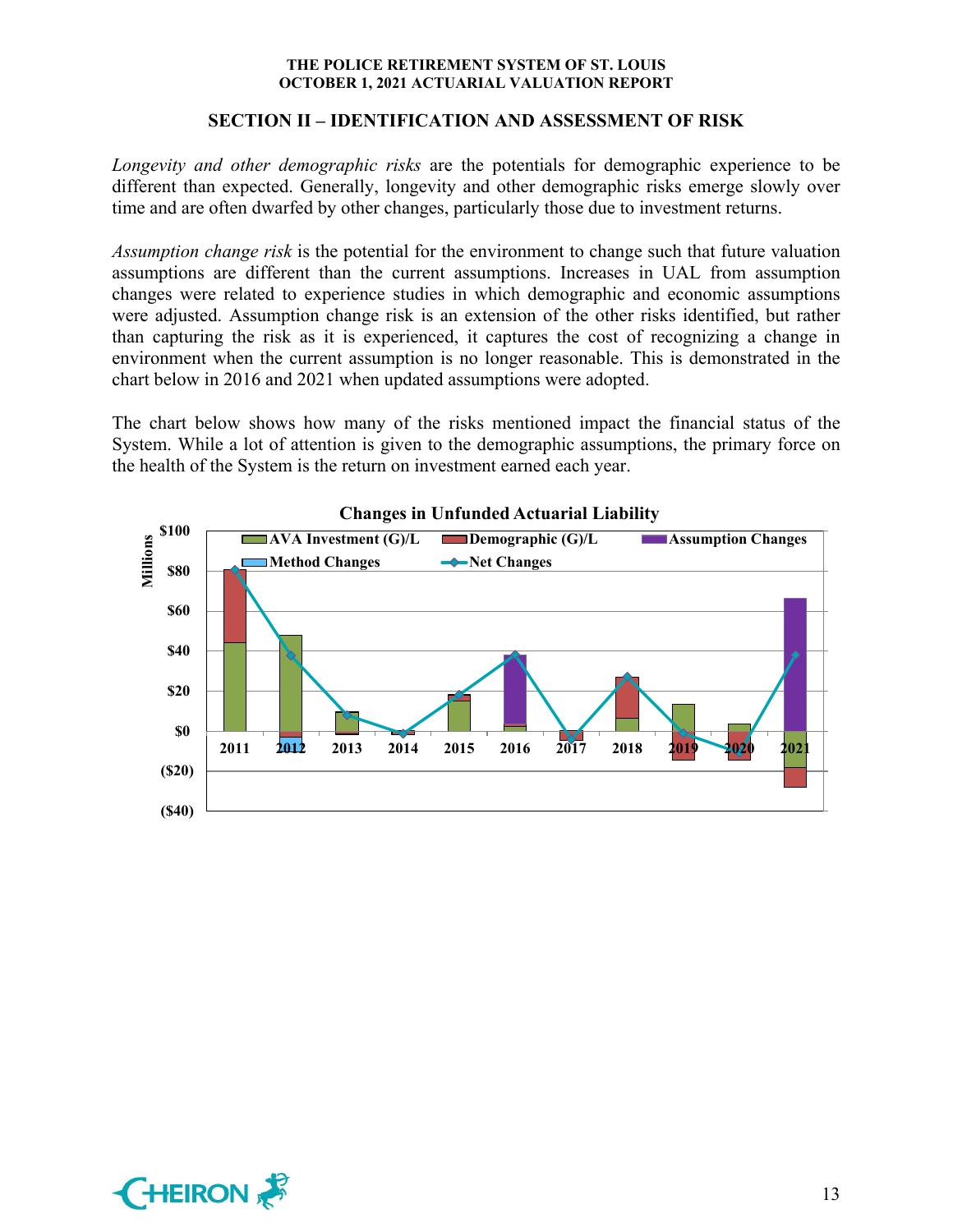# **SECTION II – IDENTIFICATION AND ASSESSMENT OF RISK**

# **Plan Maturity Measures**

The future financial condition of a mature pension plan is more sensitive to each of the risks identified above than a less mature plan. It is important to understand the maturity of this system compared to other plans and how maturity has changed over time.

Plan maturity can be measured in a variety of ways, but they all get at one basic dynamic – the larger the plan is compared to the contribution or revenue base that supports it, the more sensitive the plan will be to risk. The measures below have been selected as the most important in understanding the primary risks identified for this system.

# **Inactives per Active (Support Ratio)**

One simple measure of plan maturity is the ratio of the number of inactive members (those receiving benefits or entitled to a deferred benefit) to the number of active members. The revenue base supporting the plan is usually proportional to the number of active members, so a relatively high number of inactives compared to actives indicates a larger plan relative to its revenue base as well.



*Survey Data from Public Plans Database as of 6/28/2021*

The graph above shows the distribution from the 5th to 95th percentile of support ratios for the plans in the Public Plans Database. The yellow diamond shows that on this measure, The Police Retirement System of St. Louis is in the upper quartile when compared to the other plans in the database.

Whereas the support ratios for the plans as a whole have increased over the period as they mature, the System's support ratio has also increased over the period and has remained among the 75th to 95th percentile of the Public Plans Database meaning that the System is more mature than the average plan in the Database.

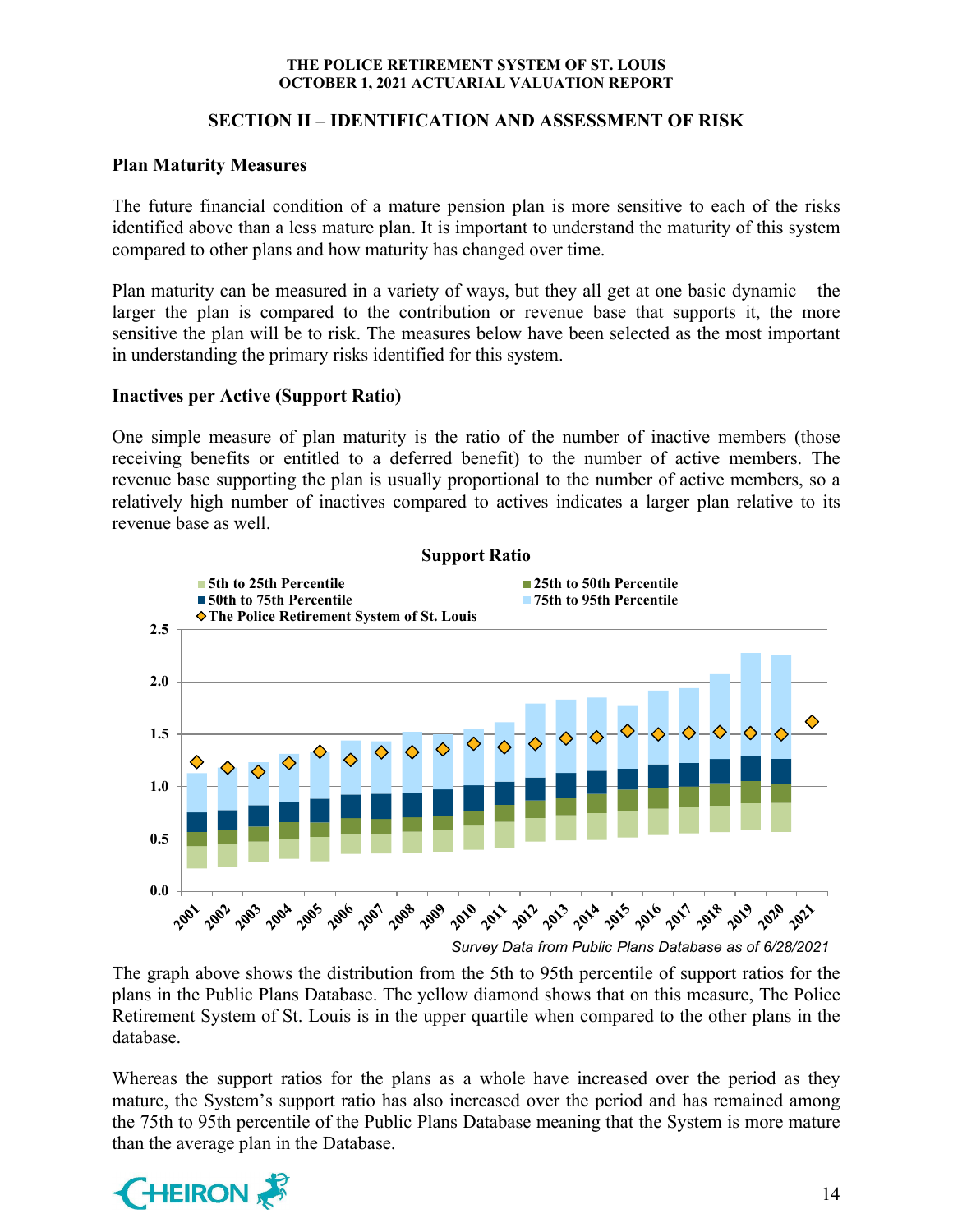# **SECTION II – IDENTIFICATION AND ASSESSMENT OF RISK**

# **Net Cash Flow**

The net cash flow of the plan as a percentage of the beginning of year assets indicates the sensitivity of the plan to short-term investment returns. Net cash flow is equal to contributions less benefit payments and administrative expenses. Net cash flow is an important maturity measure, as it impacts the ability to have funds available to meet benefit payments without having to make difficult investment decisions, especially during volatile markets. Mature plans can have large amounts of benefit payments compared to contributions, particularly if they are well funded, because investment returns will keep assets growing. This has been the situation for the System, which has had a consistent small negative cash flow for the last ten plus years but has still had growth in assets due to positive investment returns.

When a plan has a large negative net cash flow, investment losses in the short-term are compounded by the net withdrawal from the plan leaving a smaller asset base to try to recover from the investment losses. Large negative cash flows can also create liquidity issues.

The following chart shows the City contributions (yellow bars) and member contributions (blue bars) coming into the System, compared to the benefits and expenses (red bars). As a result of increasing City and member contributions, the net cash flow (black line) has remained generally steady throughout this period between negative \$20 and \$25 million. The System thus relies on investment returns to make up the difference. As shown here, the actual investment returns (green bars) have fluctuated over time. Finally, the net cash flow as a percent of assets is shown by the teal line (right-hand axis).



The System is currently at a negative net cash flow of about 3% per year, which means that assets need to earn at least this amount in order to increase from year to year. Negative net cash Flow remains an important metric to monitor as the System continues to mature.

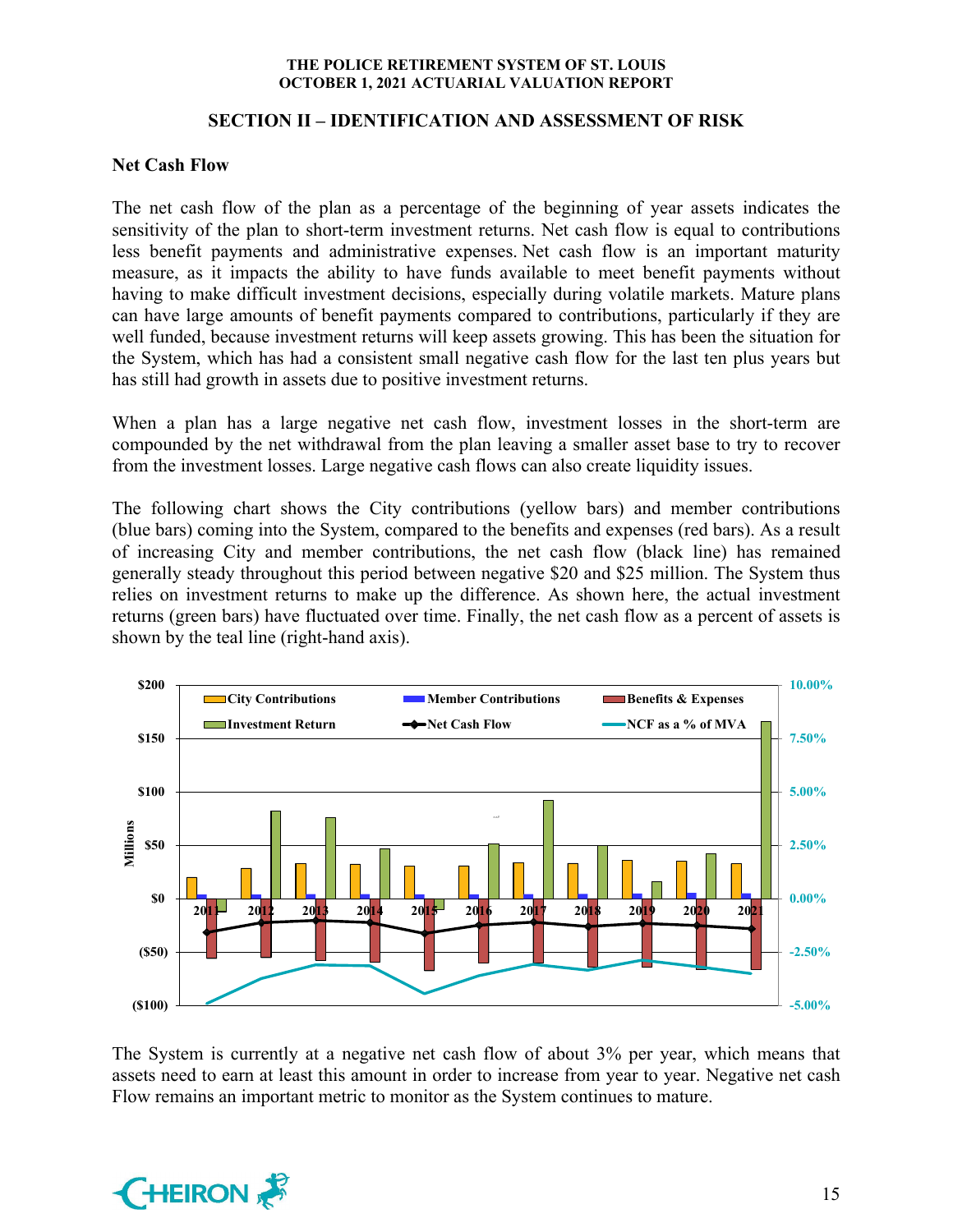# **SECTION II – IDENTIFICATION AND ASSESSMENT OF RISK**

# **Leverage Ratios**

Leverage or volatility ratios measure the size of the System compared to its revenue base more directly. The Market Value of Asset (MVA) leverage ratio compares the MVA of the system to the payroll, which is the base for generating contributions. A MVA leverage ratio of 12.2, for example, means that if the System experiences a 10% loss on assets compared to the expected return, the loss would be equivalent to 122% of payroll. The same investment loss for a system with an asset leverage ratio of 5.0 would be equivalent to 61% of payroll. As the System becomes better funded, the asset leverage ratio will increase, and if it was 100% funded, the leverage ratio would equal the actuarial liability leverage ratio.



**Asset Leverage Ratio**

The chart above shows the distribution from the 5th to 95th percentile of asset leverage ratios for the plans in the Public Plans Database. The System's asset leverage ratio, as shown by the yellow diamond, has frequently exceeded the 95th percentile in comparison with other plans in the Database. This means unexpected investment returns will have a larger impact on contributions for the System than it would for plans with a lower ratio. The significant increase in the PRS ratio for 2021 is due to the large increase in the market value of assets combined with a decrease in valuation compensation.

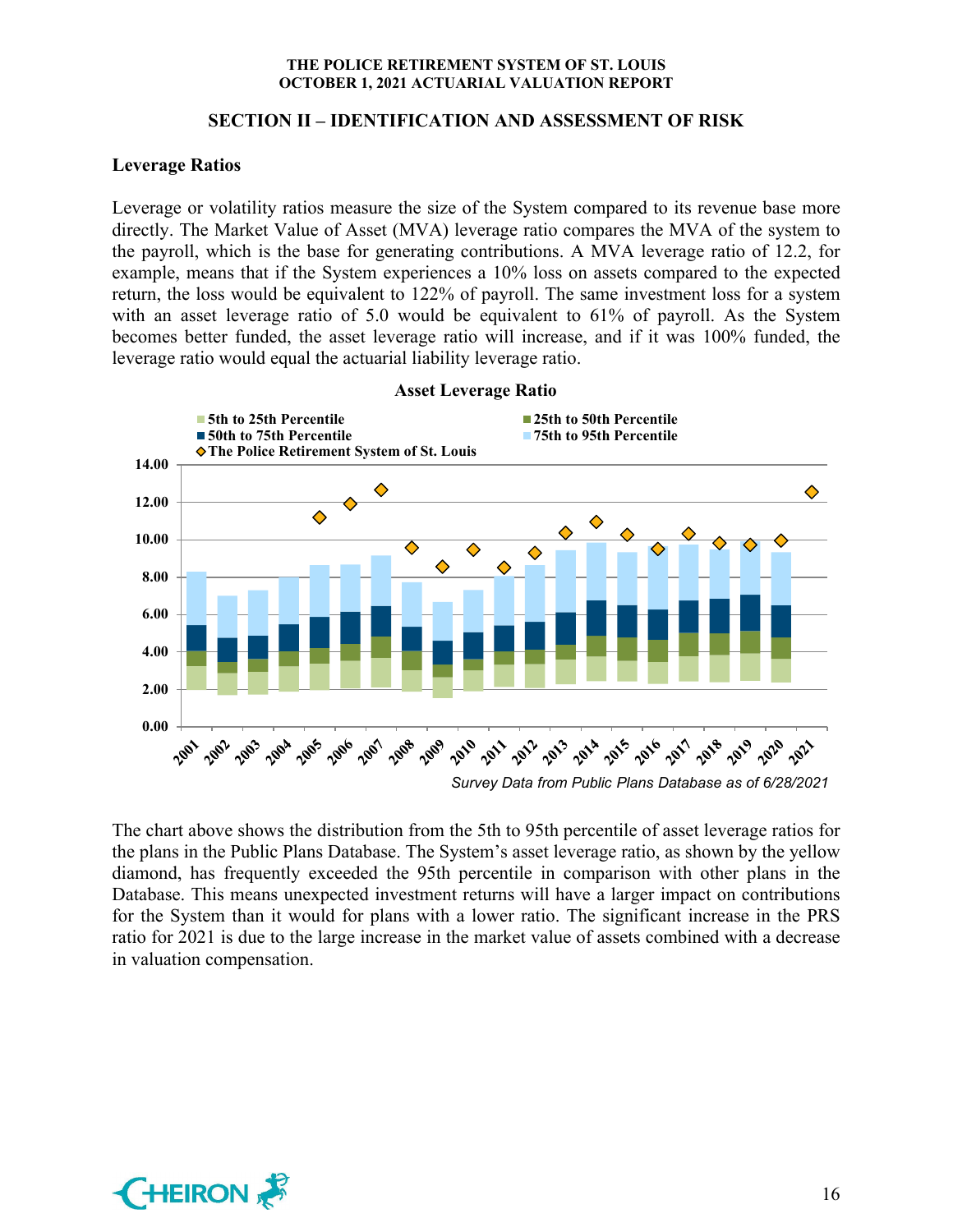### **SECTION II – IDENTIFICATION AND ASSESSMENT OF RISK**

Similar the MVA leverage ratio, the actuarial liability leverage ratio compares the liability of the System to its payroll. An actuarial liability leverage ratio of 14.3 means that if the System experiences a 2% loss on liabilities, the liability loss would be equivalent to 28.6% of payroll.



The chart above shows the distribution from the 5th to 95th percentile of Actuarial Liability leverage ratios for the plans in the Public Plans Database.

The System's Actuarial Liability leverage ratio, as shown by the yellow diamond, has historically been above the 95th percentile compared to other plans. The higher liability leverage ratio means that the System may be more sensitive to liability risk compared to the plans in the Database. As the System continues to mature, more of the liability will be due to inactive members, and this ratio may increase. The ratio has remained relatively steady between twelve and thirteen since 2006, but recently increased to above fourteen due to a decrease in valuation compensation.

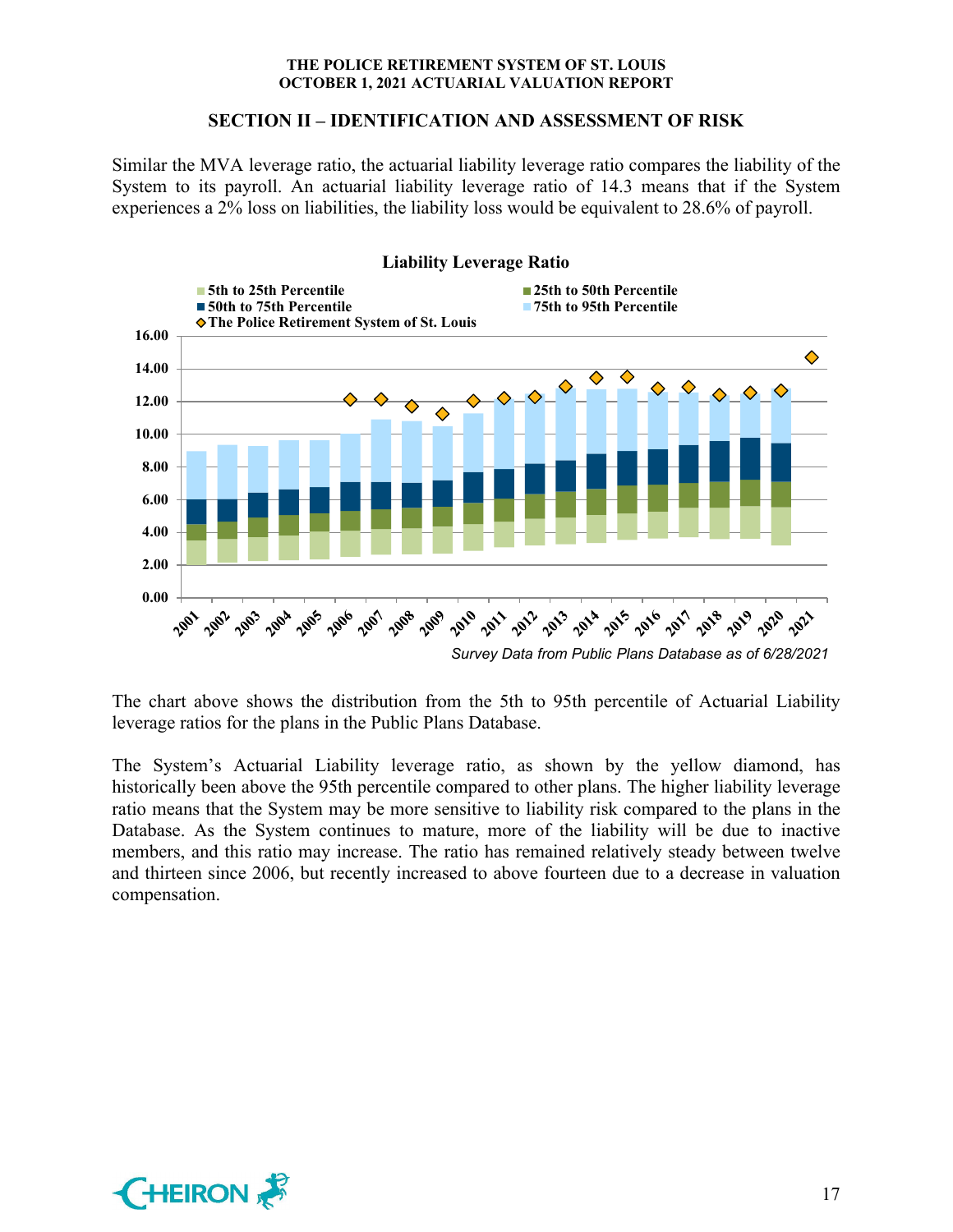# **SECTION III – ASSETS**

Pension Plan assets play a key role in the financial operation of the System and in the decisions, the Trustees may make with respect to future deployment of those assets. The level of assets, the allocation of assets among asset classes, and the methodology used to measure assets will likely impact benefit levels, employer contributions, and the ultimate security of participants' benefits.

In this section, we present detailed information on the System's assets including:

- **Disclosure** of the System's assets as of October 1, 2020 and October 1, 2021,
- Statement of the **changes** in market values during the year,
- Development of the **Actuarial Value of Assets**, and
- An estimate of **investment return**.

# **Disclosure**

There are two types of asset values disclosed in this valuation, the Market Value of Assets and the Actuarial Value of Assets. The market value represents a "snap-shot" or "cash-out" value that provides the principal basis for measuring financial performance from one year to the next. Market values, however, can fluctuate widely with corresponding swings in the marketplace. As a result, the Actuarial Value of Assets that reflect smoothing of annual investment returns is more suitable for determining relatively stable contribution rates.

| <b>Table III-1</b>                                             |    |               |    |               |             |  |  |  |  |  |
|----------------------------------------------------------------|----|---------------|----|---------------|-------------|--|--|--|--|--|
| <b>Statement of Assets at Market Value as of September 30,</b> |    |               |    |               |             |  |  |  |  |  |
| <b>Assets</b>                                                  |    | 2020          |    | 2021          | % Change    |  |  |  |  |  |
| Cash                                                           | \$ | 9,368,937     | S. | 8,023,314     | (14.36%)    |  |  |  |  |  |
| Money market funds                                             |    | 54,696,080    |    | 36,253,315    | (33.72%)    |  |  |  |  |  |
| Collective equity investment funds                             |    | 296,163,419   |    | 336,632,880   | 13.66%      |  |  |  |  |  |
| Corporate stocks                                               |    | 116, 112, 753 |    | 131,297,816   | 13.08%      |  |  |  |  |  |
| Real estate securities fund                                    |    | 46,246,244    |    | 54,825,642    | 18.55%      |  |  |  |  |  |
| Collective fixed income investment funds                       |    | 29, 204, 283  |    | 38,280,897    | 31.08%      |  |  |  |  |  |
| Corporate bonds                                                |    | 51,282,876    |    | 60,874,669    | 18.70%      |  |  |  |  |  |
| Government securities                                          |    | 13,489,612    |    | 20,529,394    | 52.19%      |  |  |  |  |  |
| Mortgage backed securities                                     |    | 20,111,855    |    | 22,146,370    | 10.12%      |  |  |  |  |  |
| Hedge funds                                                    |    | 21,987,824    |    | 28,196,528    | 28.24%      |  |  |  |  |  |
| Partnership interest                                           |    | 141,338,210   |    | 193,611,048   | 36.98%      |  |  |  |  |  |
| Investment property                                            |    | 876,500       |    | 923,800       | 5.40%       |  |  |  |  |  |
| Receivables                                                    |    | 841,833       |    | 1,106,528     | 31.44%      |  |  |  |  |  |
| Capital assets, net of depreciation                            |    | 111,663       |    | 55,372        | $(50.41\%)$ |  |  |  |  |  |
| Misc. Liabilities                                              |    | (3, 181, 811) |    | (944, 721)    | $(70.31\%)$ |  |  |  |  |  |
| Market Value of Assets                                         | S. | 798,650,278   |    | \$931,812,852 | 16.67%      |  |  |  |  |  |

Table III-1 below discloses and compares each asset value as of September 30, 2020 and 2021.

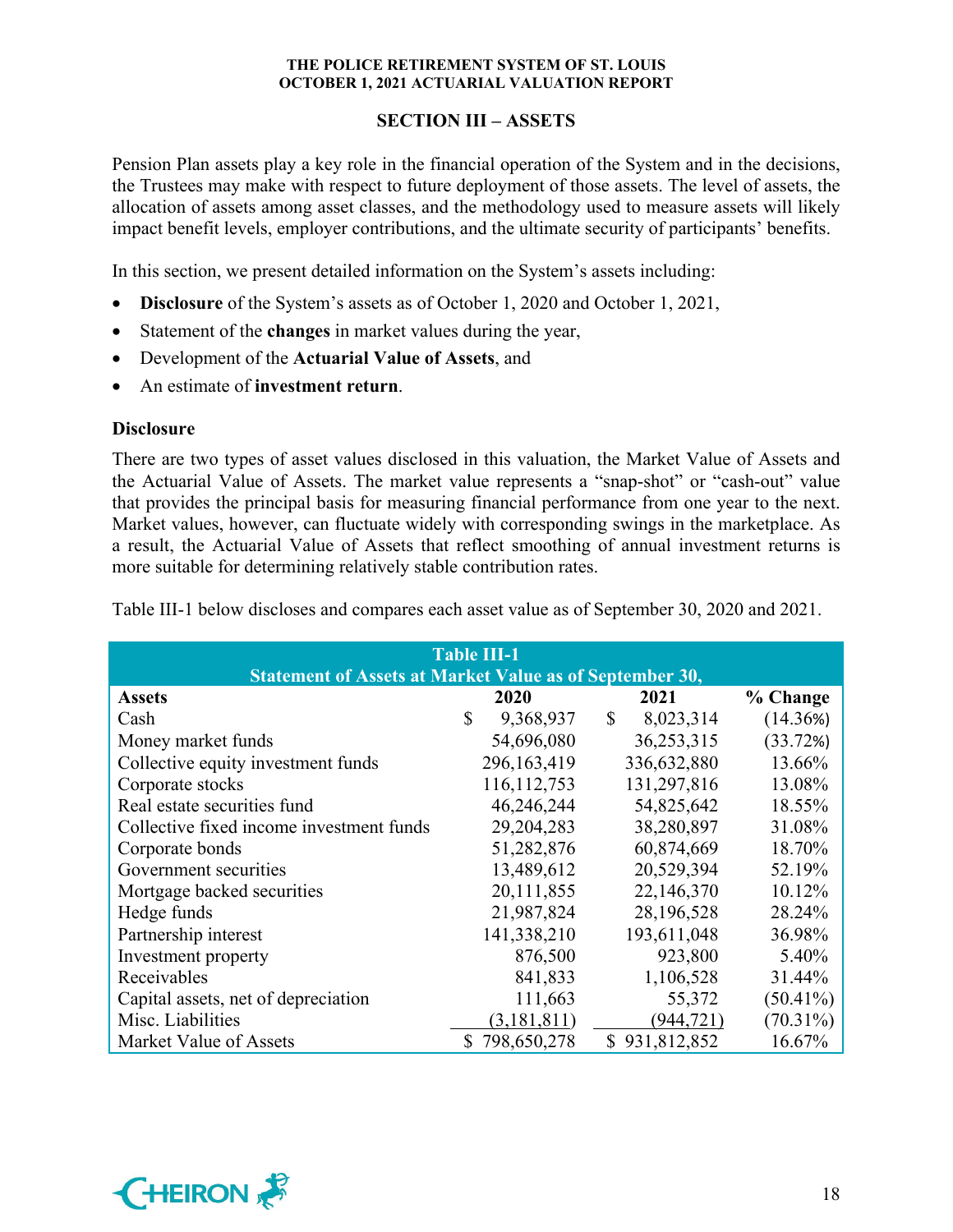# **SECTION III – ASSETS**

# **Changes in Market Value**

Table III-2 below shows the components of change between the Market Value of Assets as of September 30, 2020 and September 30, 2021.

| <b>Table III-2</b><br><b>Changes in Market Values</b> |                 |    |             |  |  |  |  |
|-------------------------------------------------------|-----------------|----|-------------|--|--|--|--|
| Value of assets --September 30, 2020                  |                 | \$ | 798,650,278 |  |  |  |  |
| <b>Additions</b>                                      |                 |    |             |  |  |  |  |
| <b>Payments from Members</b>                          | \$<br>5,898,084 |    |             |  |  |  |  |
| <b>Employer Contributions</b>                         | 32,839,034      |    |             |  |  |  |  |
| Interest and Dividends                                | 5,720,016       |    |             |  |  |  |  |
| <b>Investment Return</b>                              | 163,568,297     |    |             |  |  |  |  |
| <b>Total Additions</b>                                | 208,025,431     |    |             |  |  |  |  |
| <b>Deductions</b>                                     |                 |    |             |  |  |  |  |
| <b>Investment Expenses</b>                            | \$<br>2,056,047 |    |             |  |  |  |  |
| <b>Benefit Payments</b>                               | 65,981,928      |    |             |  |  |  |  |
| Refunds of Employee Contributions                     | 5,400,986       |    |             |  |  |  |  |
| <b>Administrative Expenses</b>                        | 1,423,896       |    |             |  |  |  |  |
| <b>Total Deductions</b>                               | 74,862,857      |    |             |  |  |  |  |
| Value of assets --September 30, 2021                  |                 | S  | 931,812,852 |  |  |  |  |

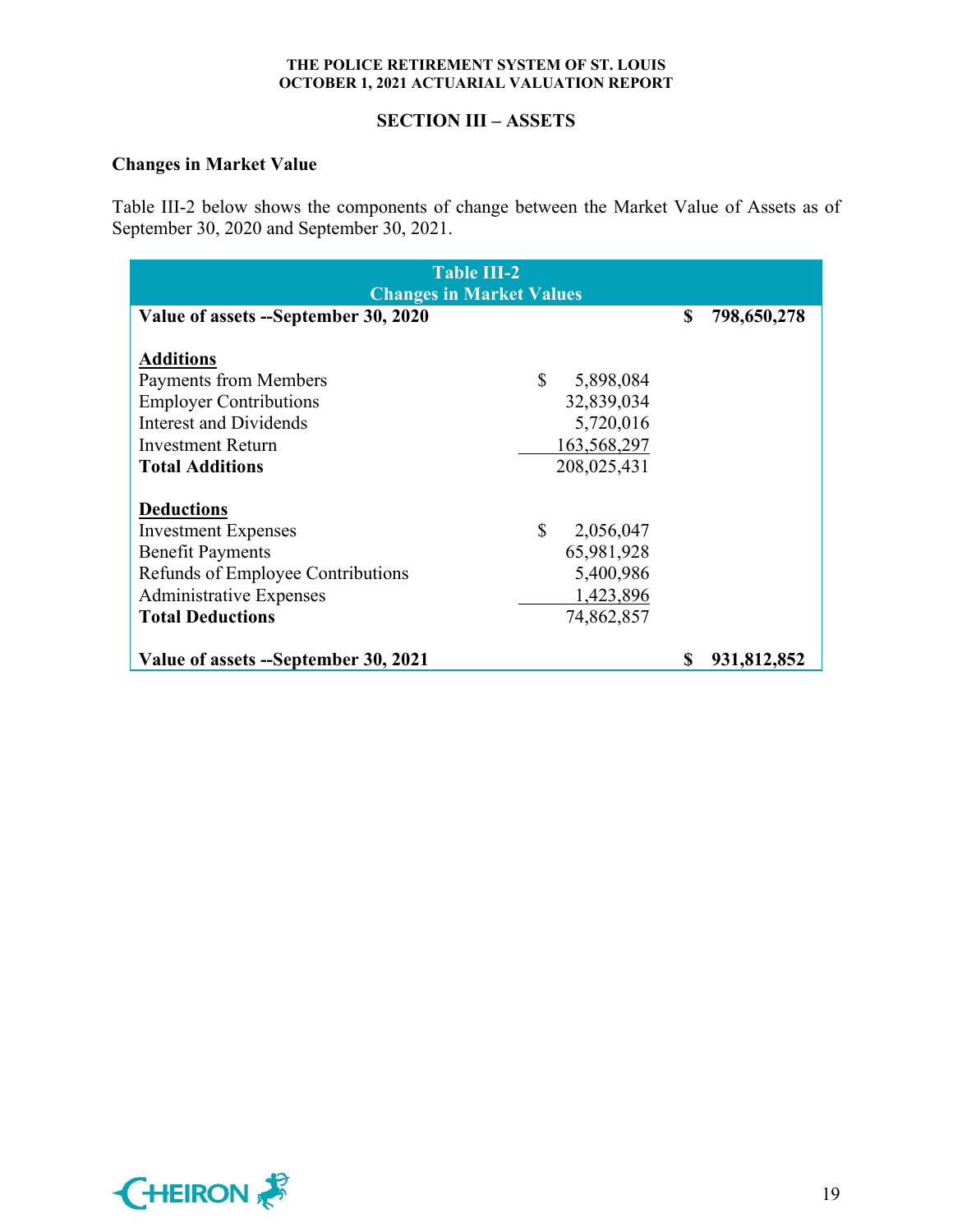# **SECTION III – ASSETS**

#### **Actuarial Value of Assets**

The next table, Table III-3, shows how the Actuarial Value of Assets is developed. The Actuarial Value of Assets method was initialized at market value as of October 1, 2005.

The Actuarial Value of Assets represents a "smoothed" value developed by the actuary to reduce, or eliminate, volatile results which could develop from short-term fluctuations in the Market Value of Assets. For this System, the actuarial value has been calculated by taking the Market Value of Assets less 80% of the investment gain/(loss) during the preceding year, less 60% of the investment gain/(loss) during the second preceding year, less 40% of the investment gain/(loss) during the third preceding year, and less 20% of the investment gain/(loss) in the fourth preceding year. If the Actuarial Value of Assets is less than 80% or more than 120% of the market value, an adjustment is made to the actuarial value to bring the value within this corridor. The table below illustrates the calculation of the Actuarial Value of Assets for the October 1, 2021 valuation.

| <b>Table III-3</b>                                    |                  |                    |                         |  |  |  |
|-------------------------------------------------------|------------------|--------------------|-------------------------|--|--|--|
| <b>Development of Actuarial Value of Assets</b>       |                  |                    |                         |  |  |  |
| 1. Actuarial Value of Assets at September 30, 2020    |                  | \$                 | 826,704,556             |  |  |  |
| 2. Employer contributions                             |                  |                    | 32,839,034              |  |  |  |
| 3. Payments from members                              |                  |                    | 5,898,084               |  |  |  |
| 4. Benefit payments and administrative expenses       |                  |                    | (72,806,810)            |  |  |  |
| 5. Expected return at 7.50%                           |                  |                    | 59,297,365              |  |  |  |
|                                                       |                  |                    |                         |  |  |  |
| 6. Expected value at September 30, 2021               |                  | $\mathbb{S}$       | 851,932,229             |  |  |  |
|                                                       |                  |                    |                         |  |  |  |
| 7. Actual return on assets at September 30, 2021      |                  |                    | 167,232,266             |  |  |  |
| 8. Investment (gain)/ $\cos$ [5. - 7.]                |                  | $\mathbf{\hat{S}}$ | (107, 934, 901)         |  |  |  |
|                                                       |                  |                    |                         |  |  |  |
|                                                       | <b>Total</b>     |                    |                         |  |  |  |
|                                                       | Gain/(Loss)      |                    | <b>Excluded Portion</b> |  |  |  |
| Exclude $0\%$ of 2017 gain/(loss)                     | 40,104,251<br>\$ | $\mathcal{S}$      |                         |  |  |  |
| Exclude $20\%$ of $2018$ gain/(loss)                  | (4,151,326)      |                    | (830, 265)              |  |  |  |
| Exclude $40\%$ of 2019 gain/(loss)                    | (39,008,552)     |                    | (15,603,421)            |  |  |  |
| Exclude $60\%$ of 2020 gain/(loss)                    | (13,761,834)     |                    | (8, 257, 100)           |  |  |  |
| Exclude $80\%$ of 2021 gain/(loss)                    | 107,934,901      |                    | 86, 347, 921            |  |  |  |
| Total excluded gain/(loss) for AVA calculation        |                  | $\mathbb{S}$       | 61,657,135              |  |  |  |
|                                                       |                  |                    |                         |  |  |  |
| Market Value of Assets at September 30, 2021          |                  | $\mathbb{S}$       | 931,812,852             |  |  |  |
| Total gain/(loss) excluded                            |                  |                    | 61,657,135              |  |  |  |
| 9. Actuarial Value of Assets at September 30, 2021    |                  | \$                 | 870,155,717             |  |  |  |
|                                                       |                  |                    |                         |  |  |  |
| 10. Actuarial Value of Assets gain / (loss) $[9, -6]$ |                  | \$                 | 18,223,488              |  |  |  |

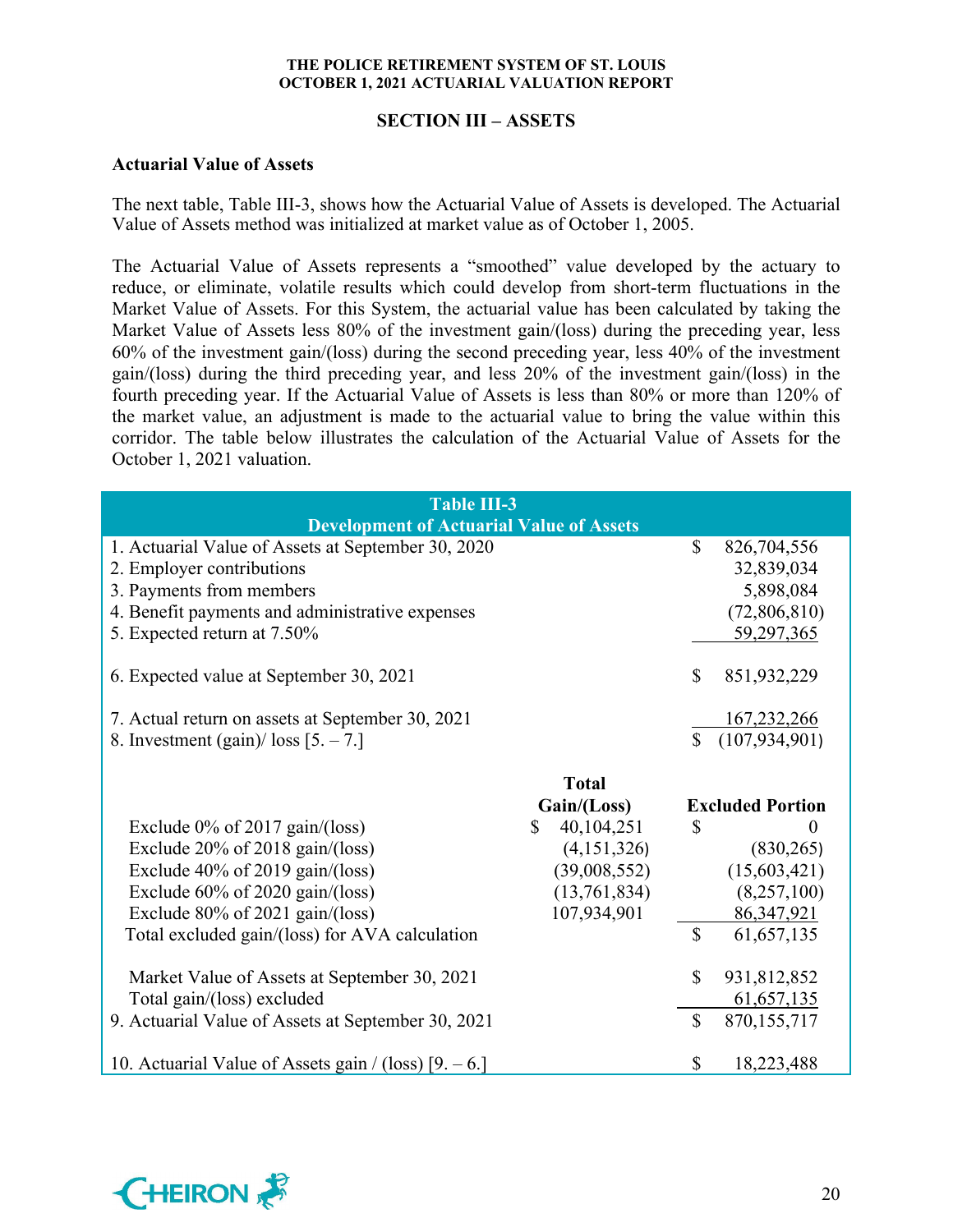### **SECTION III – ASSETS**

#### **Investment Performance**

The Market Value of Assets (MVA) returned 21.40% during the plan year ending September 30, 2021, which is greater than the assumed 7.50% return. A return of 9.57% was experienced on the Actuarial Value of Assets (AVA), resulting in an actuarial loss for the year. Below we show additional historical returns.

|      | <b>Table III-4</b><br><b>Historical Returns</b> |            |
|------|-------------------------------------------------|------------|
|      | <b>MVA</b>                                      | <b>AVA</b> |
| 2008 | $-14.10\%$                                      | 6.30%      |
| 2009 | $0.80\%$                                        | 4.30%      |
| 2010 | 11.70%                                          | 3.50%      |
| 2011 | $-1.87\%$                                       | 2.00%      |
| 2012 | 14.34%                                          | 0.13%      |
| 2013 | 12.02%                                          | 5.54%      |
| 2014 | 6.93%                                           | 7.17%      |
| 2015 | $-1.17\%$                                       | 5.41%      |
| 2016 | 7.89%                                           | 7.24%      |
| 2017 | 13.43%                                          | 7.08%      |
| 2018 | 6.71%                                           | 6.29%      |
| 2019 | 2.24%                                           | 5.56%      |
| 2020 | 5.69%                                           | 6.84%      |
| 2021 | 21.40%                                          | 9.57%      |

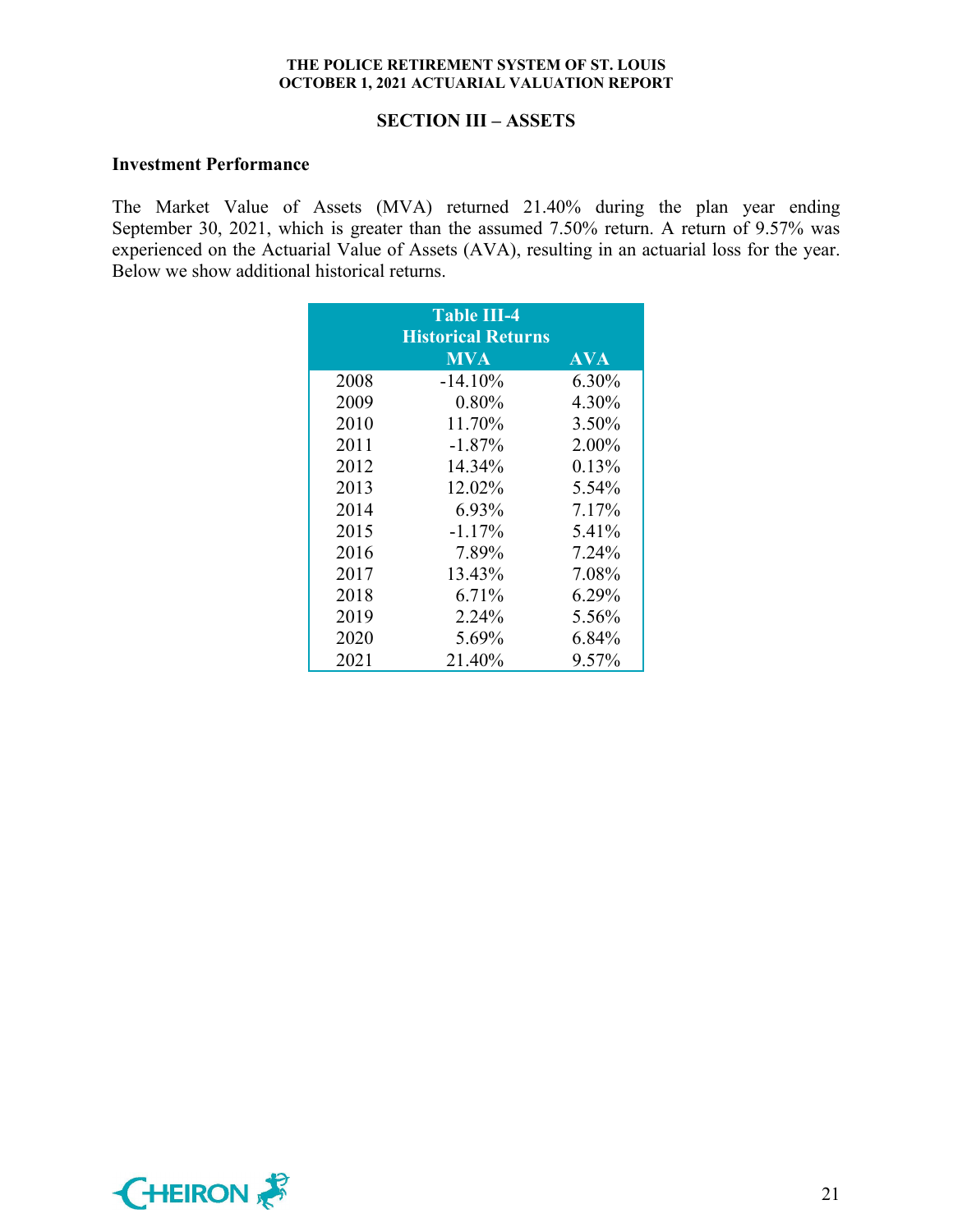# **SECTION IV – LIABILITIES**

In this section, we present detailed information on the System's liabilities including:

- **Disclosure** of the System's liabilities as of October 1, 2020 and October 1, 2021 and
- Statement of **changes** in these liabilities during the year.

# **Disclosure**

Several types of measures of liability are calculated and presented in this report. Each type is distinguished by the purpose for which the measure is used.

- **Present Value of Future Benefits:** This measure represents the amount of money needed today to fully fund all benefits of the System both earned as of the valuation date and those expected to be earned in the future by current plan participants, under the current plan provisions if all assumptions are met. This measure of liability is used under the Aggregate Cost Method in the calculation of the required contribution.
- **Entry Age Normal Actuarial Liability:** Calculated as of the valuation date as the present value of benefits allocated to service prior to that date. This liability is used for disclosure of the unfunded actuarial liability in financial statements.

These liabilities are for funding purposes and are not appropriate for measuring the cost of settling plan liabilities by purchasing annuities or paying lump sums.

Table IV-1, which follows, discloses each of these measures of liability for the current and prior valuations.

| <b>Table IV-1</b><br><b>Measures of Liability</b>    |                        |                             |  |  |  |  |  |
|------------------------------------------------------|------------------------|-----------------------------|--|--|--|--|--|
|                                                      | <b>October 1, 2020</b> | <b>October 1, 2021</b>      |  |  |  |  |  |
| <b>Present Value of Future Benefits</b>              |                        |                             |  |  |  |  |  |
| <b>Active Participants</b>                           | \$<br>316,549,350      | 318,540,871<br>$\mathbb{S}$ |  |  |  |  |  |
| DROP and Re-entered Participants                     | 182,960,771            | 180,610,864                 |  |  |  |  |  |
| Retired, Disabled, and Beneficiaries                 | 640,717,226            | 698,173,787                 |  |  |  |  |  |
| <b>Present Value of Future Benefits (PVB)</b>        | \$1,140,227,347        | \$1,197,325,522             |  |  |  |  |  |
| <b>Entry Age Normal Actuarial Liability</b>          |                        |                             |  |  |  |  |  |
| <b>Active Participants</b>                           | \$<br>192,486,502      | 212,179,208<br>$\mathbb{S}$ |  |  |  |  |  |
| DROP and Re-entered Participants                     | 182,960,771            | 180,610,864                 |  |  |  |  |  |
| Retired, Disabled, and Beneficiaries                 | 640,717,226            | 698,173,787                 |  |  |  |  |  |
| <b>Entry Age Normal Actuarial Liability (EAN AL)</b> | 1,016,164,499<br>S     | \$1,090,963,859             |  |  |  |  |  |

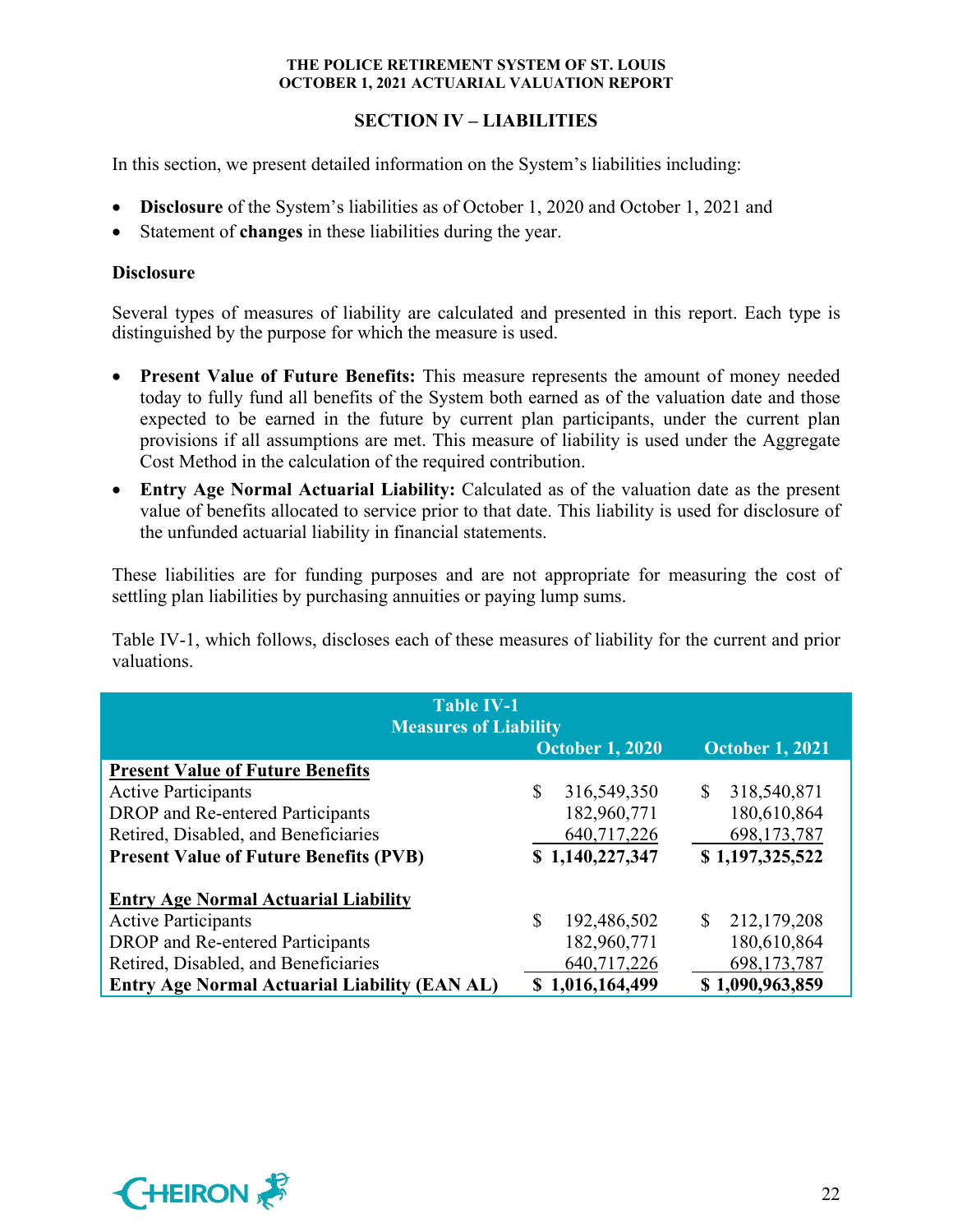# **SECTION IV – LIABILITIES**

# **Changes in Entry Age Normal (EAN) Actuarial Liability**

Each of the measures of liability disclosed in the prior table is expected to change at each valuation. The components of that change, depending upon which liability is analyzed, can include:

- New hires since the last valuation
- Benefits accrued since the last valuation
- System amendments changing benefits
- Passage of time which adds interest to the prior liability
- Benefits paid to retirees since the last valuation
- Participants retiring, terminating, or dying at rates different than expected
- Changes in actuarial or investment assumptions
- Changes to the actuarial funding method

The unfunded EAN actuarial liability will change because of all of the above and also due to changes in plan assets resulting from:

- Employer contributions
- Investment earnings
- Changes to the method used to measure plan assets

In each valuation, we report on those elements of change that are of particular significance, potentially affecting the long-term financial outlook of the System. Below, we present key changes in liabilities since the last valuation.

In the table that follows, we show the components of change in the actuarial liability between October 1, 2020 and October 1, 2021.

| <b>Table IV-2</b>                             |                                          |
|-----------------------------------------------|------------------------------------------|
|                                               | <b>EAN Actuarial</b><br><b>Liability</b> |
| Liabilities as of October 1, 2020             | \$1,016,164,499                          |
| Liabilities as of October 1, 2021             | 1,090,963,859                            |
| Liability Increase/(Decrease)                 | 74,799,360                               |
| Change Due to:                                |                                          |
| <b>Plan Amendments</b>                        | \$                                       |
| <b>Assumption Changes</b>                     | 66,249,565                               |
| Experience (Gain)/Loss                        | (9,998,562)                              |
| <b>Benefits Accumulated and Other Sources</b> | 18,548,357                               |

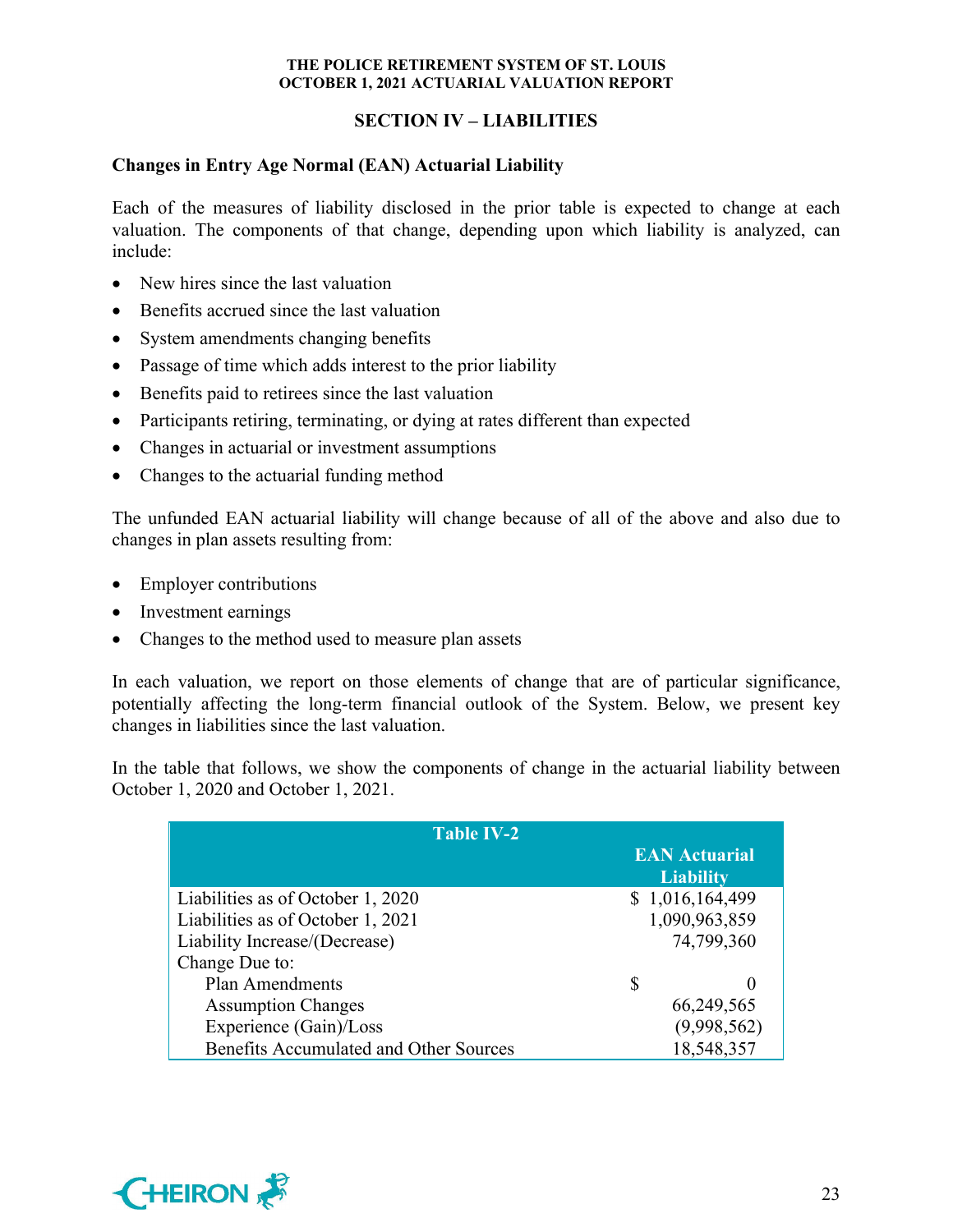# **SECTION IV – LIABILITIES**

In addition, we break down the change in actuarial liability further by showing the total actuarial (gain)/loss by source, as shown in Table IV-3 below.

| <b>Table IV-3</b>                                         |    |             |  |  |  |  |  |  |
|-----------------------------------------------------------|----|-------------|--|--|--|--|--|--|
| (Gain)/Loss by Source as of October 1, 2021               |    |             |  |  |  |  |  |  |
| Inactive mortality less than expected                     | \$ | (636, 282)  |  |  |  |  |  |  |
| Salary increase less than expected for continuing actives |    | (7,883,809) |  |  |  |  |  |  |
| COLA increase less than expected                          |    | 212,012     |  |  |  |  |  |  |
| Actives retiring less than expected                       |    | 5,161,960   |  |  |  |  |  |  |
| Actives terminating earlier than expected                 |    | (3,482,688) |  |  |  |  |  |  |
| Active mortality/disability                               |    | (2,084,329) |  |  |  |  |  |  |
| Change to retiree DROP balances                           |    | (4,552,692) |  |  |  |  |  |  |
| Future benefit for DROP participants more than expected   |    | 1,240,293   |  |  |  |  |  |  |
| Benefit payments more than expected                       |    | 2,916,635   |  |  |  |  |  |  |
| Miscellaneous changes                                     |    | (889, 662)  |  |  |  |  |  |  |
| <b>Total Liability (Gain)/Loss</b>                        |    | (9,998,562) |  |  |  |  |  |  |

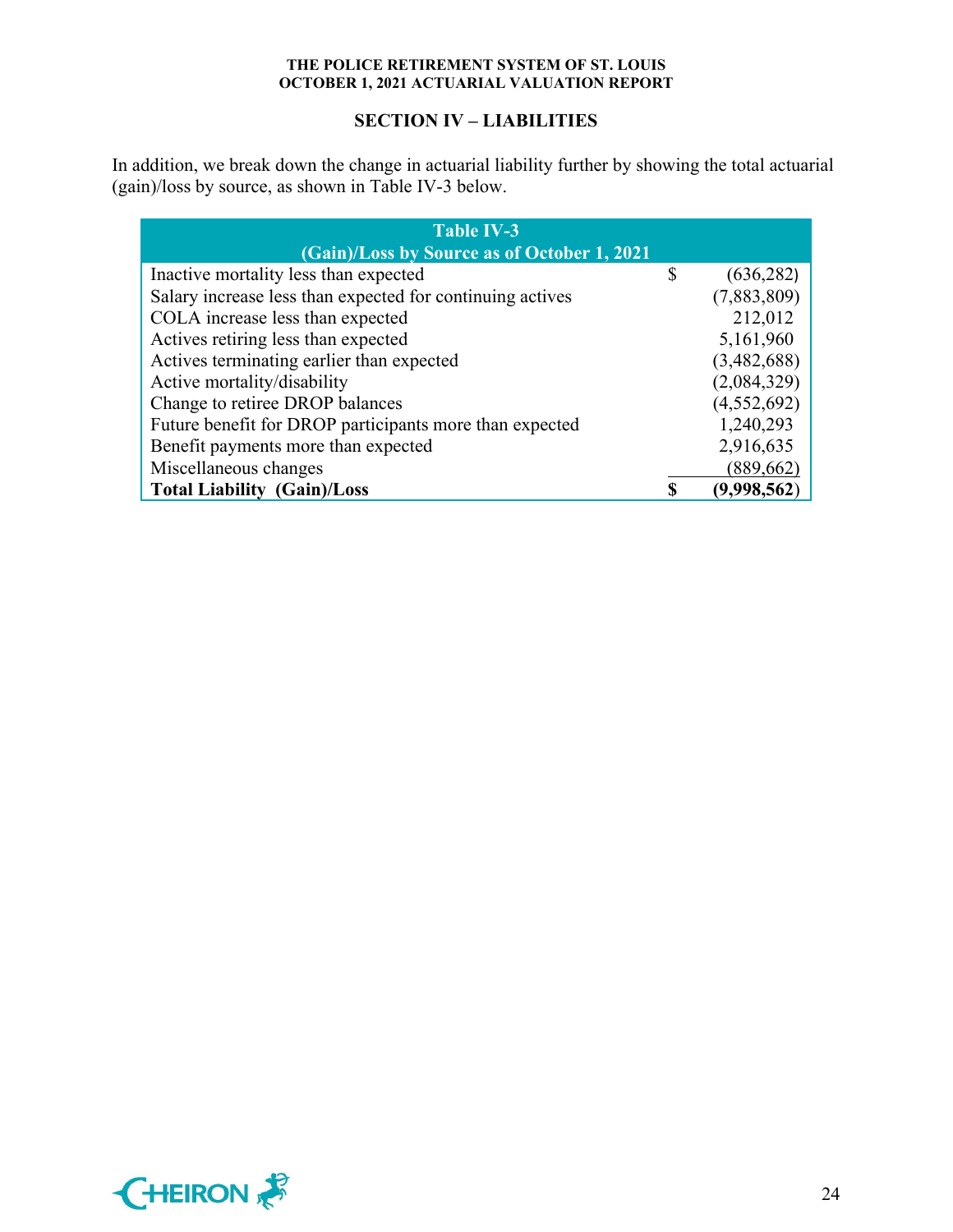### **SECTION V – CONTRIBUTIONS**

In the process of evaluating the financial condition of any pension plan, the actuary analyzes the assets and liabilities to determine what level (if any) of contributions is needed to properly maintain the funding status of the system. Typically, the actuarial process will use a funding technique that will result in a pattern of contributions that are both stable and predictable.

For this system, the funding method employed is the **Aggregate Actuarial Cost Method**. This method is known as a spread-gain method. The chief characteristic of a spread-gain method is that the difference between the Actuarial Value of Assets and the present value of total benefit obligations is funded over the future working lifetime of current participants in the form of a continually resetting normal cost.

Table V-1 below presents and compares the employer contribution rates for the System for this valuation and the prior one. The Funding Policy Contribution is the end of year value of the calculated Normal Cost.

| <b>Table V-1</b><br><b>Employer Contribution Rate</b>          |               |                        |              |                        |  |  |  |
|----------------------------------------------------------------|---------------|------------------------|--------------|------------------------|--|--|--|
|                                                                |               | <b>October 1, 2020</b> |              | <b>October 1, 2021</b> |  |  |  |
| 1. Present Value of Future Benefits                            |               | \$1,140,227,347        |              | \$1,197,325,522        |  |  |  |
| 2. Actuarial Value of Assets (AVA)                             | S             | 826,704,556            | $\mathbb{S}$ | 870, 155, 717          |  |  |  |
| 3. Present Value of Future Member Contributions                |               | 43,723,900             |              | 37,978,315             |  |  |  |
| 4. Total Assets $[2. + 3.]$                                    | $\mathcal{S}$ | 870,428,456            | $\mathbb{S}$ | 908,134,032            |  |  |  |
| 5. Present Value of Future Normal Contributions<br>$[1. - 4.]$ | S             | 269,798,891            | \$           | 289,191,490            |  |  |  |
| 6. Present Value of Future Salaries                            | \$            | 742,607,022            | $\mathbb{S}$ | 641, 344, 007          |  |  |  |
| 7. Normal Cost Rate $[5, \div 6.]$                             |               | 36.33%                 |              | 45.09%                 |  |  |  |
| 8. Expected Salaries of Active Participants                    | \$            | 80, 147, 552           | $\mathbb{S}$ | 74,159,451             |  |  |  |
| 9. Normal Cost $[7. \times 8.]$                                |               | 29,117,606             |              | 33,438,496             |  |  |  |
| 10. Expected Administrative Expenses                           | \$            | 1,483,000              | $\mathbb{S}$ | 1,460,000              |  |  |  |
| 11. Funding Policy Contribution Requirement                    |               |                        |              |                        |  |  |  |
| $[(9. + 10.) + interest]$                                      | S             | 32,839,034             | $\mathbb{S}$ | 37,289,426             |  |  |  |

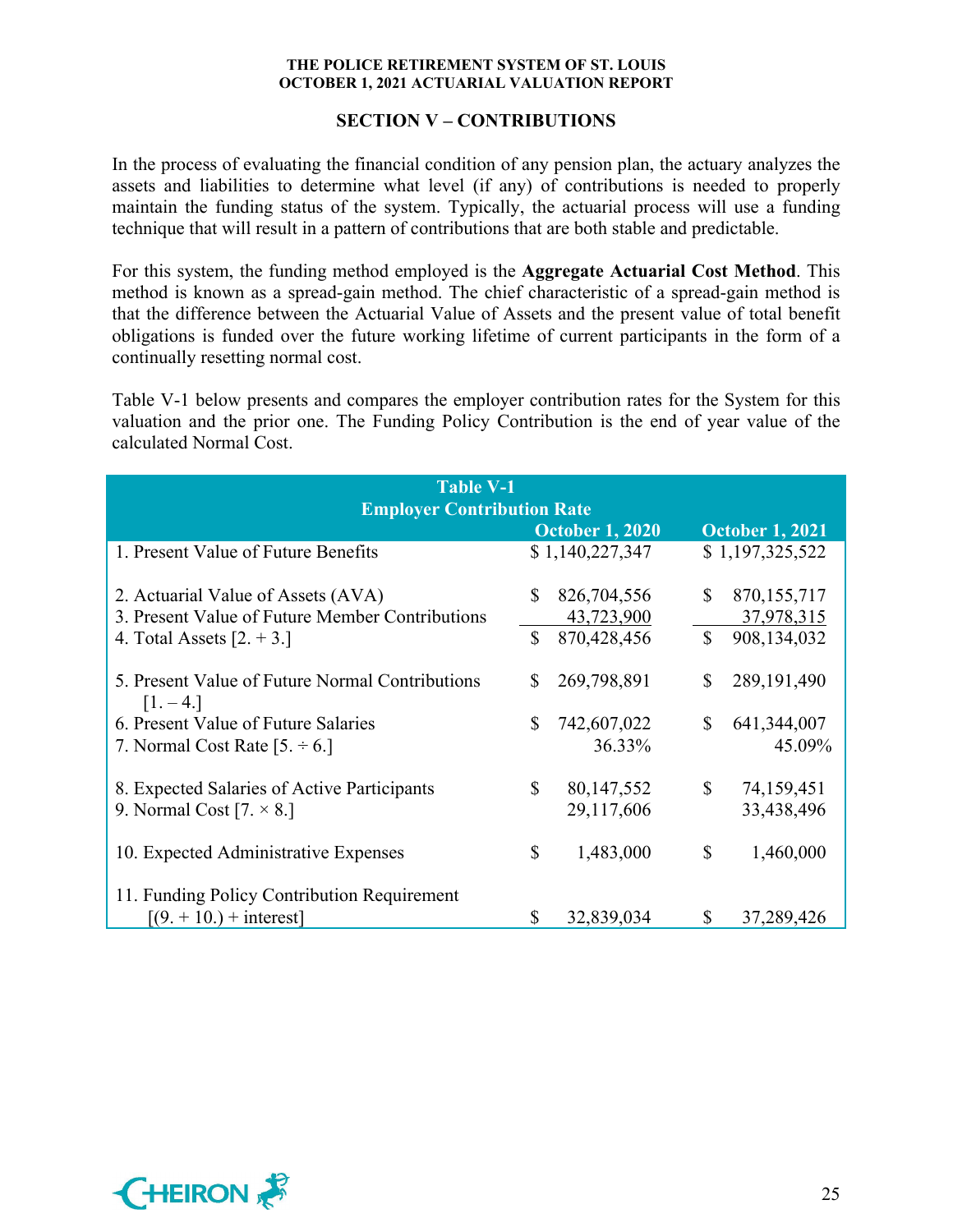# **SECTION VI – FINANCIAL STATEMENT INFORMATION**

The Government Finance Officers Association (GFOA) maintains a checklist of items to be included in a public retirement system's Annual Comprehensive Financial Report (ACFR) in order to receive recognition for excellence in financial reporting. Although the Police Retirement System does not issue an ACFR under GFOA guidelines, we have included certain schedules in this section for possible inclusion within the System's audited financial statements.

Table VI-1 is a history of gains and losses in actuarial liability, Table VI-2 shows the funding progress of EAN actuarial liability using the Actuarial Value of Assets, and Table VI-3 shows the funding progress using the Market Value of Assets.

| <b>Table VI-1</b><br><b>Analysis of Financial Experience</b><br>Gain and Loss in Unfunded Actuarial Liability During Years Ended September 30<br><b>Resulting from Differences Between Assumed Experience and Actual Experience</b> |                |    |                |                |                                                      |                   |                 |  |
|-------------------------------------------------------------------------------------------------------------------------------------------------------------------------------------------------------------------------------------|----------------|----|----------------|----------------|------------------------------------------------------|-------------------|-----------------|--|
| <b>Type of Activity</b>                                                                                                                                                                                                             | 2016           |    | 2017           | 2018           | Gain (or Loss) for Year ending September 30,<br>2019 | 2020              | 2021            |  |
| <b>Investment</b> Income                                                                                                                                                                                                            | (2,248,723)    | \$ | (411,581)      | \$ (6,486,855) | \$(13,454,291)                                       | $$$ $(3,684,697)$ | \$18,223,488    |  |
| <b>Combined Liability</b><br>Experience                                                                                                                                                                                             | (1,379,642)    |    | 4,558,216      | (20, 632, 739) | 14,608,527                                           | 14,526,008        | 9,998,562       |  |
| Gain (or Loss) During Year<br>from Financial Experience                                                                                                                                                                             | \$ (3,628,365) | S  | 4,146,635      | \$(27,119,594) | 1,154,236<br>S.                                      | \$10,841,311      | \$28,222,050    |  |
| Non-Recurring Gain (or<br>Loss) Items                                                                                                                                                                                               | (34,511,183)   |    | $\overline{0}$ | $\mathbf{0}$   | $\overline{0}$                                       | $\theta$          | (66, 249, 565)  |  |
| Composite Gain (or Loss)<br>During Year                                                                                                                                                                                             | \$(38,139,548) |    | 4,146,635      | \$(27,119,594) | 1,154,236<br>S.                                      | \$10,841,311      | \$ (38,027,515) |  |

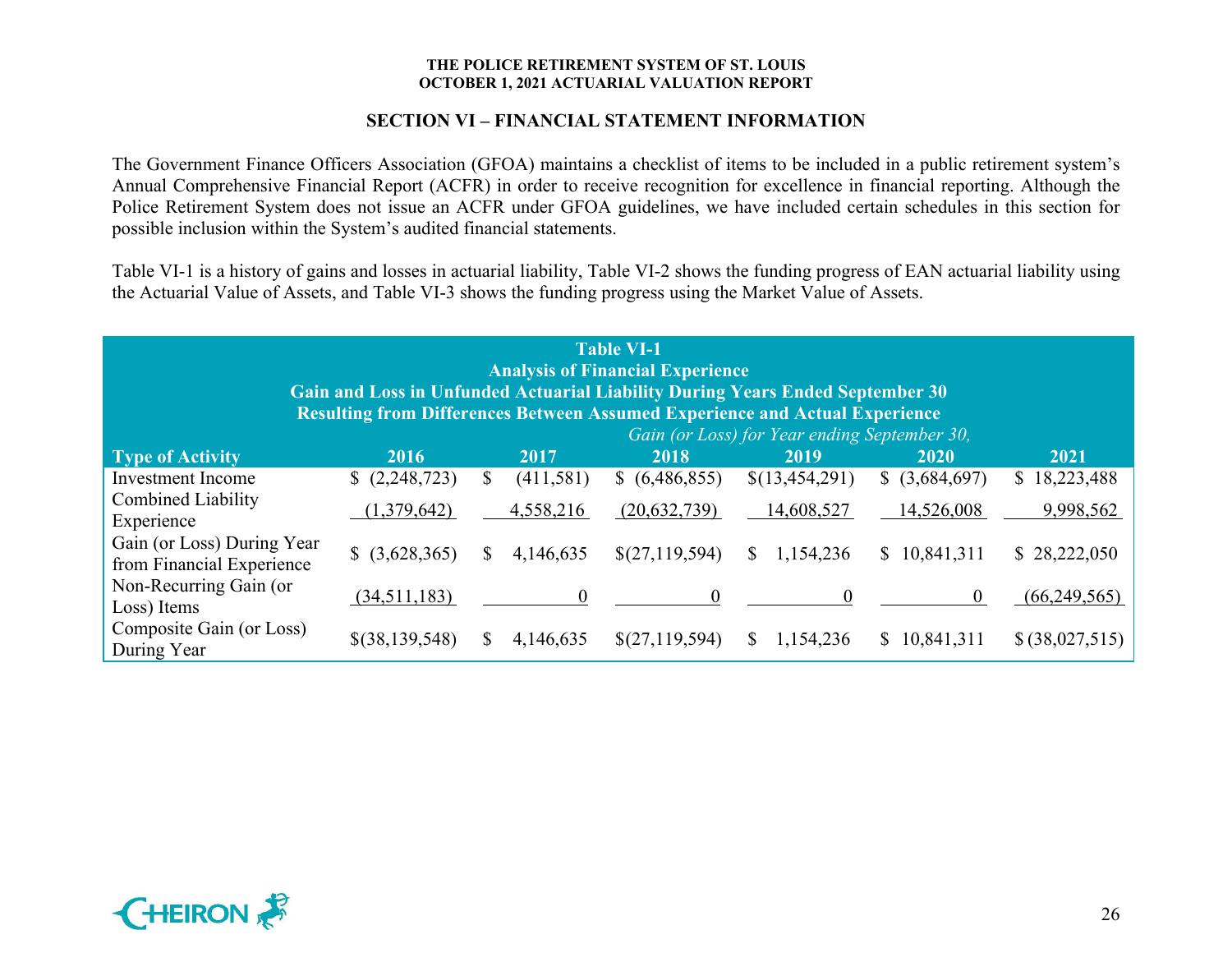# **SECTION VI – FINANCIAL STATEMENT INFORMATION**

|                                               | <b>Table VI-2</b><br>Schedule of Funding Progress under Entry Age Normal Method - AVA |                                                           |                             |                               |                                        |                                                                                          |  |
|-----------------------------------------------|---------------------------------------------------------------------------------------|-----------------------------------------------------------|-----------------------------|-------------------------------|----------------------------------------|------------------------------------------------------------------------------------------|--|
| <b>Valuation</b><br><b>Date</b><br>October 1, | <b>Actuarial</b><br><b>Value of</b><br><b>Assets</b>                                  | <b>Actuarial</b><br><b>Liability</b><br>(AL) Entry<br>Age | <b>Unfunded</b><br>AL (UAL) | <b>Funded</b><br><b>Ratio</b> | <b>Covered</b><br>Payroll <sup>1</sup> | <b>UAL</b> as a<br><b>Percent of</b><br><b>Covered</b><br><b>Payroll</b><br>$[(b)-(a)]/$ |  |
|                                               | (a)                                                                                   | (b)                                                       | (c)                         | (a) / (b)                     | <b>(c)</b>                             | (c)                                                                                      |  |
| 2006                                          | \$709,290,911                                                                         | \$754,021,412                                             | $\mathbb{S}$<br>44,730,501  | 94.1%                         | $\mathbb{S}^-$<br>62,178,772           | 71.9%                                                                                    |  |
| 2007                                          | 752,501,900                                                                           | 775,668,726                                               | 23,166,826                  | 97.0%                         | 63,834,814                             | 36.3%                                                                                    |  |
| 2008                                          | 752,273,226                                                                           | 803,417,002                                               | 51,143,776                  | 93.6%                         | 68,572,905                             | 74.6%                                                                                    |  |
| 2009                                          | 727,139,060                                                                           | 799,587,050                                               | 72,447,990                  | 90.9%                         | 71,095,081                             | 101.9%                                                                                   |  |
| 2010                                          | 718,136,742                                                                           | 814,926,868                                               | 96,790,126                  | 88.1%                         | 67,593,989                             | 143.2%                                                                                   |  |
| 2011                                          | 695,421,570                                                                           | 855,617,994                                               | 160,196,424                 | 81.3%                         | 70,076,650                             | 228.6%                                                                                   |  |
| 2012                                          | 674,080,072                                                                           | 864,762,285                                               | 190,682,213                 | 77.9%                         | 70,327,982                             | 271.1%                                                                                   |  |
| 2013                                          | 690,731,190                                                                           | 879,906,781                                               | 189, 175, 591               | 78.5%                         | 68,073,148                             | 277.9%                                                                                   |  |
| 2014                                          | 717,381,498                                                                           | 895,655,967                                               | 178,274,469                 | 80.1%                         | 66, 555, 276                           | 267.9%                                                                                   |  |
| 2015                                          | 720,811,717                                                                           | 901,758,011                                               | 180,946,294                 | 79.9%                         | 66,724,796                             | 271.2%                                                                                   |  |
| 2016                                          | 744,511,885                                                                           | 954,458,462                                               | 209,946,577                 | 78.0%                         | 74,596,522                             | 281.4%                                                                                   |  |
| 2017                                          | 771,337,887                                                                           | 969,815,612                                               | 198,477,725                 | 79.5%                         | 75,188,904                             | 264.0%                                                                                   |  |
| 2018                                          | 788,583,290                                                                           | 1,006,338,776                                             | 217,755,486                 | 78.4%                         | 81,052,498                             | 268.7%                                                                                   |  |
| 2019                                          | 802,729,613                                                                           | 1,011,520,173                                             | 208,790,560                 | 79.4%                         | 80,666,728                             | 258.8%                                                                                   |  |
| 2020                                          | 826,704,556                                                                           | 1,016,164,499                                             | 189,459,943                 | 81.4%                         | 80,147,552                             | 236.4%                                                                                   |  |
| 2021                                          | 870,155,717                                                                           | 1,090,963,859                                             | 220,808,142                 | 79.8%                         | 74,159,451                             | 297.7%                                                                                   |  |

<sup>&</sup>lt;sup>1</sup> Covered payroll is the total compensation expected to be paid during the valuation year.

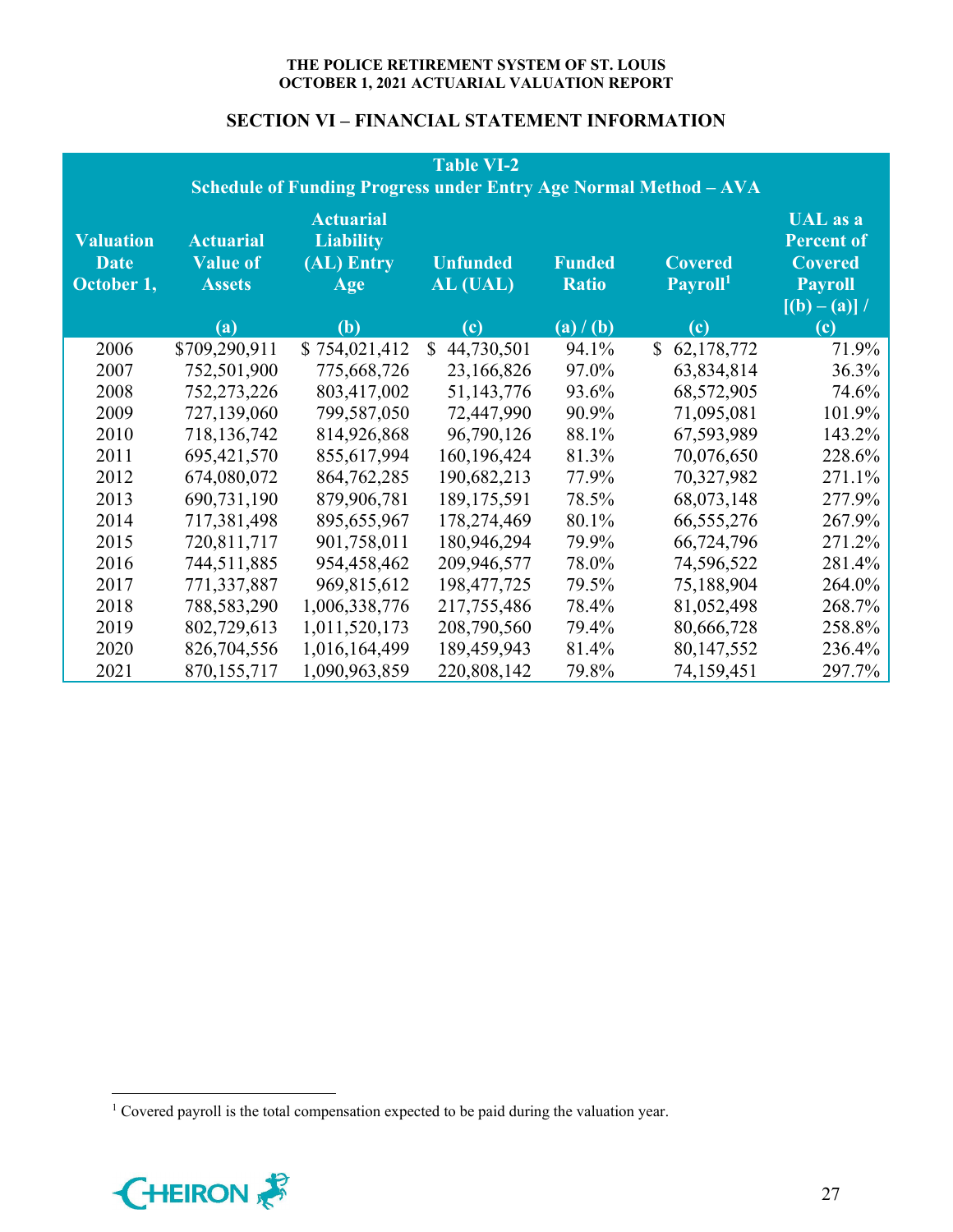# **SECTION VI – FINANCIAL STATEMENT INFORMATION**

|                                               |                                                          |                                                                             | <b>Table VI-3</b><br><b>Schedule of Funding Progress under Entry Age Normal Method - MVA</b> |                                            |                                               |                                                                                                         |
|-----------------------------------------------|----------------------------------------------------------|-----------------------------------------------------------------------------|----------------------------------------------------------------------------------------------|--------------------------------------------|-----------------------------------------------|---------------------------------------------------------------------------------------------------------|
| <b>Valuation</b><br><b>Date</b><br>October 1, | <b>Market</b><br><b>Value of</b><br><b>Assets</b><br>(a) | <b>Actuarial</b><br><b>Liability (AL)</b><br><b>Entry Age</b><br><b>(b)</b> | <b>Unfunded AL</b><br>(UAL)<br>$(b) - (a)$                                                   | <b>Funded</b><br><b>Ratio</b><br>(a) / (b) | <b>Covered</b><br>Payroll <sup>1</sup><br>(c) | <b>UAL</b> as a<br><b>Percent of</b><br><b>Covered</b><br><b>Payroll</b><br>$[(b) - (a)]$<br><b>(c)</b> |
| 2006                                          | \$741,695,643                                            | $\mathbb{S}$<br>754,021,412                                                 | 12,325,769<br>$\mathbb{S}$                                                                   | 98.4%                                      | \$62,178,772                                  | 19.8%                                                                                                   |
| 2007                                          | 808,886,286                                              | 775,668,726                                                                 | (33,217,560)                                                                                 | 104.3%                                     | 63,834,814                                    | $-52.0\%$                                                                                               |
| 2008                                          | 656,903,659                                              | 803,417,002                                                                 | 146,513,343                                                                                  | 81.8%                                      | 68,572,905                                    | 213.7%                                                                                                  |
| 2009                                          | 608,956,042                                              | 799,587,050                                                                 | 190,631,008                                                                                  | 76.2%                                      | 71,095,081                                    | 268.1%                                                                                                  |
| 2010                                          | 640,405,653                                              | 814,926,868                                                                 | 174,521,215                                                                                  | 78.6%                                      | 67,593,989                                    | 258.2%                                                                                                  |
| 2011                                          | 596,324,758                                              | 855,617,994                                                                 | 259, 293, 236                                                                                | 69.7%                                      | 70,076,650                                    | 370.0%                                                                                                  |
| 2012                                          | 653,862,993                                              | 864, 762, 285                                                               | 210,899,292                                                                                  | 75.6%                                      | 70,327,982                                    | 299.9%                                                                                                  |
| 2013                                          | 706,276,668                                              | 879,906,781                                                                 | 173,630,113                                                                                  | 80.3%                                      | 68,073,148                                    | 255.1%                                                                                                  |
| 2014                                          | 729,065,355                                              | 895,655,967                                                                 | 166,590,612                                                                                  | 81.4%                                      | 66,555,276                                    | 250.3%                                                                                                  |
| 2015                                          | 684, 894, 768                                            | 901,758,011                                                                 | 216,863,243                                                                                  | 76.0%                                      | 66,724,796                                    | 325.0%                                                                                                  |
| 2016                                          | 709,237,644                                              | 954,458,462                                                                 | 245,220,818                                                                                  | 74.3%                                      | 74,596,522                                    | 328.7%                                                                                                  |
| 2017                                          | 776,579,478                                              | 969,815,612                                                                 | 193,236,134                                                                                  | 80.1%                                      | 75,188,904                                    | 257.0%                                                                                                  |
| 2018                                          | 796,160,410                                              | 1,006,338,776                                                               | 210,178,366                                                                                  | 79.1%                                      | 81,052,498                                    | 259.3%                                                                                                  |
| 2019                                          | 784,752,472                                              | 1,011,520,173                                                               | 226, 767, 701                                                                                | 77.6%                                      | 80,666,728                                    | 281.1%                                                                                                  |
| 2020                                          | 798,650,278                                              | 1,016,164,499                                                               | 217,514,221                                                                                  | 78.6%                                      | 80,147,552                                    | 271.4%                                                                                                  |
| 2021                                          | 931,812,852                                              | 1,090,963,859                                                               | 159, 151, 007                                                                                | 85.4%                                      | 74,159,451                                    | 214.6%                                                                                                  |

<sup>&</sup>lt;sup>1</sup> Covered payroll is the total compensation expected to be paid during the valuation year.

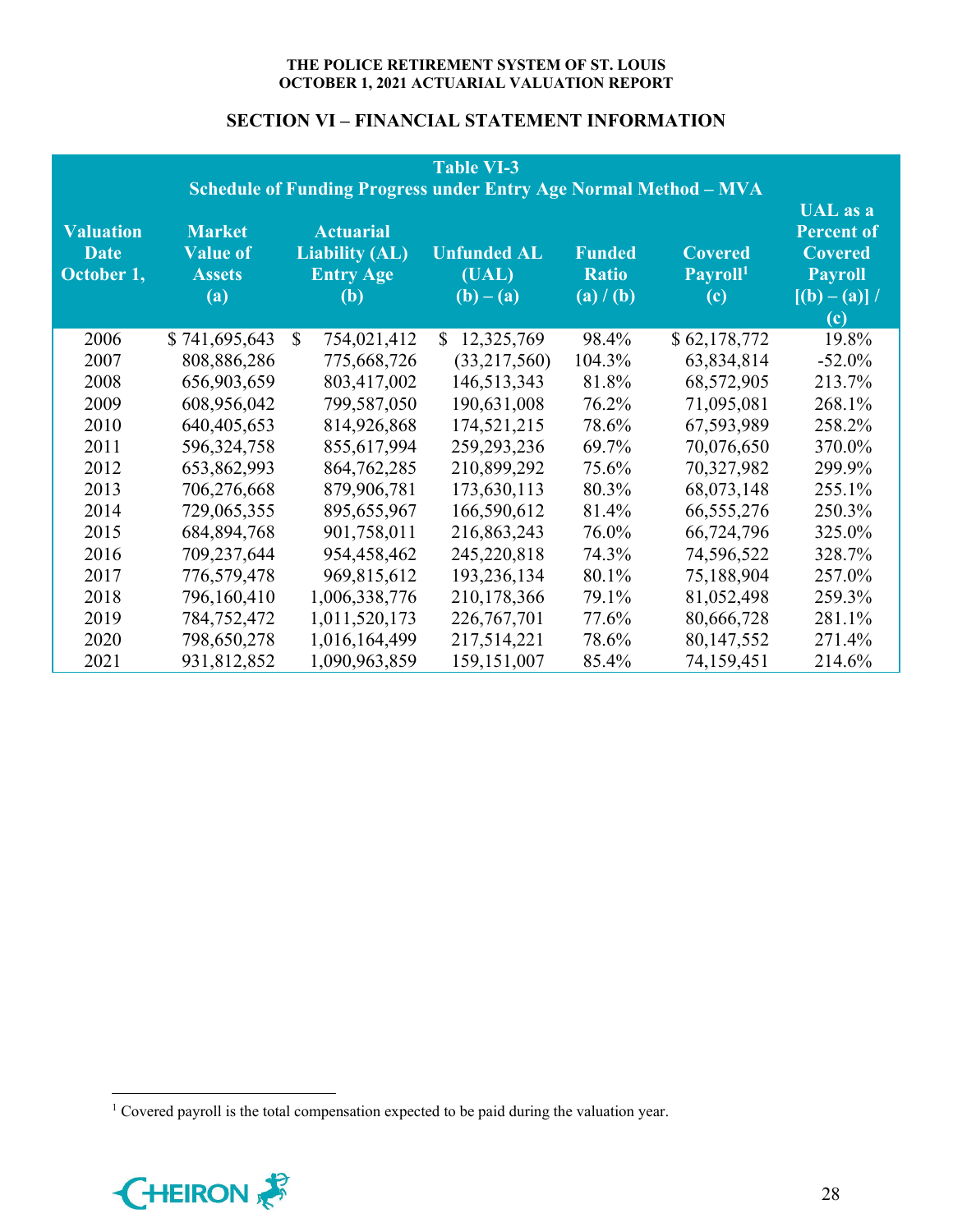| <b>Participant Data Reconciliation</b> |                |             |                 |                                          |              |
|----------------------------------------|----------------|-------------|-----------------|------------------------------------------|--------------|
|                                        | <b>Actives</b> | <b>DROP</b> | <b>Retirees</b> | <b>Surviving Spouses</b><br>and Children | <b>Total</b> |
| Participants as of October 1, 2020     | 1,229          | 57          | 1,439           | 494                                      | 3,219        |
| <b>New Entrants</b>                    | 60             |             |                 |                                          | 60           |
| Return to Active                       |                |             |                 |                                          |              |
| Nonvested terminations                 | (111)          |             |                 |                                          | (111)        |
| Retired                                | (30)           | (13)        | 43              |                                          |              |
| Entered into DROP                      | (9)            | 9           |                 |                                          |              |
| Re-Entry from DROP                     | 9              | (9)         |                 |                                          |              |
| Deaths without beneficiary             | (1)            |             | (23)            | (39)                                     | (63)         |
| Deaths with Beneficiary                | (2)            |             | (30)            | 40                                       | 8            |
| Disabled                               | (2)            |             | 2               |                                          |              |
| <b>Benefits Expired</b>                |                |             |                 |                                          |              |
| Data Correction                        |                |             | 2               |                                          | 2            |
| Net Change                             | (86)           | (13)        | (6)             |                                          | (104)        |
| Participants as of October 1, 2021     | 1,143          | 44          | 1,433           | 495                                      | 3,115        |

# **APPENDIX A – MEMBERSHIP INFORMATION**

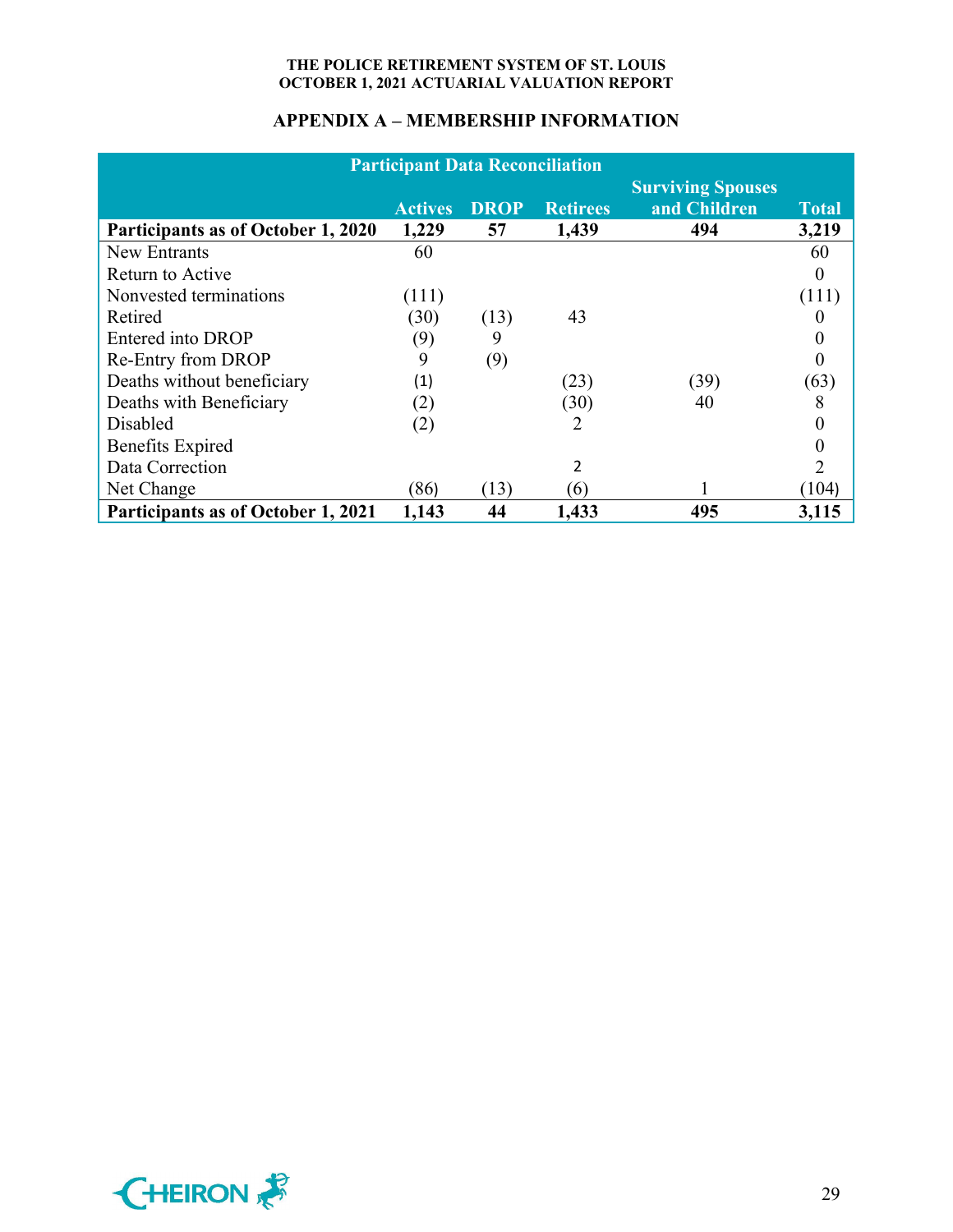# **APPENDIX A – MEMBERSHIP INFORMATION**

|              | <b>Distribution of Active Participants</b><br><b>Years of Service</b> |               |           |                |                |           |                |          |                  |
|--------------|-----------------------------------------------------------------------|---------------|-----------|----------------|----------------|-----------|----------------|----------|------------------|
| Age          | $0-4$                                                                 | $5-9$         | $10 - 14$ | $15 - 19$      | $20 - 24$      | $25 - 29$ | $30 - 34$      | $35 +$   | <b>Total</b>     |
| Under 20     |                                                                       |               |           |                |                |           |                |          | $\bf{0}$         |
|              |                                                                       |               |           |                |                |           |                |          |                  |
| $20 - 24$    | 50                                                                    |               |           |                |                |           |                |          | 50               |
|              | \$47,659                                                              |               |           |                |                |           |                |          | \$47,659         |
| $25 - 29$    | 148                                                                   | 23            |           |                |                |           |                |          | 171              |
|              | \$50,804                                                              | \$55,864      |           |                |                |           |                |          | \$51,485         |
| $30 - 34$    | 87                                                                    | 66            | 17        |                |                |           |                |          | 170              |
|              | \$50,628                                                              | \$59,884      | \$66,013  |                |                |           |                |          | \$55,760         |
| $35 - 39$    | 34                                                                    | 31            | 117       | 31             |                |           |                |          | 213              |
|              | \$51,986                                                              | \$59,913      | \$67,148  | \$69,943       |                |           |                |          | \$64,082         |
| $40 - 44$    | 14                                                                    | 14            | 46        | 106            | 12             |           |                |          | 192              |
|              | \$51,850                                                              | \$60,363      | \$67,708  | \$70,053       | \$74,282       |           |                |          | \$67,722         |
| $45 - 49$    | $\mathcal{L}$                                                         | $\mathcal{L}$ | 21        | 36             | 36             | 8         |                |          | 107              |
|              | \$50,820                                                              | \$58,360      | \$68,236  | \$69,869       | \$73,775       | \$72,375  |                |          | \$70,193         |
| $50 - 54$    | 3                                                                     |               | 5         | 24             | 56             | 31        |                |          | 120              |
|              | \$51,827                                                              | \$58,698      | \$69,728  | \$68,938       | \$75,508       | \$77,569  |                |          | \$73,753         |
| $55 - 59$    |                                                                       |               |           | 5              | 37             | 54        | $\overline{2}$ |          | 99               |
|              |                                                                       |               | \$90,118  | \$69,850       | \$74,917       | \$78,179  | \$73,220       |          | \$76,560         |
| $60 - 64$    |                                                                       |               |           | $\overline{2}$ | $\overline{4}$ | 12        | 3              |          | 21               |
|              |                                                                       |               |           | \$68,596       | \$75,056       | \$78,506  | \$106,349      |          | \$80,883         |
| $65+$        |                                                                       |               |           |                |                |           |                |          | $\boldsymbol{0}$ |
|              |                                                                       |               |           |                |                |           |                |          |                  |
| <b>Total</b> | 339                                                                   | 138           | 207       | 204            | 145            | 105       | 5              | $\bf{0}$ | 1,143            |
|              | \$50,466                                                              | \$59,228      | \$67,463  | \$69,853       | \$74,813       | \$77,594  | \$93,098       |          | \$63,829         |

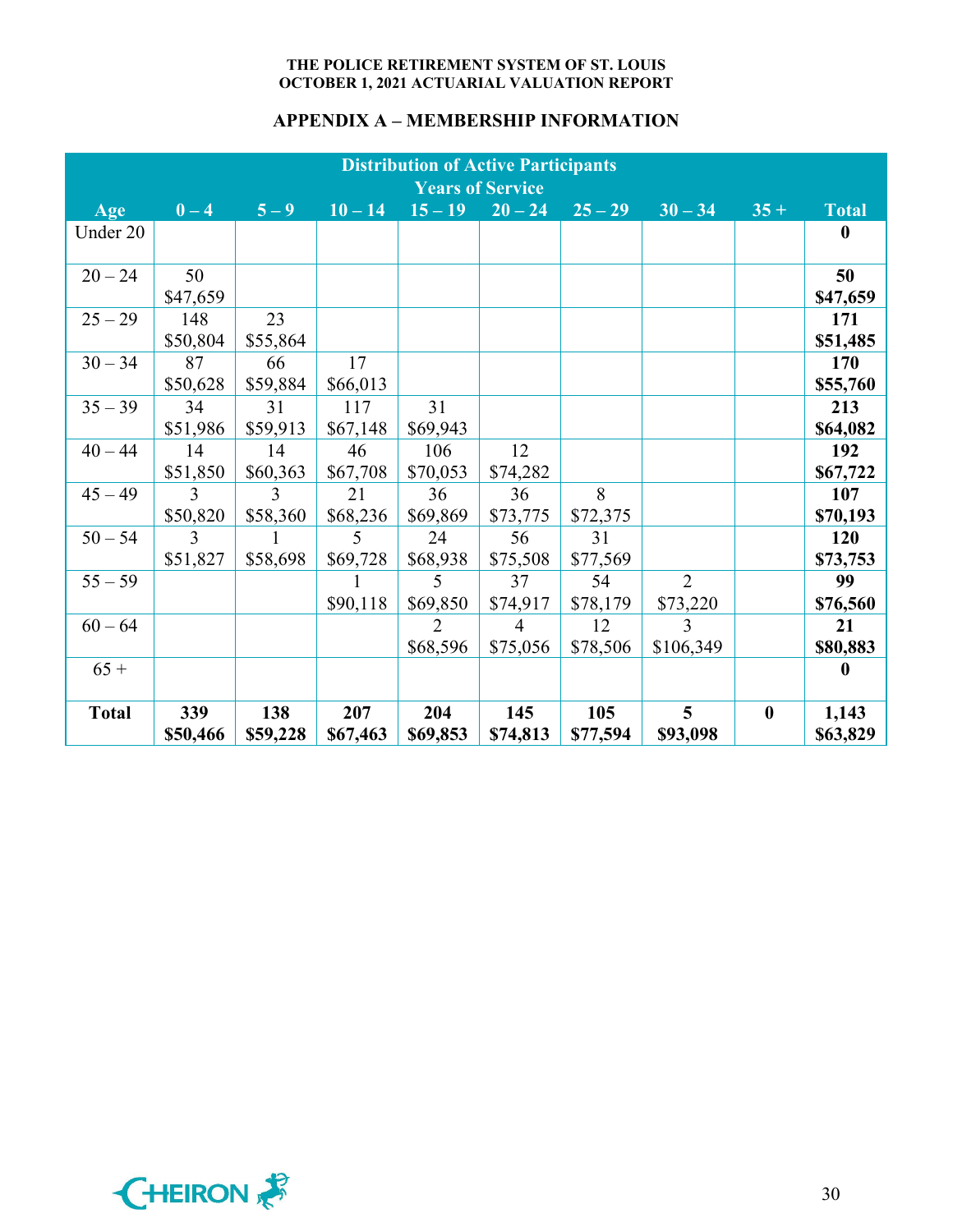# **APPENDIX A – MEMBERSHIP INFORMATION**

Statistics for Active Participants

|                       |              | <b>Average</b> |                |    |                     |  |
|-----------------------|--------------|----------------|----------------|----|---------------------|--|
|                       | <b>Count</b> | Age            | <b>Service</b> |    | <b>Compensation</b> |  |
| As of October 1, 2021 |              |                |                |    |                     |  |
| Continuing            | 1,083        | 40.8           | 13.1           | \$ | 64,920              |  |
| <b>New</b>            | 60           | 28.6           | 0.6            |    | 44,142              |  |
| Total                 | 1,143        | 40.2           | 12.4           |    | 63,829              |  |
| As of October 1, 2020 |              |                |                |    |                     |  |
| Continuing            | 1,112        | 40.6           | 12.8           | \$ | 64,889              |  |
| <b>New</b>            | 117          | 27.8           | 0.5            |    | 46,398              |  |
| Total                 | 1,229        | 39.4           | 11.6           |    | 63,129              |  |

# Statistics for DROP Participants

|                               |       |       |      | <b>Average</b>              |                                                 |                                                   |
|-------------------------------|-------|-------|------|-----------------------------|-------------------------------------------------|---------------------------------------------------|
|                               | Count | Age / |      | <b>Service Compensation</b> | <b>DROP</b><br><b>Account</b><br><b>Balance</b> | <b>Monthly</b><br><b>Benefit</b><br><b>Amount</b> |
| As of October 1, 2021         | 44    | 52.8  | 22.8 | 74,789                      | \$99,754                                        | 3,101                                             |
| $\vert$ As of October 1, 2020 | 57    | 52.5  | 23.2 | 74,814<br>S.                | \$87,011                                        | 3,069                                             |

# Statistics for Inactive Participants

|                                | <b>Count</b> | <b>Total</b><br><b>Monthly</b><br><b>Benefits</b> | <b>Average</b><br><b>Monthly</b><br><b>Benefits</b> |  |
|--------------------------------|--------------|---------------------------------------------------|-----------------------------------------------------|--|
| As of October 1, 2021          |              |                                                   |                                                     |  |
| <b>Service Retirees</b>        | 1,264        | \$3,852,826                                       | \$<br>3,048                                         |  |
| <b>Ordinary Disabilities</b>   | 19           | 27,712                                            | 1,459                                               |  |
| <b>Accidental Disabilities</b> | 149          | 422,361                                           | 2,835                                               |  |
| <b>Surviving Spouses</b>       | 449          | 692,757                                           | 1,543                                               |  |
| Children                       | 46           | 29,540                                            | 642                                                 |  |
| Total                          | 1,927        | \$5,025,196                                       | \$<br>2,608                                         |  |
| As of October 1, 2020          |              |                                                   |                                                     |  |
| <b>Service Retirees</b>        | 1,271        | \$3,744,775                                       | \$<br>2,946                                         |  |
| <b>Ordinary Disabilities</b>   | 20           | 28,362                                            | 1,418                                               |  |
| <b>Accidental Disabilities</b> | 148          | 414,364                                           | 2,800                                               |  |
| <b>Surviving Spouses</b>       | 448          | 671,853                                           | 1,500                                               |  |
| Children                       | 46           | 27,500                                            | 598                                                 |  |
| Total                          | 1,933        | \$4,886,854                                       | \$<br>2,528                                         |  |

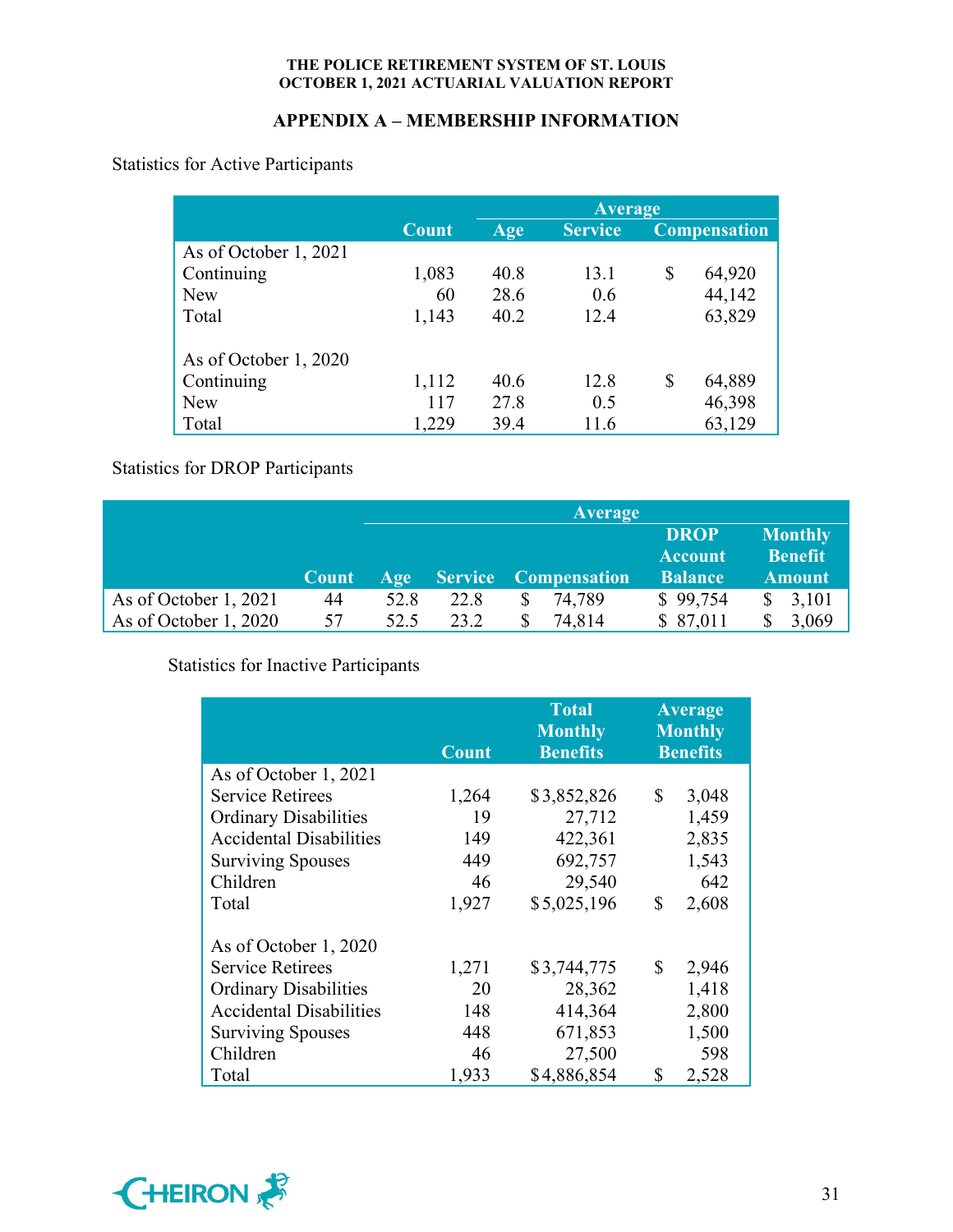# **APPENDIX B – ACTUARIAL ASSUMPTIONS AND METHODS**

# **A. Actuarial Assumptions**

# **1. Mortality Rates**

| Actives, Ordinary:       | Pub-2010 Safety Employee Below-Median Income Weighted<br>mortality, projected fully generationally with Scale MP-2020        |
|--------------------------|------------------------------------------------------------------------------------------------------------------------------|
|                          | Actives, Accidental: 0.03% per year for all ages in addition to ordinary mortality                                           |
| <b>Healthy Retirees:</b> | Pub-2010 Safety Healthy Retiree Below-Median Income Weighted<br>mortality, projected fully generationally with Scale MP-2020 |
| Disabled Retirees:       | Pub-2010 Safety Disabled Retiree mortality, projected fully<br>generationally with Scale MP-2020                             |
| Beneficiaries:           | Pub-2010 General Retiree Below-Median Income Weighted<br>mortality, projected fully generationally with Scale MP-2020        |

# **2. Disability**

10% of disabilities are assumed ordinary and the remaining 90% are accidental disabilities.

| Age | Disability $(\% )$ |
|-----|--------------------|
| 25  | 0.256              |
| 35  | 0.508              |
| 45  | 0.940              |
| 55  | 1.000              |
| 60  | 1.000              |

# **3. Withdrawal Rates before Retirement**

| <b>Years of</b><br><b>Service</b> | <b>Withdrawal</b> $(\%)$ | Years of<br><b>Service</b> | Withdrawal<br>(%) |
|-----------------------------------|--------------------------|----------------------------|-------------------|
|                                   | 13.0                     |                            | 5.0               |
|                                   | 12.0                     |                            | 4.0               |
|                                   | 11.0                     | 10                         | 3.5               |
|                                   | 10.0                     |                            | 3.0               |
|                                   | 9.0                      | 12                         | 2.5               |
|                                   | 8.0                      | 13                         | 2.0               |
|                                   | 7.0                      | 14                         | 1.5               |
|                                   | 6.0                      | 15+                        |                   |

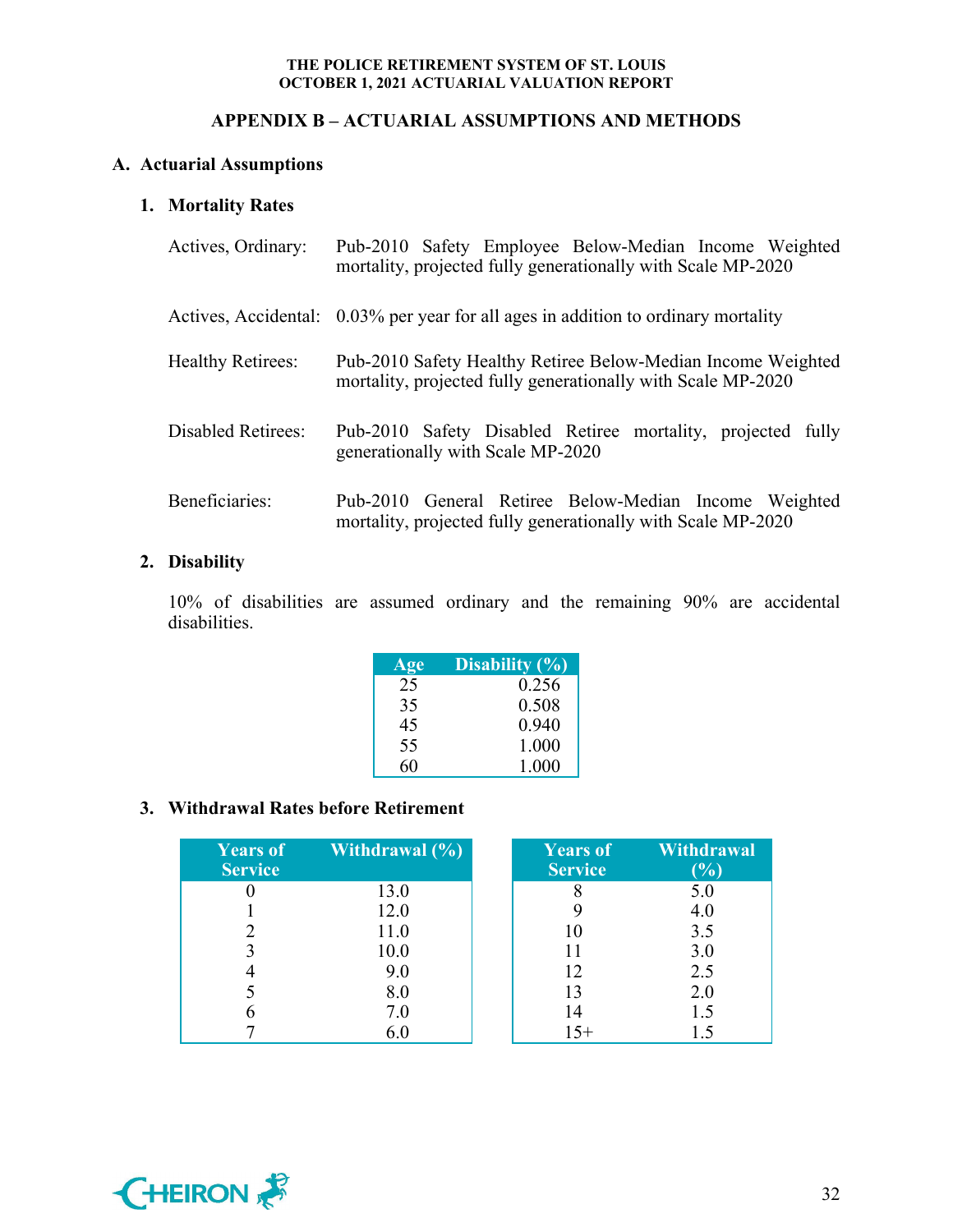# **APPENDIX B – ACTUARIAL ASSUMPTIONS AND METHODS**

# **4. DROP Rates**

| <b>Years of Service</b> | <b>DROP</b><br>Rate $(\% )$ |
|-------------------------|-----------------------------|
| 20                      |                             |
| 21                      | 15                          |
| $22 - 29$               |                             |
|                         |                             |

# **5. Retirement Rates**

| <b>Years of Service</b> | <b>Retirement</b><br>Rate $(\% )$ |
|-------------------------|-----------------------------------|
| 20                      | 14                                |
| 21                      | 10                                |
| $22 - 23$               |                                   |
| $24 - 26$               |                                   |
| 27-29                   | $\mathcal{D}$                     |
| 30                      | 35                                |

DROP and retirement rates are additive, so at 30 years of service, the chance of either entering DROP or retirement is 100%. All members are assumed to retire by age 65.

# **6. Marriage**

75% of male active members and 50% of female active members are assumed to be married. The male spouse is assumed to be three years older than the female.

# **7. Children**

Each member is assumed to have 1.5 children at retirement, disability or death; the child is assumed to be 30 years younger than the member and to receive benefits until he or she is 20 years old.

# **8. DROP Participation**

Members participate in DROP based on their completed service; see table for rates

- No disability is assumed while in DROP
- One-third of participants are expected to retire from DROP after four years
- One-third of participants are expected to re-enter the plan after five years in DROP, remain active in the plan for two years, and then retire
- One-third of participants are expected to re-enter the plan after five years in DROP, remain active in the plan for eight years, and then retire

# **9. Special Advisor and Consultant Benefits**

Assumed to be paid to all eligible members

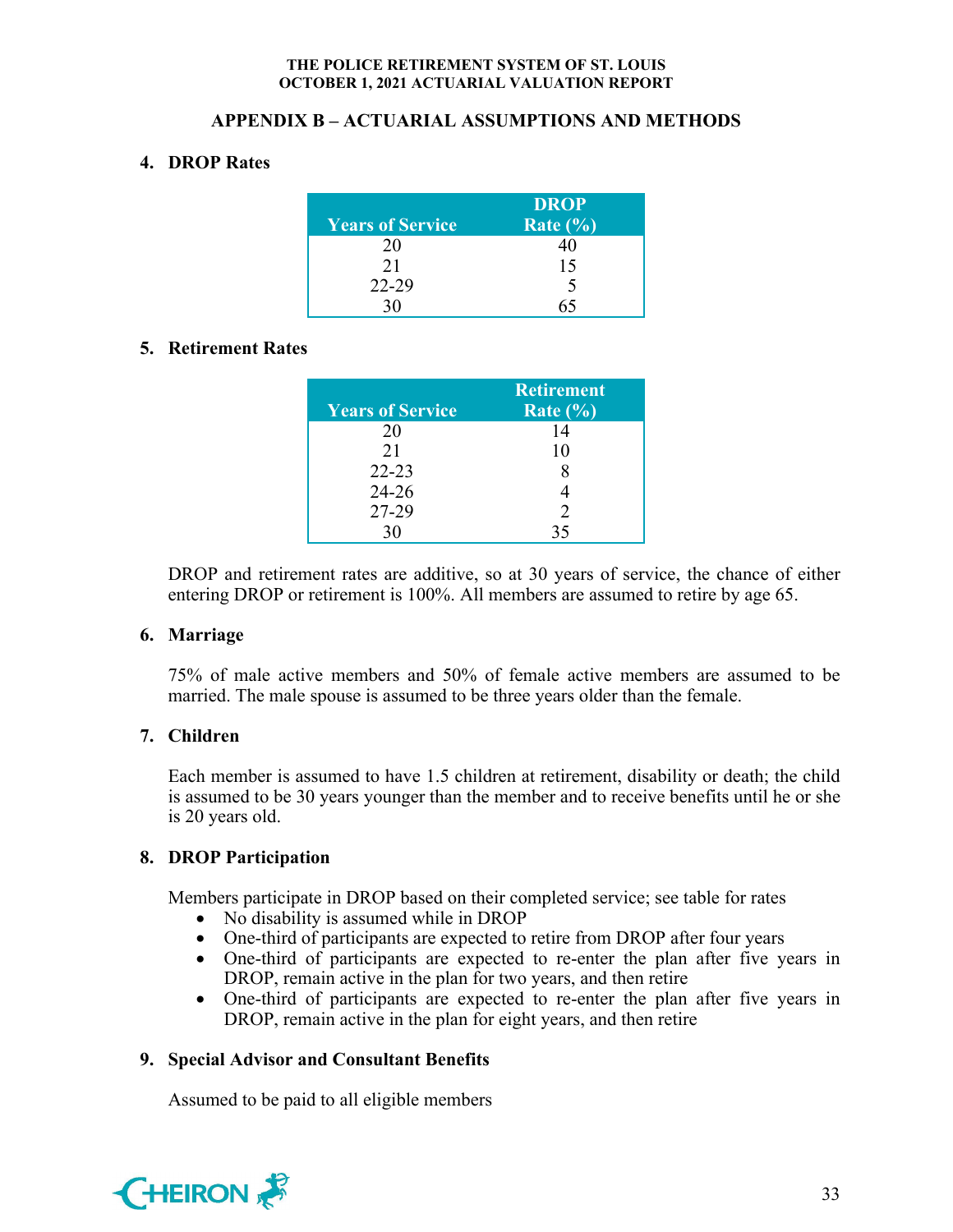# **APPENDIX B – ACTUARIAL ASSUMPTIONS AND METHODS**

# **10. Form of Payment**

There are no optional forms of payment; automatic survivor benefits are paid to all members.

### **11. Net Investment Return**

7.00% compounded annually for funding purposes

### **12. Salary Increases**

 Wage inflation is assumed to be 3.0%. Individual salaries are expected to increase according to the following table, which includes wage inflation and promotion.

| <b>Service</b> | <b>Salary Increase (%)</b> |
|----------------|----------------------------|
| $0 - 9$        | 6.25                       |
| $10-19$        | 3.50                       |
| $20+$          | 3.00                       |

# **13. Cost of Living Adjustments**

2.5% per year

#### **14. Expenses**

Prior year actual expenses increased by the assumed inflation rate (2.5%) rounded up to the nearest \$1,000.

# **15. Interest on Member Contributions**

4% per year

# **16. Rationale for Actuarial Assumptions**

The actuarial assumptions were adopted by the Board of Trustees based upon recommendations made in an actuarial experience study performed by Cheiron covering the years 2015 through 2020 subsequent to the October 1, 2020 valuation. The rationale for such changes is contained in the experience study report presented to the Board on June 23, 2021 and in a discount rate review presented to the Board on September 29, 2021.

# **17. Changes in Actuarial Assumptions since last actuarial valuation**

The mortality, termination, DROP and retirement, investment return, and percent married investment assumptions were changed since the October 1, 2020 actuarial valuation. Please refer to the October 1, 2020 actuarial valuation report for a complete list of prior assumptions.

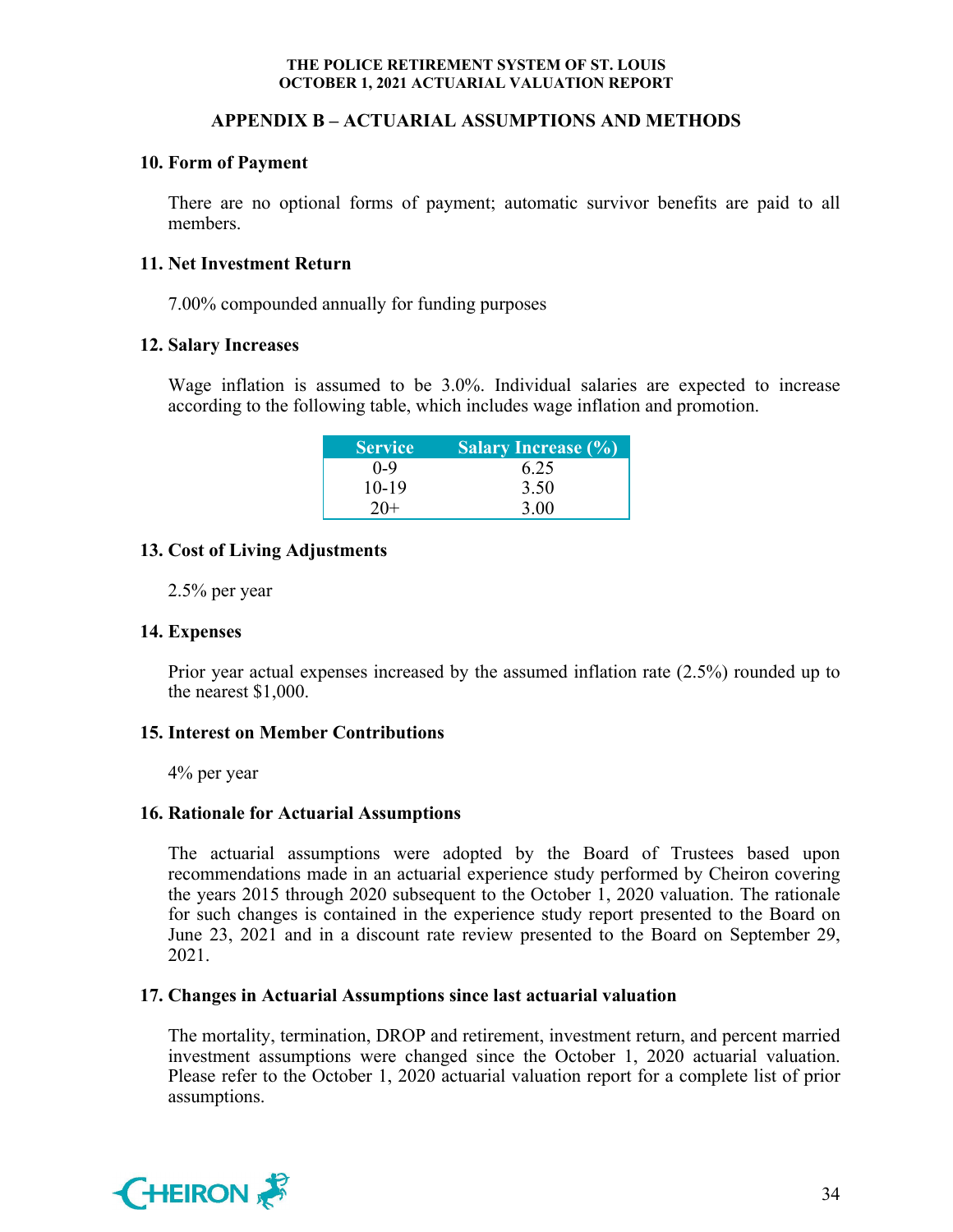# **APPENDIX B – ACTUARIAL ASSUMPTIONS AND METHODS**

# **B. Actuarial Methods**

# **1. Actuarial Value of Assets**

The Market Value of Assets less unrecognized returns in each of the last five years, but no earlier than October 1, 2005. Initial unrecognized return is equal to the difference between the actual market return and expected return on the Actuarial Value of Assets and is recognized over a five-year period. The actuarial value is further adjusted, if necessary, to be within 20% of the market value. The actuarial asset value was initialized at the market value as of October 1, 2005.

# **2. Actuarial Cost Method**

For determining contributions, the cost method used in this valuation is the Aggregate Cost method. Under this method, the difference between the present value of future benefits and the Actuarial Value of Assets is allocated as a level percentage over the future salary of the participants.

There is no actuarial accrued liability with this method. For accounting purposes, the actuarial accrued liability is determined under the entry age normal method.

# **3. Valuation Software**

Cheiron utilizes ProVal, an actuarial valuation software leased from Winklevoss Technologies (WinTech) to calculate liabilities and project benefit payments. We have relied on WinTech as the developer of ProVal. We have examined the reasonableness of the input data and assumptions, reviewed sample calculations for accuracy, reconciled the actuarial gain loss, and find the aggregate results reasonable and appropriate. We are not aware of any material inconsistencies, unreasonable output resulting from the aggregation of assumptions, material limitations or known weaknesses that would affect this actuarial valuation.

Projections in this valuation were developed using P-scan, our proprietary tool for the intended purpose of developing projections. The projections shown in this report cover multiple individual scenarios and the variables are not necessarily correlated. We are not aware of any material inconsistencies, unreasonable output resulting from the aggregation of assumptions, material limitations or known weaknesses that would affect the projections shown in this report.

# **4. Changes in Actuarial Methods since Last Valuation**

None

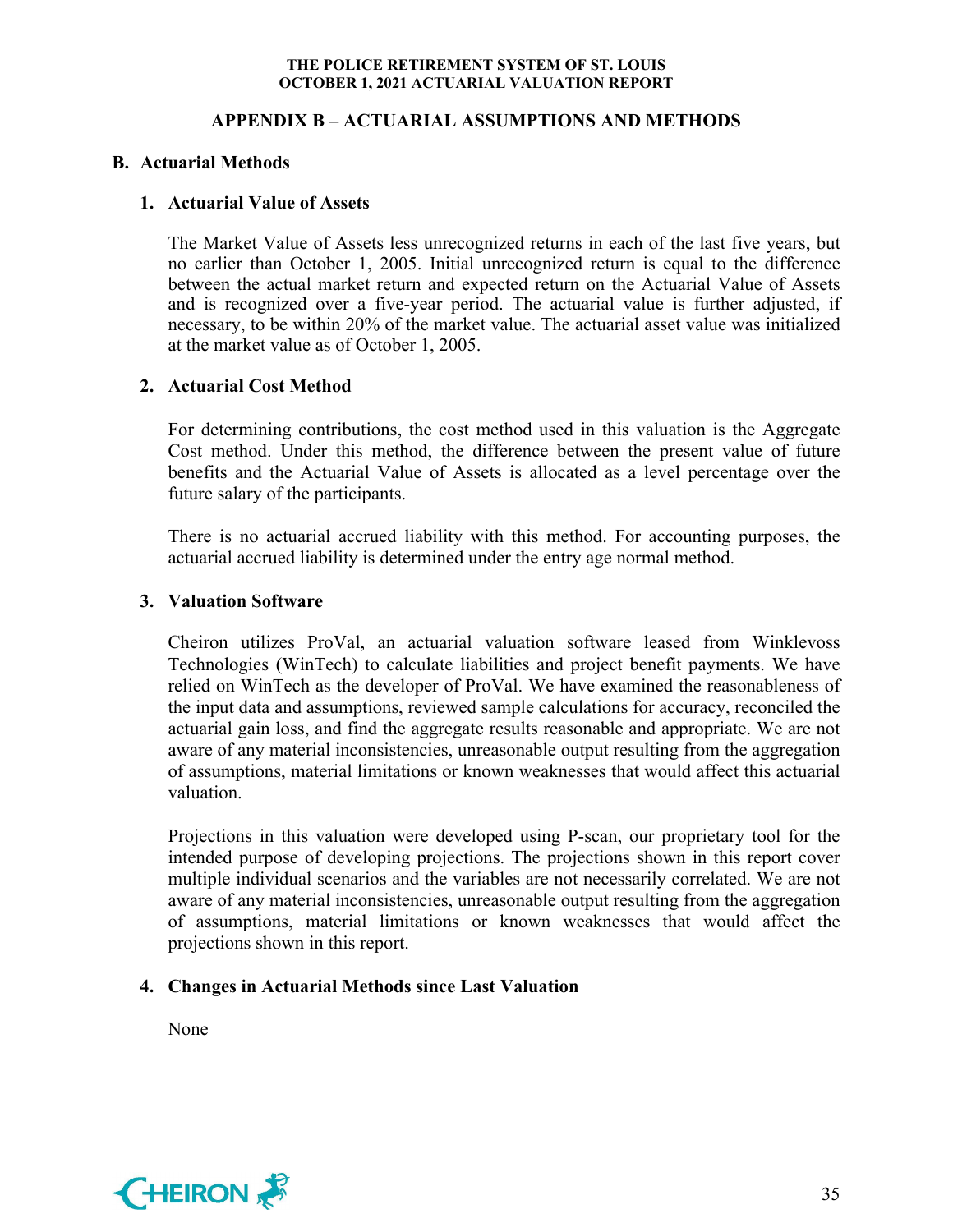# **APPENDIX C – SUMMARY OF PLAN PROVISIONS**

# **1. Effective Date and Plan Year**

The Plan was established on October 1, 1929, under the provisions of what are now Sections 86.010 to 86.193 inclusive, R.S. Mo. 1969. The Alternative Police Retirement System of St. Louis was established on October 1, 1957, under the provisions of Sections 86.2000 to 86.366 inclusive, R.S. Mo. 1969.

# **2. Participation**

All persons who become police officers in the City of St. Louis will become members as a condition of their employment.

# **3. Employer Contributions**

The City makes annual contributions, which together with the contributions of the members, are sufficient to provide for the benefits payable by the System.

The City also contributes the amount needed, in addition to the existing assets of the former Police Pension Fund Association and Police Retirement System, to continue the benefits granted by the former system which were in force at the establishment of the new system and to pay certain additional pensions to surviving spouses of members who had belonged to the former systems and who were previously on the pension payroll of the former systems.

# **4. Participant Contributions**

Members contribute at the rate of 7% of their compensation. The Board of Trustees shall annually determine the interest rate to be credited on members' contributions.

# **5. Service Considered**

Creditable Service at retirement shall consist of service rendered by the member as a police officer since last becoming a member, plus any prior service certified on a prior service certificate. No service is included for periods that a member participates in DROP.

# **6. Compensation Considered**

The annual salary that a member earns based on the member's rank or position as defined in the applicable salary matrix, plus additional compensation for academic work and shift differential. Earnable compensation shall not include overtime, standby time, court time, non-uniform time, or unused vacation time.

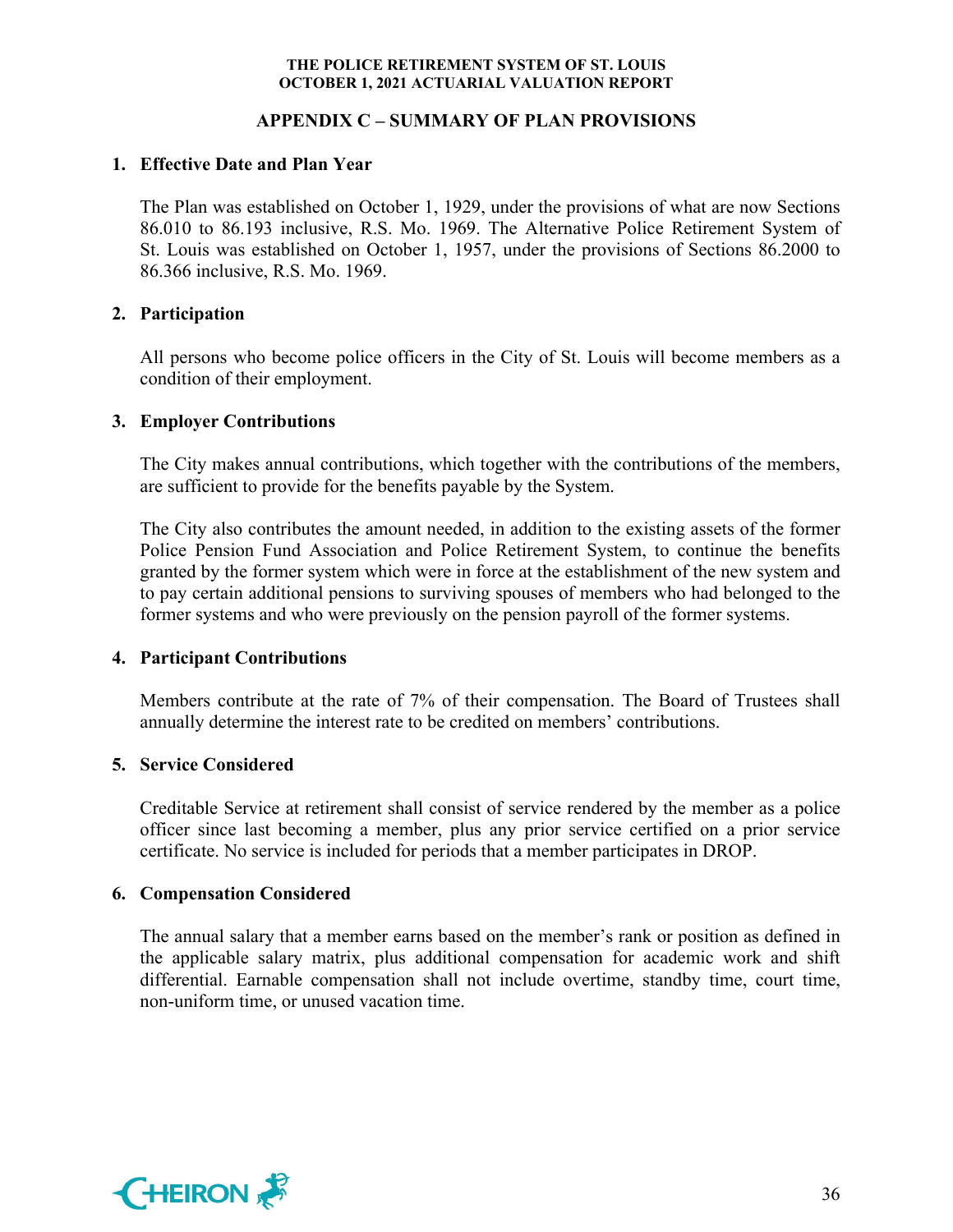# **APPENDIX C – SUMMARY OF PLAN PROVISIONS**

### **7. Average Annual Compensation**

The average earnable compensation of the member during the member's last two years of creditable service.

# **8. Normal Retirement Age**

Effective August 1, 1979, a member may retire upon completion of 20 years of service, regardless of age, or upon attainment of age 55. Retirement is compulsory at age 65. Upon request of the Board of Police Commissioners, the Board of Trustees may permit a member to defer retirement up to one year at a time.

# **9. Normal Retirement Benefit (Service Retirement Allowance)**

The monthly retirement allowance consists of 2% of the Average Annual Compensation for each year of service up to 25 years, plus 4% of such Average Annual Compensation for each additional year of service up to five additional years. Upon completion of at least 30 years of service, the monthly retirement allowance will be 75% of the Average Annual Compensation.

Allowances will be increased up to 3% annually. The annual increase is limited to the lesser of 3% or the increase in the Consumer Price Index City Average (CPI) for all urban consumers for the 12-month period ending in June (four months prior to the beginning of the Plan Year). Historical cumulative increases in the CPI in excess of the 3% annual limit may be added to the current year increase when necessary to bring the current year increase up to the 3% limit. Cumulative increases for retirees and surviving spouses cannot exceed 30%.

# **10. Disability Benefit**

# *Ordinary Causes*

Upon the occurrence of a disability due to causes that are not the result of an accident in the actual performance of duty, a member who has completed five years of Creditable Service is eligible to receive a retirement allowance.

In the event of ordinary disability before being eligible for service retirement, a member receives a retirement allowance of 90% of his accrued service retirement allowance. The minimum allowance payable is 25% of his Average Annual Compensation. An additional 15% of his Average Annual Compensation is paid for each unmarried dependent child under age 18. If disabled after eligibility for service retirement, the service retirement is still payable.

# *Accident in the Actual Performance of Duty*

Upon the occurrence of disability due to causes resulting from an accident in the actual performance of duty, regardless of the age or length of service of the member, a member is eligible to receive a retirement allowance equal to 75% of his Average Annual Compensation. At the discretion of the Board of Trustees, if the member is unable to perform any work of any kind, he may receive an annual pension not to exceed his annual compensation at the date of disablement. In addition, an allowance may be granted to cover surgical, medical, and hospital expenses resulting from the accident.

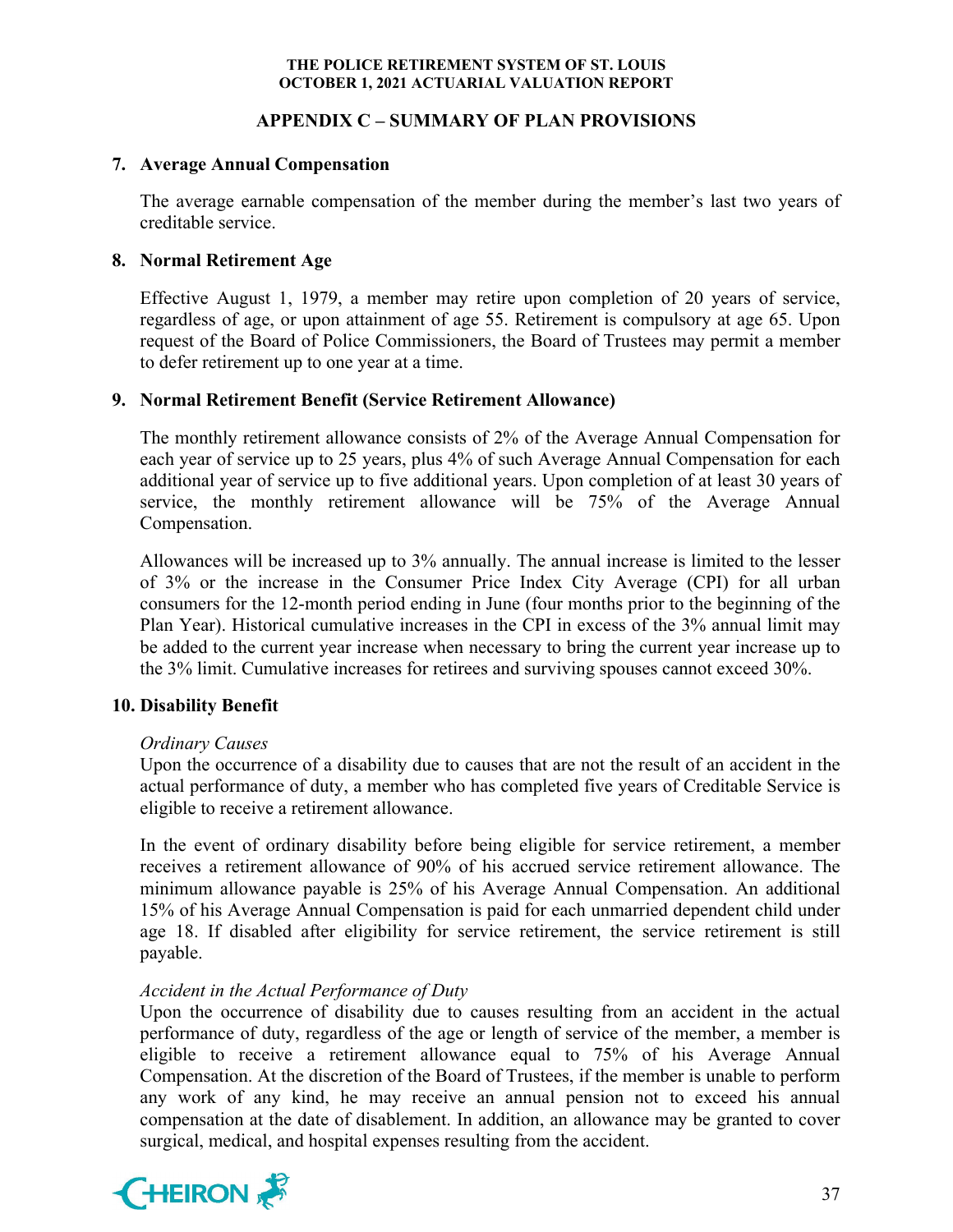# **APPENDIX C – SUMMARY OF PLAN PROVISIONS**

# **11. Death Benefit**

### *Ordinary Causes Prior to Retirement*

Upon the death of a member in service which is not the result of an accident in the actual performance of duty, a benefit is paid to the member's dependents.

The surviving spouse receives an annuity after the member's death of 40% of the Average Annual Compensation of the deceased member plus 15% additional for each unmarried dependent child under age 18. If no surviving spouse, the benefit is shared by the dependent children, but not more than one-half of the surviving spouse's benefit shall be paid for one child. If no surviving spouse or dependent children, accumulated member contributions are returned to the designated beneficiary.

# *Accident in the Actual Performance of Duty Prior to Retirement*

Upon the death of a member as a result of an accident in the actual performance of duty, a benefit is paid to the member's dependents. The surviving spouse receives an annuity after the member's death of 75% of the Average Annual Compensation of the deceased member plus 15% additional for each unmarried dependent child under age 18. If no surviving spouse, the benefit is shared by the dependent children, but not more than one-half of the surviving spouse's benefit shall be paid for one child. If no surviving spouse or dependent child, an amount equal to the surviving spouse's benefit is paid to a dependent father or mother of a deceased member until remarriage or death.

# *Death Benefit after Retirement*

Upon the death of a member retired from service, ordinary disability or accidental disability, the surviving spouse receives an annuity after the member's death of 40% of the deceased member's Average Annual Compensation plus an additional 15% for each unmarried dependent child under age 18. If there is no surviving spouse, the entire death benefit is shared by the dependent children, but one child may not be paid more than one-half of the surviving spouse's benefit. The surviving spouse of a service retiree will receive an increase of up to 3% annually, subject to the same conditions as the increases to service retirees.

If a member, retired because of the accidental disability, dies before receiving benefits for five years, the surviving spouse receives an additional pension of 10% of the deceased member's Average Annual Compensation.

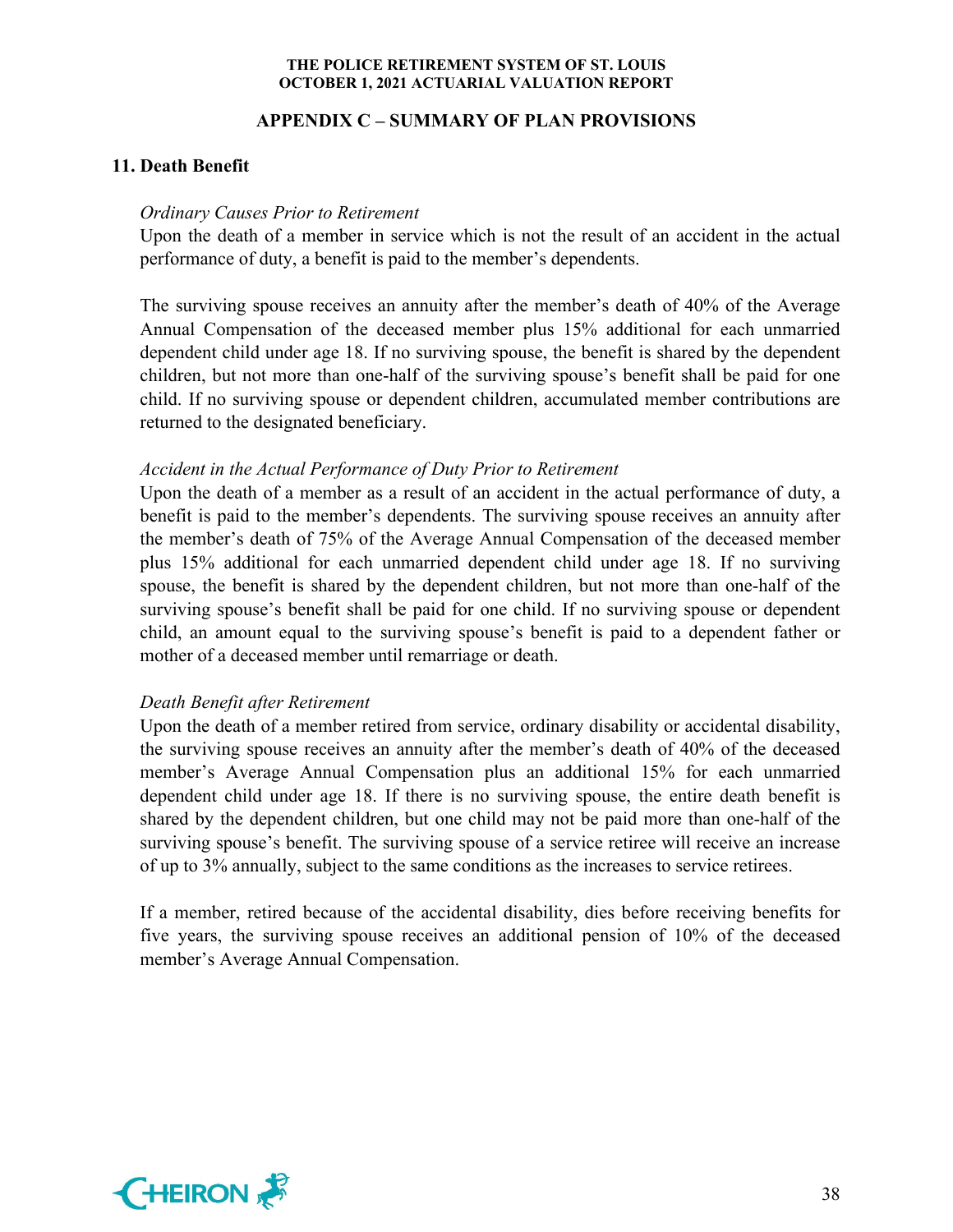# **APPENDIX C – SUMMARY OF PLAN PROVISIONS**

# **12. Disabled Child Over Age 18**

Whenever benefits are provided for an unmarried dependent child under age 18, such child who was disabled prior to age 18 will receive benefits after age 18 as long as disabled and not confined to a public institution.

# **13. Student Benefits Ages 18 to 22**

Whenever benefits are provided for an unmarried dependent child under age 18, such child may receive benefits through age 22 as long as he or she remains a full-time student.

# **14. Special Consultant Benefits**

Any retiree or any surviving spouse of a retiree or active member whose benefit is less than \$650 per month upon application will be employed by the Board of Trustees and paid a consultant's benefit such that his or her total benefit will equal \$650.

# **15. Special Advisor Benefits**

Any retiree or any surviving spouse who is older than age 60 can become a special advisor and be eligible for an additional benefit equal to \$10 per month for each full year over age 60.

# **16. Return of Contributions**

Upon service retirement or death while active or disability due to an accident in the actual performance of duty or ordinary disability, contributions without interest are refunded. Upon the withdrawal from service of a member prior to retirement, the entire amount of the member's contributions with interest accumulation is returned to the member. If at the termination of all benefits with respect to a member, the total of all benefit payments to date is less than the member's accumulated contributions at retirement or prior to death, the difference is paid to his or her beneficiary, or if no such beneficiary is living, to the estate of the beneficiary last entitled to benefits. Upon death, member contributions are returned to the surviving spouse of the member who died prior to receiving a refund of their contributions.

# **17. Form of Payment**

There are no optional forms of payment; automatic survivor benefits are paid to all members.

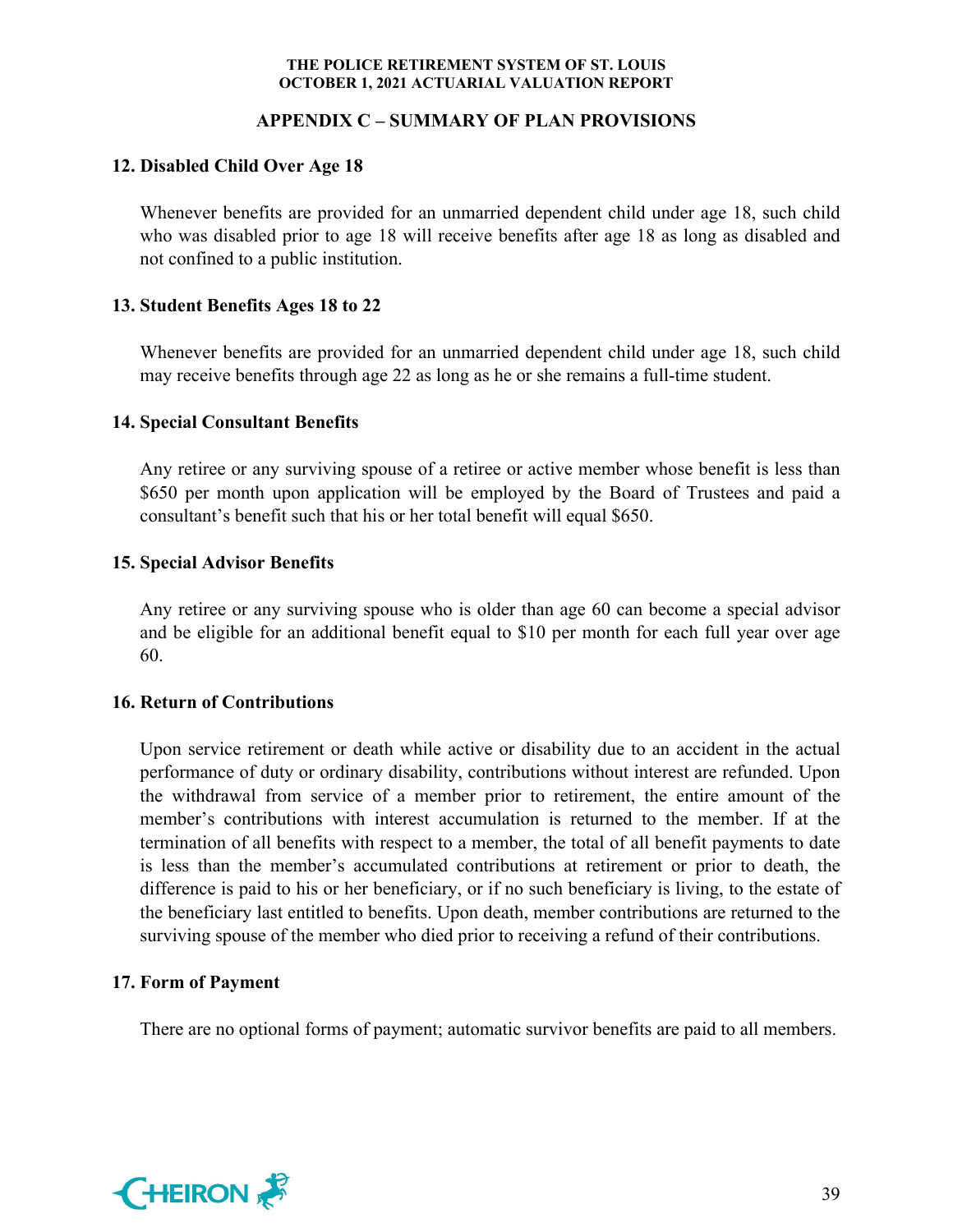# **APPENDIX C – SUMMARY OF PLAN PROVISIONS**

# **18. Deferred Retirement Option Plan (DROP)**

Any member who has at least 20 years of service or has attained the age of 55 may elect to participate in the DROP. A member electing to participate in the DROP will continue in active employment and will not receive any direct retirement allowance payments during participation in the DROP. No one may participate in the DROP for a period exceeding five years.

Upon the start of the participation in the DROP, the member's contributions will cease. During the period of participation in the DROP, the amount that the member would have received as a service retirement allowance, if the member had retired, is deposited monthly in the member's DROP account. A member's DROP account earns interest equal to the rate of return earned by the System's investment portfolio (net of investment expenses) during the prior plan year on a market value basis, beginning in the first plan year after the member begins DROP participation. The DROP account is paid in a lump sum or a series of 120 monthly installments when a member retires.

The member's service retirement allowance is not adjusted for any cost-of-living increases for any period prior to the member's retirement. Service earned during the period of participation in DROP is not creditable service and is not counted in the determination of any service retirement allowance or surviving spouse's or dependents' benefits. A member who has elected to participate in DROP may re-enter the System.

Upon re-entry, a member is no longer eligible to participate in the DROP and will be required to make contributions of 7% of compensation. If the member remains active for at least two years following re-entry and retires, or if the member terminates due to death or disability at any time following re-entry, the member's benefit upon retirement will be based on creditable service and Plan provisions in effect at retirement. If the member terminates other than due to death or disability within two years following re-entry, the member's benefit upon retirement will be equal to the member's benefit at the time of entry into DROP plus any benefit accruals since re-entry. Additional benefit accruals will be based on the member's Average Annual Compensation earned while in DROP and Plan provisions in effect at retirement.

The member's contributions without interest will be paid to the member upon retirement or to the member's surviving spouse if the member dies before retirement.

# **19. Changes Since Last Valuation**

None

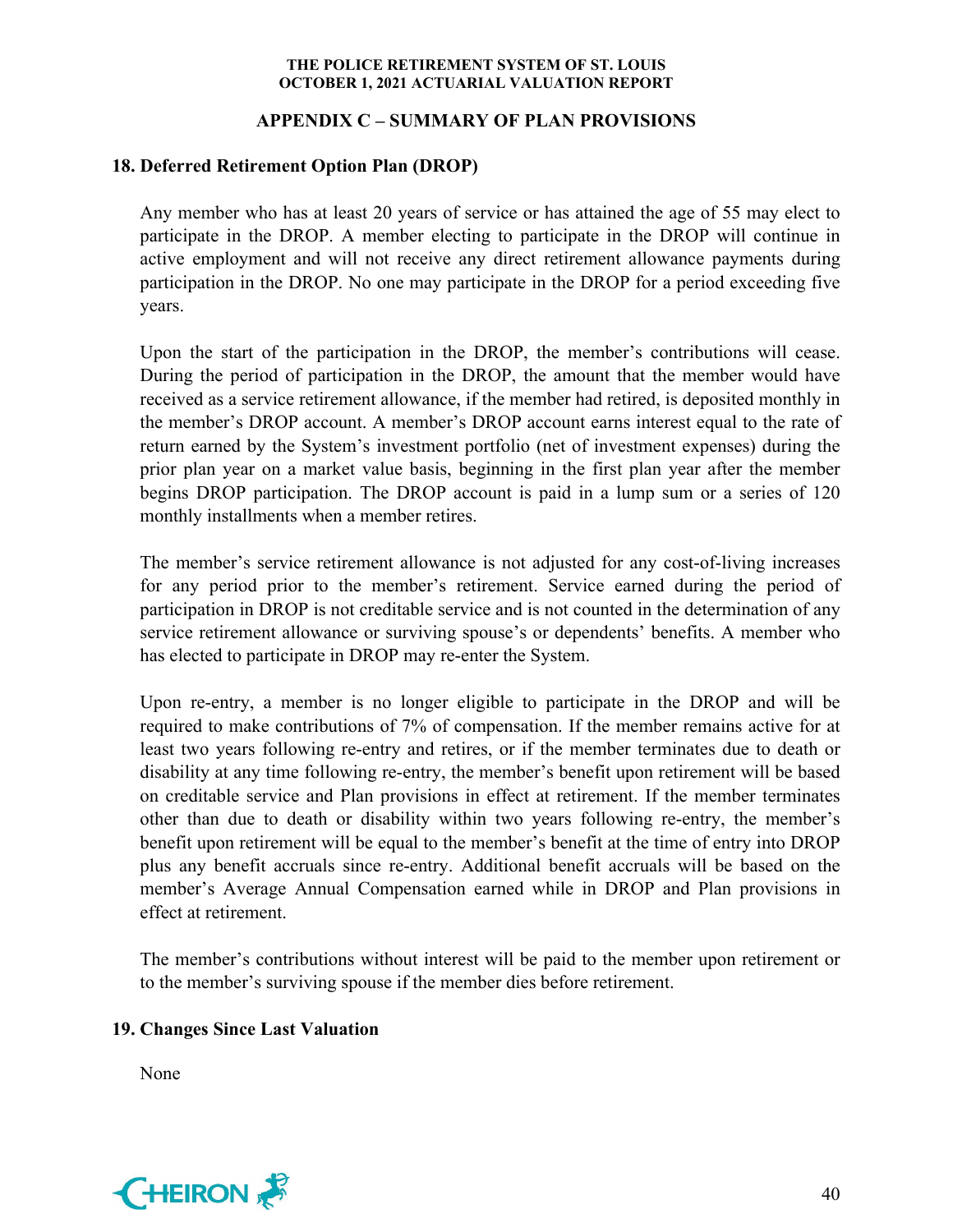# **APPENDIX D – HISTORICAL INFORMATION**

The Police Retirement System of St. Louis became operative on October 1, 1929, under the provisions of what are now Sections 86.010 to 86.193 inclusive, R.S. Mo. 1969. The Alternative Police Retirement System of St. Louis became operative on October 1, 1957, under the provisions of Sections 86.200 to 86.366 inclusive, R.S. Mo. 1969.

The administration and operation of the Retirement System are under the direction of a 10-member Board of Trustees. There are two ex-officio members, three members appointed by the mayor, three members elected by the employees, and two members elected by the retirees. All applications for benefits are passed upon by the Board. The methods used to determine the funding policy requirement are specified by State statute.

As of December 1, 2019, Mr. Mark Lawson is employed as the Executive Director to the Board of Trustees. The Board of Trustees has appointed a Medical Board and has appointed Dr. Russell C. Cantrell as its chairman. This Medical Board passes on all medical examinations as required by law.

The Board of Trustees has employed Cheiron as actuaries for the System.

The Board of Trustees has employed Hochschild, Bloom & Company LLP, Certified Public Accountants, to audit the operation of the System.

The 69th General Assembly of the Missouri State Legislature adopted legislation which created the Alternative Police Retirement System of St. Louis, which began operation as of October 1, 1957. All police officers in service on that date became members of the alternative system unless they filed a notice of election to remain under the old system.

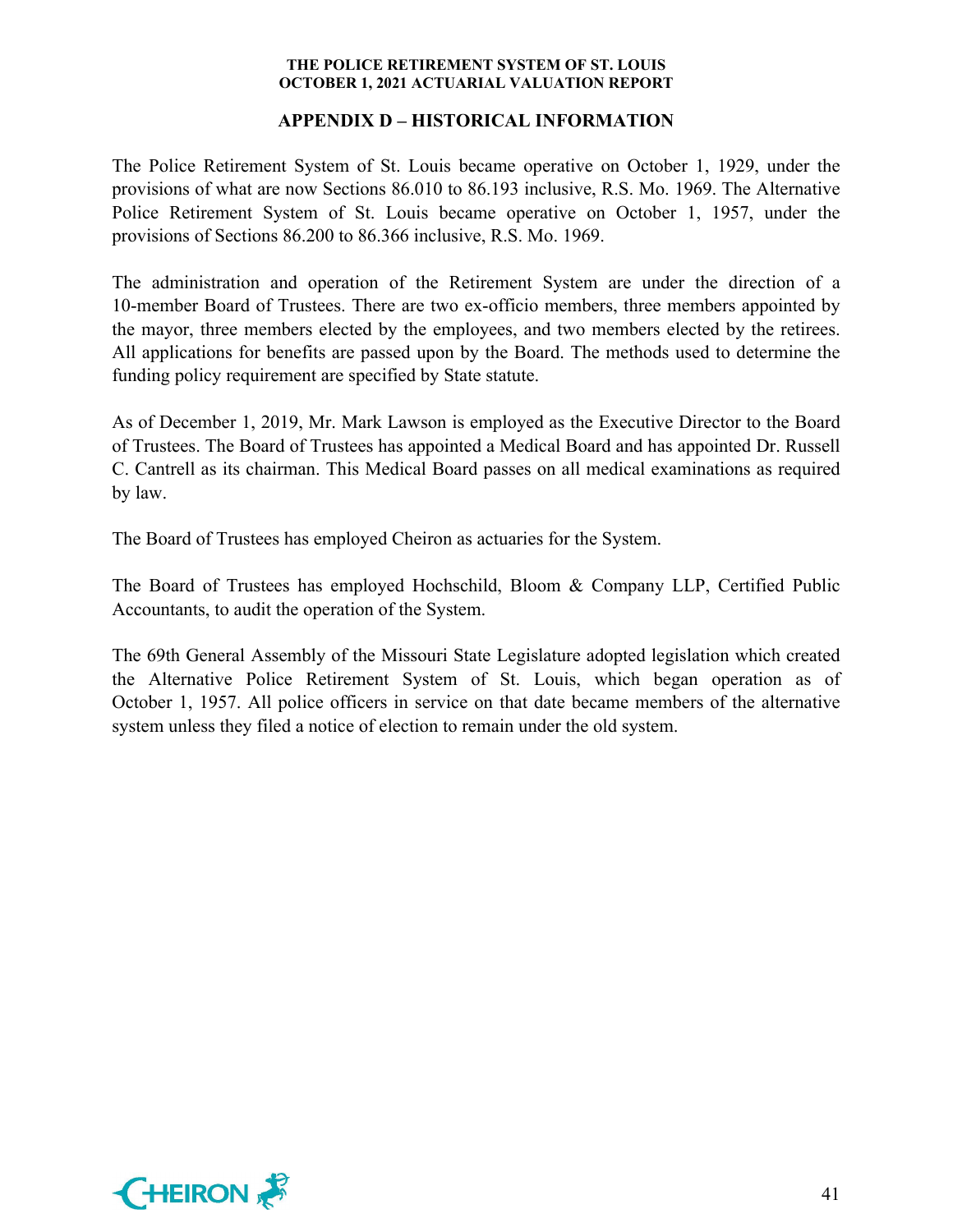# **APPENDIX D – HISTORICAL INFORMATION**

Subsequent changes in the System are outlined in the table below:

| <b>Session of</b><br>General<br><b>Assembly</b> | Year | Change                                                                                                                                                 |
|-------------------------------------------------|------|--------------------------------------------------------------------------------------------------------------------------------------------------------|
|                                                 |      |                                                                                                                                                        |
| 73rd                                            | 1965 | Increase in benefits by change in formula from $1/70$ to $1/60$ of<br>average compensation for each year of service.                                   |
| 74th                                            | 1967 | a) Increases in service retirement allowances based on increases in<br>the Consumer Price Index (cap of $10\%$ );                                      |
|                                                 |      | b) Increases in ordinary disability allowances of members with<br>dependent children; and                                                              |
|                                                 |      | c) Increases in allowances to survivors of retired members.                                                                                            |
| 75th                                            | 1969 | a) Lowering retirement age in steps until it reaches 55 in 1973; and                                                                                   |
|                                                 |      | b) Increase in benefits by a gradual change in formula until it<br>reaches 1/55 in 1973.                                                               |
| 76th                                            | 1972 | a) Benefits based on 3-year final average salary, rather than 5 years;<br>and                                                                          |
|                                                 |      | b) Increase in benefits to surviving spouses of service retirees, based<br>on cost-of-living, on the same basis as an increase to service<br>retirees. |
| 77th                                            | 1973 | Increase in cost-of-living adjustments to service retirees and their<br>surviving spouses, from $1\%$ to $3\%$ (cap of $25\%$ ).                       |
| 78th                                            | 1975 | Increase in benefits to $1/50$ .                                                                                                                       |
| 79th                                            | 1977 | Allowing normal retirement after 25 years of service.                                                                                                  |
| 80th                                            | 1979 | a) Increasing benefits by 2% for each year of service greater than 25<br>years with a 70% overall maximum; and                                         |
|                                                 |      | b) Allowing normal retirement after 20 years of service.                                                                                               |
| 81st                                            | 1981 | Allowing refund of member contributions without interest upon<br>a)<br>service retirement, and                                                         |
|                                                 |      | Special consultant allowance for retirees added to provide a<br>b)<br>minimum monthly retirement income of \$350.                                      |
| 82nd                                            | 1983 | Allowing refund of member contributions without interest upon<br>a)<br>death while active after completing 20 years of service;                        |

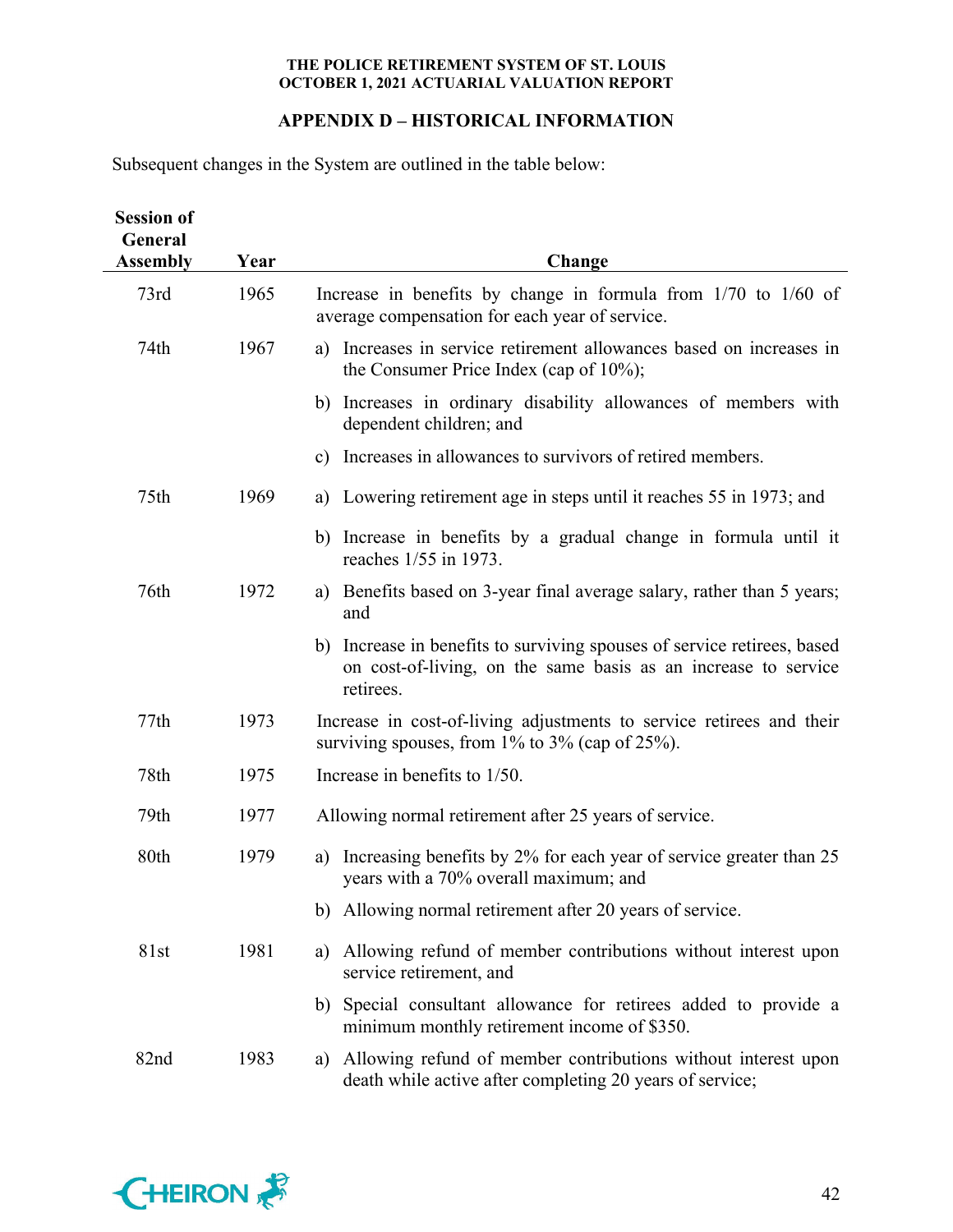# **APPENDIX D – HISTORICAL INFORMATION**

| <b>Session of</b><br>General<br><b>Assembly</b> | Year | Change                                                                                                                                                                                                                   |
|-------------------------------------------------|------|--------------------------------------------------------------------------------------------------------------------------------------------------------------------------------------------------------------------------|
|                                                 |      | b) Special consultant allowance for surviving spouses added to<br>provide a minimum monthly surviving spouse's income of \$200,<br>and                                                                                   |
|                                                 |      | c) Name changed to the Police Retirement System of St. Louis.                                                                                                                                                            |
| 82nd                                            | 1984 | Upon approval of the Board, allowing refund of member<br>contributions without interest to those who are receiving a service<br>retirement benefit and retired prior to September 28, 1981.                              |
| 83rd                                            | 1986 | Special consultant allowance for retirees to provide a minimum<br>monthly retirement benefit of \$400. Special consultants for surviving<br>spouses to provide a minimum monthly retirement benefit of \$250.            |
| ∗                                               | 1989 | Special consultant allowance for surviving spouses to provide a<br>minimum monthly retirement benefit of \$400.                                                                                                          |
| 85th                                            | 1990 | An additional monthly benefit to current and future retirees of \$10<br>a)<br>per month for each year past age 60. The effective date for this<br>improvement is July 1, 1994.                                           |
|                                                 |      | b) Provides for the addition of two retirees to the Board of Trustees<br>and an additional Board member appointed by the mayor.                                                                                          |
|                                                 |      | c) Provides for the refund of member contributions for retirees prior<br>to September 28, $1981$ .                                                                                                                       |
| 87th                                            | 1993 | Special consultant allowance for retirees and surviving spouses to<br>provide a minimum monthly retirement benefit of \$550.                                                                                             |
| 87th                                            | 1994 | Allows for the return of employee contributions to all surviving<br>spouses of members who die prior to receiving a refund of their<br>contributions.                                                                    |
| 88th                                            | 1995 | Adoption of the Deferred Retirement Option Plan.                                                                                                                                                                         |
| 89th                                            | 1997 | Maximum cumulative cost of living allowance for retirees and<br>a)<br>beneficiaries increased from 25% to 30% beginning with October<br>1, 1997 increases.                                                               |
|                                                 |      | b) Effective August 28, 1997, upon approval of the Board, allowing<br>refund of member contributions without interest to retirees<br>deemed to be 100% disabled due to an accident in the actual<br>performance of duty. |

<sup>\*</sup> Revised interpretation of state statutes by System's Legal Advisor.

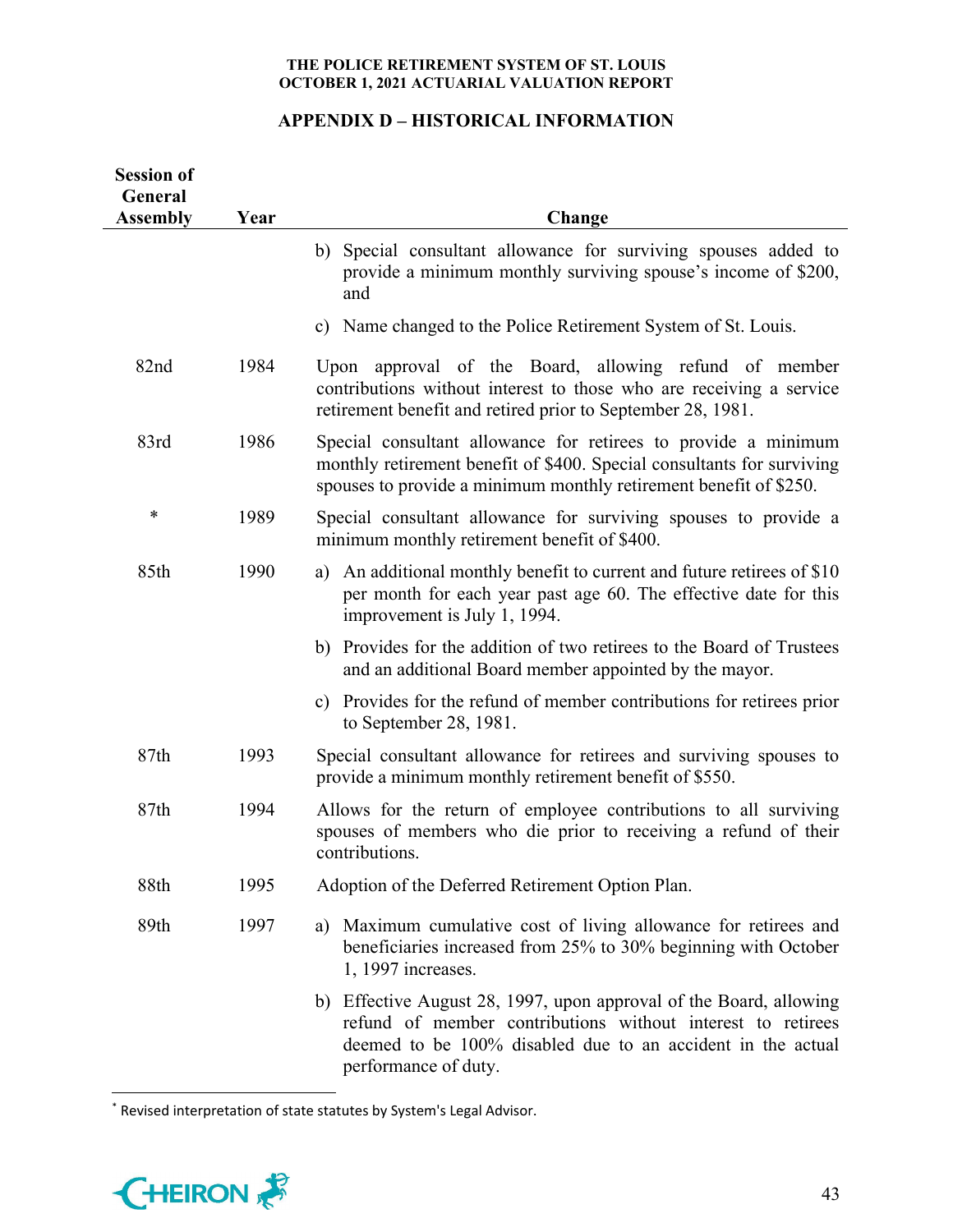# **APPENDIX D – HISTORICAL INFORMATION**

| <b>Session of</b><br>General<br><b>Assembly</b> | Year | Change                                                                                                                                                                                                                                                                                                                                                  |
|-------------------------------------------------|------|---------------------------------------------------------------------------------------------------------------------------------------------------------------------------------------------------------------------------------------------------------------------------------------------------------------------------------------------------------|
| 90th                                            | 1999 | Special consultant allowance for current and future retirees and<br>a)<br>surviving spouses to provide a minimum monthly retirement<br>benefit of \$650 effective August 18, 1999.                                                                                                                                                                      |
|                                                 |      | An additional monthly benefit to current and future surviving<br>b)<br>spouses of \$10 per month for each year past age 60 effective<br>August 12, 1999.                                                                                                                                                                                                |
|                                                 |      | Increase benefit to future surviving spouses of service and<br>C)<br>disability retirees to 40% of Average Annual Compensation<br>effective October 1, 1999. Special consultant allowance to current<br>surviving spouses of service and disability retirees to increase<br>benefit to 40% of Average Annual Compensation effective<br>October 1, 1999. |
|                                                 |      | d) Increase benefit to future dependent children of members to 15%<br>of Average Annual Compensation effective October 1, 1999.<br>Special consultant allowance to current dependent children of<br>members equal to the greater of \$100 per month or 5% of<br>Average Annual Compensation effective October 1, 1999.                                  |
|                                                 |      | Increase service retirement allowance to 75% of Average Annual<br>e)<br>Compensation for members with at least 30 years of service<br>effective August 12, 1999.                                                                                                                                                                                        |
|                                                 |      | Increase benefit to future accidental death surviving spouses to<br>f)<br>75% of Average Annual Compensation effective October 1, 1999.<br>Special consultant allowance to current accidental death surviving<br>spouses to increase benefit to 75% of Average Annual<br>Compensation.                                                                  |
| 91st                                            | 2001 | a) Benefits based on 2-year Average Annual Compensation effective<br>October 1, 2001.                                                                                                                                                                                                                                                                   |
|                                                 |      | Allow for a refund of member contributions without interest for<br>b)<br>any member who becomes disabled in the line of duty effective<br>October 1, 2001.                                                                                                                                                                                              |
|                                                 |      | Allow one-time re-entry into the System from DROP effective<br>C)<br>October 1, 2001.                                                                                                                                                                                                                                                                   |
| 91st                                            | 2002 | Allow retiree organizations to request information and internal<br>administration change regarding rulemaking by the Plan.                                                                                                                                                                                                                              |
| 92nd                                            | 2003 | Technical corrections to DROP.                                                                                                                                                                                                                                                                                                                          |

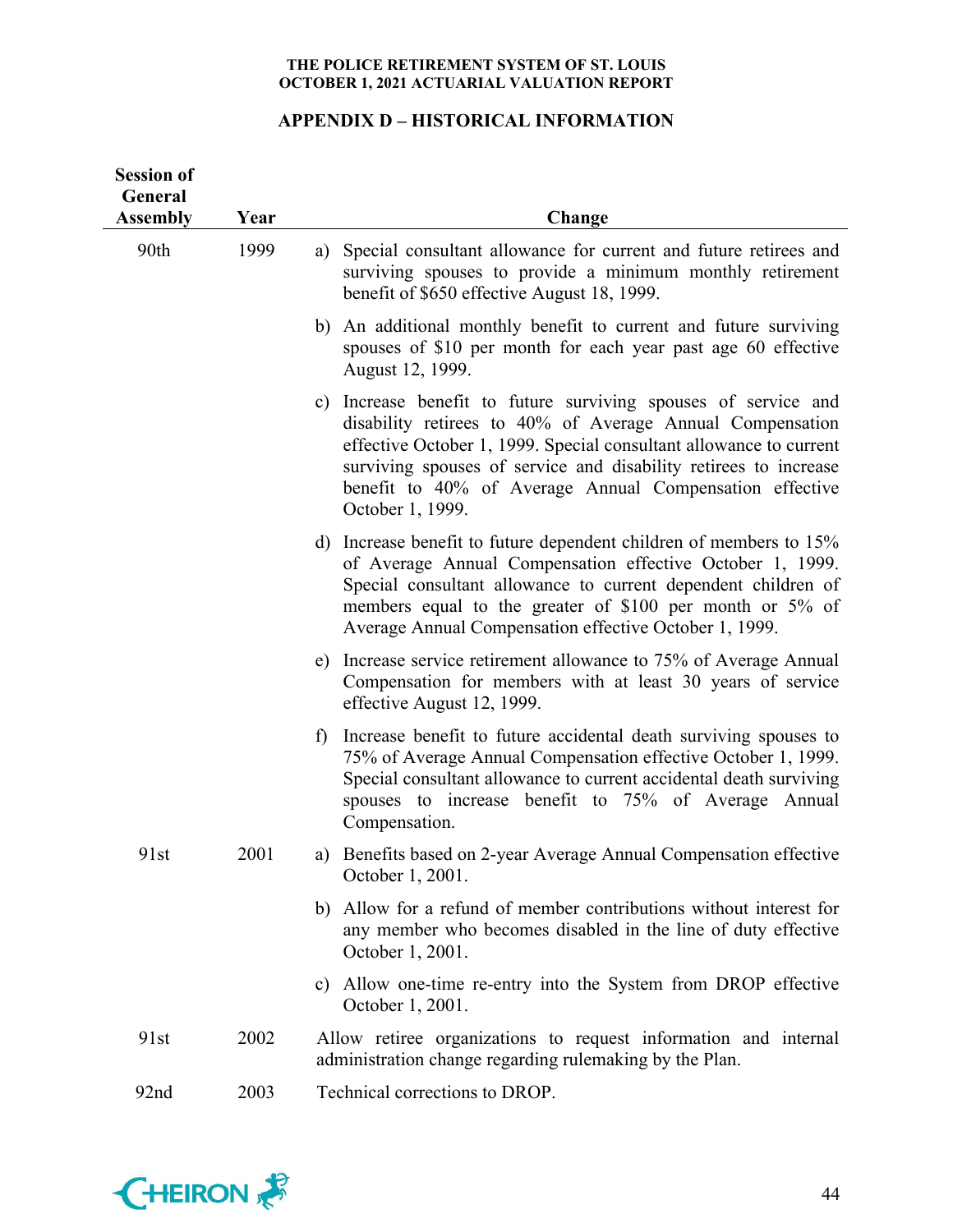# **APPENDIX D – HISTORICAL INFORMATION**

| <b>Session of</b><br>General<br><b>Assembly</b> | Year | Change                                                                                                                                                                                                                                                                                                            |
|-------------------------------------------------|------|-------------------------------------------------------------------------------------------------------------------------------------------------------------------------------------------------------------------------------------------------------------------------------------------------------------------|
| 92nd                                            | 2004 | Redefine quorum.                                                                                                                                                                                                                                                                                                  |
| 93rd                                            | 2005 | Remove limit of three children for disability and death benefits.                                                                                                                                                                                                                                                 |
| 93rd                                            | 2006 | Add the required compliance language for minimum distributions<br>and direct rollovers.                                                                                                                                                                                                                           |
| 94th                                            | 2007 | Add a fiduciary education requirement.                                                                                                                                                                                                                                                                            |
| 96th                                            | 2011 | Update required compliance language for minimum distributions,<br>limit on benefits, direct rollovers and death while on military leave.                                                                                                                                                                          |
|                                                 |      | Permit System to accept rollovers of after-tax amounts from other<br>plans.                                                                                                                                                                                                                                       |
| 98th                                            | 2013 | Reduce service requirement for ordinary disability to five years upon<br>reaching 80% funded ratio (this provision<br>was<br>triggered<br>October 1, 2014).                                                                                                                                                       |
| 99th                                            | 2014 | Participants convicted of a felony offense which is committed in<br>direct connection with or directly related to the participant's duties as<br>an employee shall not be eligible to receive any retirement benefits<br>with the exception of a refund of participant's plan contributions<br>including interest |